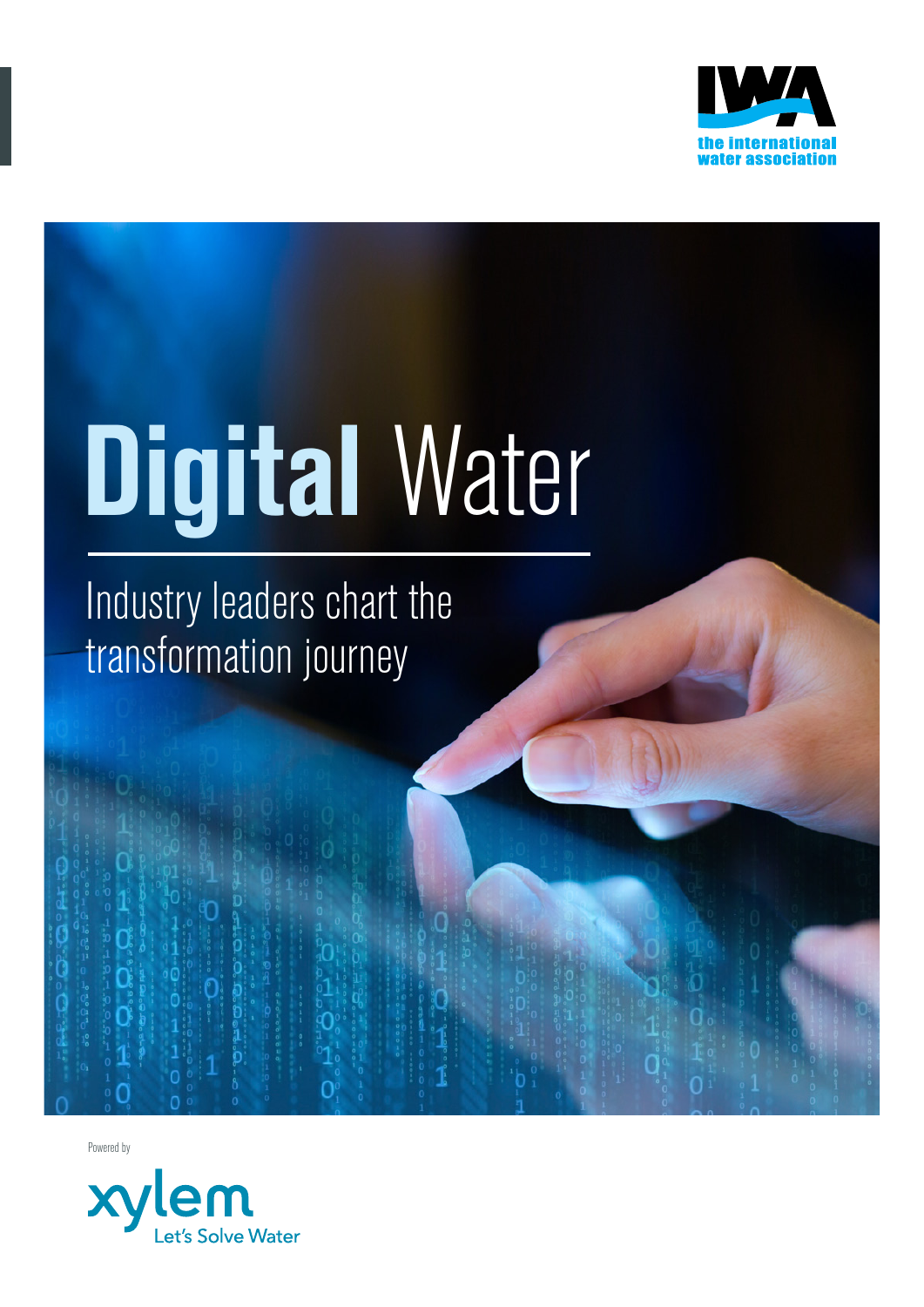

## **Digital** Water

Industry leaders chart the transformation journey

This report was produced in collaboration between the International Water Association and Xylem Inc. The primary authors for this report are:

**Will Sarni** *CEO, Water Foundry* **Cassidy White** *Consultant, Water Foundry* **Randolf Webb** *Director of Strategy & Marketing, Xylem Inc.* **Katharine Cross** *Strategic Programmes Manager, International Water Association*  **Raul Glotzbach** *Strategic Programmes Officer, International Water Association*

The authors are incredibly grateful for the guest authors and contributors, listed in the Acknowledgements, who made this report possible.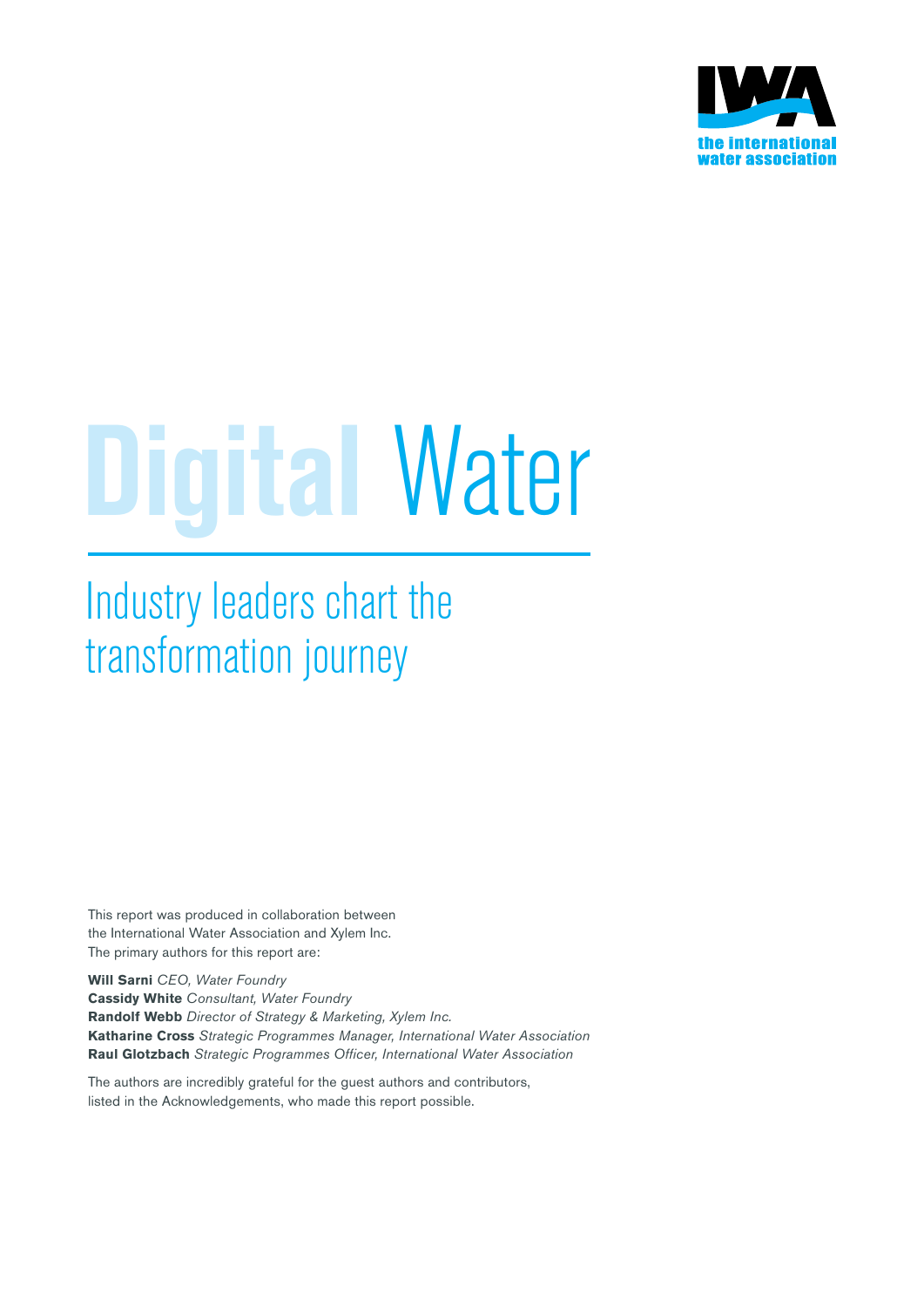



The digital revolution is firmly embedded in our daily lives from how we interact with each other, to how we manage our finances. The digital revolution is also having a major impact on the water sector, enabling the transition towards a 'one water' approach, doing more with less and ultimately decoupling economic growth from water consumption.

Part of the International Water Association's (IWA) 5-year Strategic Plan 2019 - 2024, recognises the need for

innovation to address global water challenges. As such, we at IWA are excited about the publication of "Digital Water: Industry leaders chart the transformation journey". The paper offers utilities a roadmap to assess where they are in their digital journey, and what steps they can take in order to cultivate their digital maturity. The paper also lays the foundation of the newly launched IWA Digital Water Programme, which is a gateway for water utilities to access knowledge on research, technology and innovation in the digital water space.

With increasing global change pressures, cities of the future will experience difficulties in efficiently managing scarcer and less reliable water resources. Against such mounting global pressures, the dawn of the digital water economy will prove transformational in enabling the water sector and its customers to transition towards a new paradigm for urban water management. Development plans will allow direct implementation of radically different system configurations: where surface water, groundwater and stormwater are combined as potential sources; where innovative solutions are applied that allow source separation of wastes and implementation of reclamation schemes (wastewater recycling, nutrient and energy recovery schemes); and where mixed land-use development promotes cascading water uses.

IWA is inspiring the international water sector to adopt a smarter approach to water management. Smart by design: adaptive 'off-grid', distributed systems that provide diversity, and modularity, characteristics critical for resiliency; Smart Use: combining concepts of water fit for purpose (different grades for different uses), and resource recovery and reuse (of water, energy, and nutrients from wastewater); and Smart (Digital) Control: IoT supporting data-driven models that can help integrate and optimise smart pumps, valves, sensors and actuators, and enabling each device to "talk" to each other, or for that matter to a customer's smartphone, and send real-time information to be accessed and shared via the cloud.

The IWA has an opportunity to leverage our worldwide member expertise, to guide a new generation of water and wastewater utilities during their uptake of digital technologies and integration into water services. The IWA can provide the platform that helps utilities recognise emerging digital technologies and solutions, how they can be integrated across the utility value chain, help them learn from it, and help them adapt and embrace change to create value.

Having been involved in the water sector and IWA for over 20 years, it is exciting to be encouraging our sector to embrace digital innovation, as we're certain it will prove transformational in positioning the water sector and its customers for resilience and efficient economic development, finding sustainable pathways for people and systems to persist, adapt, and transform in the face of change.

#### **Kalanithy Vairavamoorthy**

*Executive Director of the International Water Association*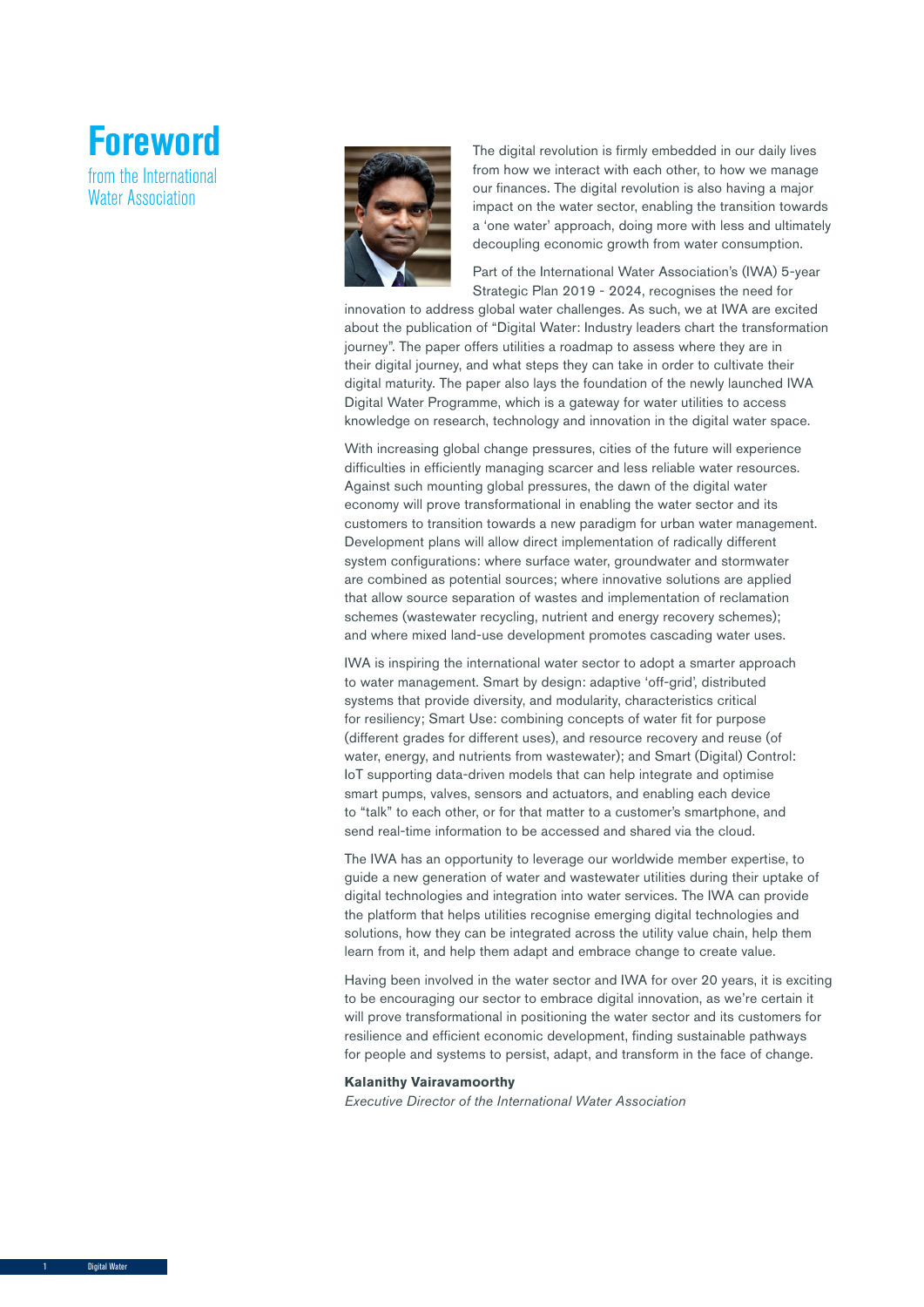## **Foreword**  from Xylem Inc.



Global water challenges are placing more pressure on water managers and the communities they serve than ever before. Issues like water affordability, scarcity, resilience in the face of severe weather patterns from climate change, and water quality concerns are impacting water systems and citizens all over the world.

Yet, at the same time, there have never been more reasons to feel optimistic about our water future. Digital innovation

is creating unprecedented opportunities to leverage data and analytics to inform better system-level choices today and improve future outcomes for watershed management, operations, maintenance, capital planning and customer service.

This decision intelligence is transforming and optimising water, and the results that "early adopter" utilities are achieving are powerful and game-changing. From reducing combined sewer overflows by a billion gallons a year, to cutting non-revenue water losses dramatically, water operators are reinventing water management, creating water, energy and cost efficiencies that a decade ago were unimaginable.

We know the technology exists today to solve many of the most urgent water challenges of our time. Now we need water stakeholders to come together to accelerate the adoption of these digital solutions – so more water systems and the communities they serve can reap the benefits.

Xylem Inc. is a global water technology company on the forefront of water innovation. As the largest pure-play technology provider in the sector, offering solutions across the water cycle, we are committed to helping convene the conversation about the power and promise of digital water.

It has been our great honour to work with the International Water Association and Water Foundry to engage in this in-depth examination of data and water. By bringing together insights from 40 utilities from around the globe that are embracing digitalisation, this paper helps create a roadmap for all water managers looking to begin or advance their migration.

No one can solve water alone. By tracing the digital journey and capturing the experiences of dozens of utility pioneers, we are starting a dialogue and building a body of knowledge that can inform and inspire water managers from around the globe.

The digital journey of water is gaining momentum. By coming together to share our learnings and commitment to change, water stakeholders can accelerate this transformation, and we can help solve water and create a more sustainable world.

#### **Patrick Decker**

*President and Chief Executive Officer at Xylem Inc.*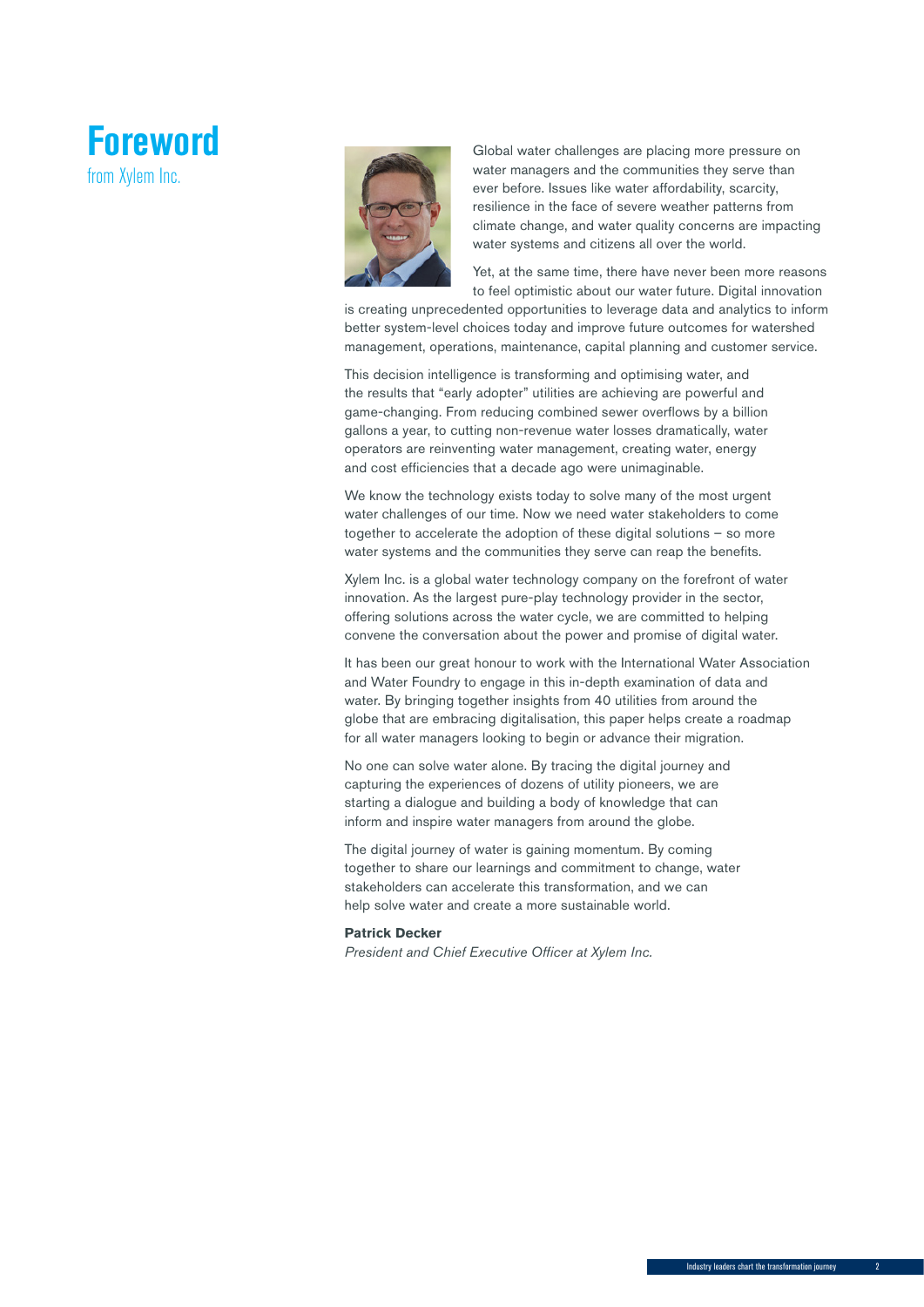## **Contents**

## **Table of 1 Defining Digital Water**

| <b>1.1</b> The building blocks of digital water       | 8  |
|-------------------------------------------------------|----|
| <b>1.2</b> The enabling technologies of digital water | 11 |
| <b>1.3</b> The ecosystem of digital water             | 14 |
| <b>1.4</b> Navigating the definition of digital water | 14 |

## **2** Digital's Impact on the Economics of Water and Wastewater

| <b>2.1</b> The value case for digital water              | 16 |
|----------------------------------------------------------|----|
| <b>2.2</b> The transformative potential of digital water | 18 |
| <b>2.3</b> Beyond the utility                            | 91 |

## **3** Navigating the Digital Journey

| <b>3.1</b> The digital water adoption curve                  | 94 |
|--------------------------------------------------------------|----|
| <b>3.2</b> Lessons from utility peers                        | 26 |
| <b>3.3</b> Building digital into your organisational culture | 28 |

## **4** Accelerating Digital Water Adoption

| 4.1 Key barriers for digital technology adoption | 30 |
|--------------------------------------------------|----|
| 4.2 Accelerating forces for digital adoption     | 32 |

## **5** Concluding Remarks on the Digital Water Journey

| <b>5.1</b> The roadmap forward                                                    | 34 |  |  |  |  |  |  |  |
|-----------------------------------------------------------------------------------|----|--|--|--|--|--|--|--|
| <b>5.2</b> International Water Association's<br>37<br>role in the digital journey |    |  |  |  |  |  |  |  |
| <b>5.3</b> The water industry's role in the digital journey                       | 38 |  |  |  |  |  |  |  |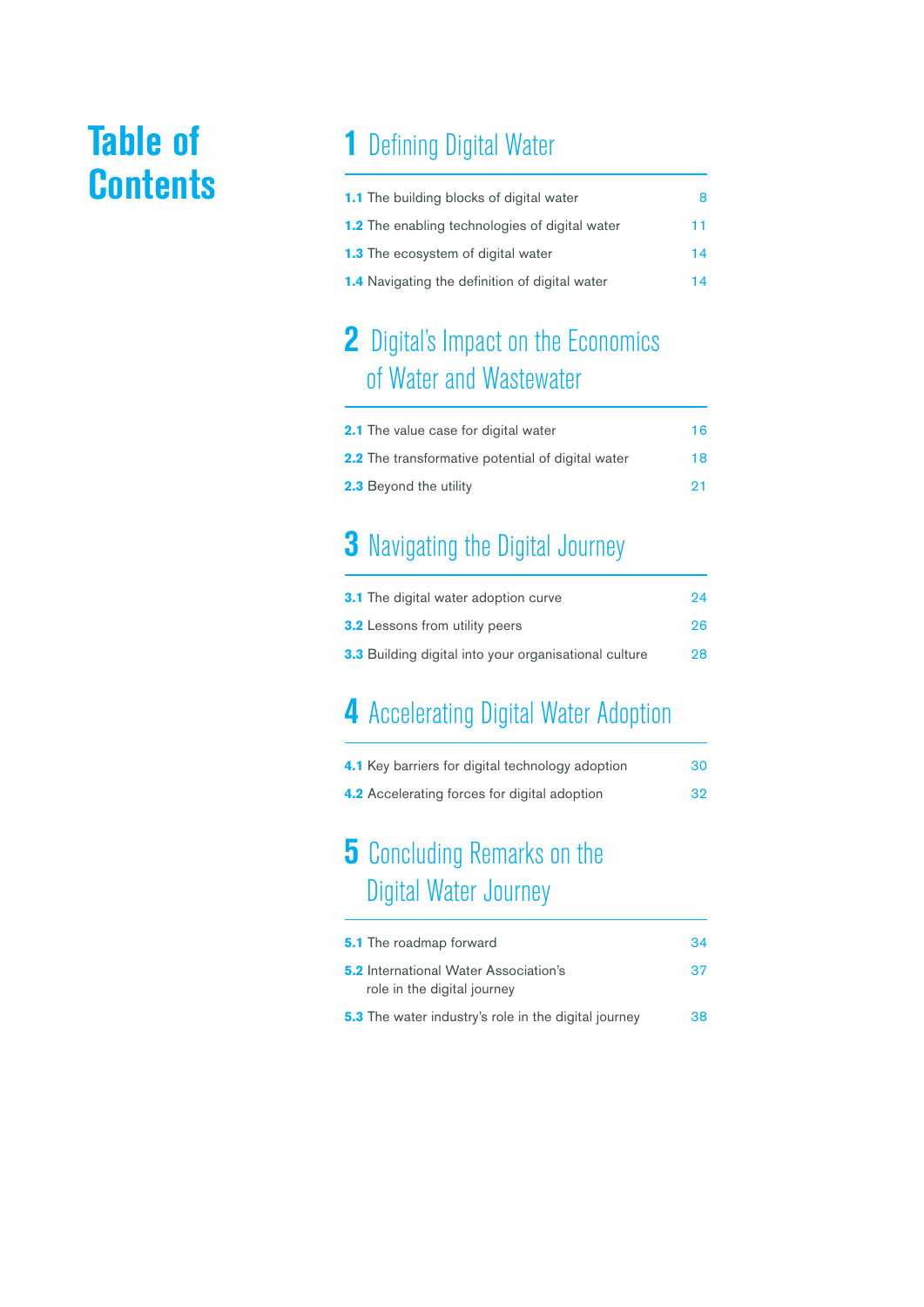## **Executive Summary**

"Digital water is already here" is the clear message after interviewing utility executives and leading experts from around the globe. From big data solutions to advanced management of the distribution network to digital customer engagement programs, nearly all utilities we talked to have begun the digital transformation journey. While the transformation is not always easy, with aging infrastructure, inadequate investment, changing climate and demographics, digital water is now seen not as an 'option' but as an 'imperative.'

The foundational elements of water services – resource sustainability, infrastructure management, and financial stability – have been under threat for years. The business-as-usual practices in the water and wastewater sector cannot be relied on to sustain services. A more sustainable and secure water future means moving to the next generation of water systems, which includes embracing digital solutions and the enabling conditions that can support their effective implementation.

Just as digital technologies are transforming many aspects of our world – from our cities, to our homes and our personal lives – they are also transforming water. How will digital technologies transform our relationship with water – not just the water and wastewater utility sector but how all stakeholders connect to and manage water?

This paper – largely based on interviews, surveys and inputs from nearly 50 utility executives and over 20 subject matter experts – examines how digitalisation is transforming the water sector through the experiences of water and wastewater utilities. The aim of this report is to provide an overview of the current state of digital in the water sector, the value potential for digital solutions, and the lessons learned from those on the digital journey. By creating a comprehensive body of knowledge from 40 utilities at various stages in their digital water journey, the paper can serve as a critical tool for water decision makers and for all those interested in advancing global water security and sustainability.

**Chapter 1: Defining Digital Water** outlines the building blocks of what is digital water including the data, technologies, and practices that drive value across the water and wastewater utility value chain. This includes an overview of the organisational and technology structure of a digital utility, an expanded view of the value chain to include customer engagement and water supply, and an exploration of the ecosystem of digital experts and solution providers around water and wastewater utilities.

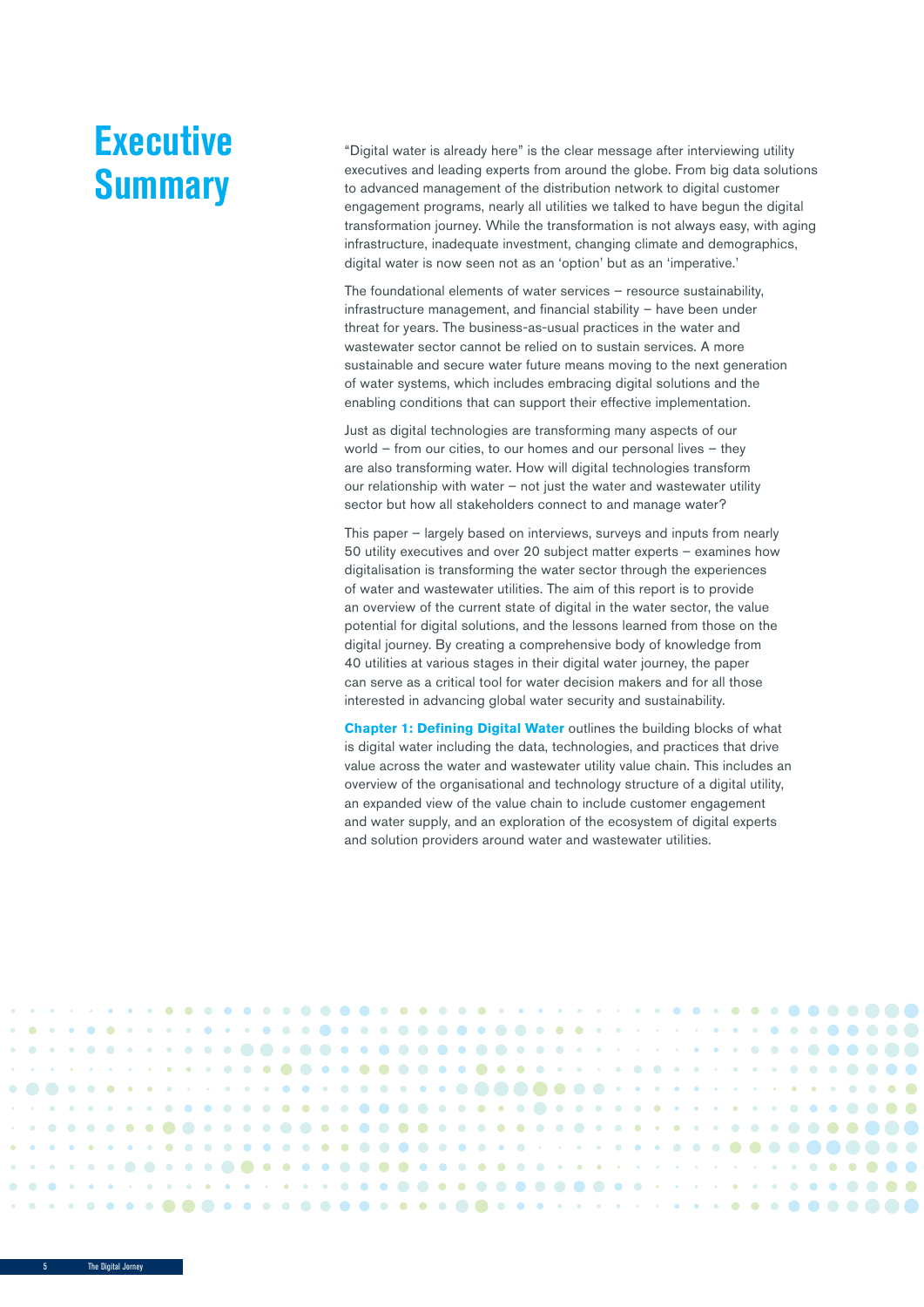**Chapter 2: Digital Technology's Impact on the Economics of Water and Wastewater** outlines the wide-ranging impact of adopting digital solutions, including the value realised internally within the utility (e.g., process optimisation, reduced capital expenditure, etc.) and the value realised externally to the utility (e.g., regulatory compliance, increased transparency and governance, etc.). A broader perspective is then taken to bring forward the deeper shifts in the water sector that are connected to this digital transformation across workforce, cities and homes.

**Chapter 3: Navigating the Digital Journey** then examines the digital journey leveraging insights from 40 leading utilities worldwide, including indepth interviews with 15 utility executives. This intelligence is distilled into a Digital Water Adoption Curve that serves as both an assessment tool and as a roadmap to guide utilities on moving through the digital adoption journey. This curve begins with utilities at an immature digital development phase and expands through to utilities that are digitally sophisticated, having embedded digital in the culture and decision making processes of the organisation. There are a number of lessons learned from utilities in their digital journey, but two of the most important include the need to set a digital ambition at the CEO and Board levels; and the need to start small and experiment.

**Chapter 4: Accelerating Digital Water Adoption** looks at what is needed for uptake and integration of digital water in utilities. External pressures from customer needs, market competition, and increasing water scarcity along with internal demand for efficiency, cost-savings, and improved risk management, are forging the way for water utilities into the digital future and opening the door for digital technologies to address both new and old challenges within the water sector.

**Chapter 5: Concluding Remarks on the Digital Water Journey** closes out the report by reflecting on the impressive progress made to date by many in the water sector towards extracting value from digital technologies and summarising key findings. As stated in the beginning, "digital water is already here." However, we recognise that the water sector is incredibly diverse and there is significant progress to be made, both in expanding the number of utilities taking part in the digital journey and in accelerating the impact from digital solutions. This is where the International Water Association  $(IVA)$  – and the broader water industry – has a significant role to play.

This paper should ultimately serve both as a guide and as a source of inspiration as the water sector works together to embark on the journey of solving our toughest challenges with digital solutions. From proactively managing our aging infrastructure, to ensuring water quality from source to tap, to advancing water equity, and much more, we have the proven solutions to address these challenges in an effective and affordable way. There has never been a better time to be a utility professional than today.

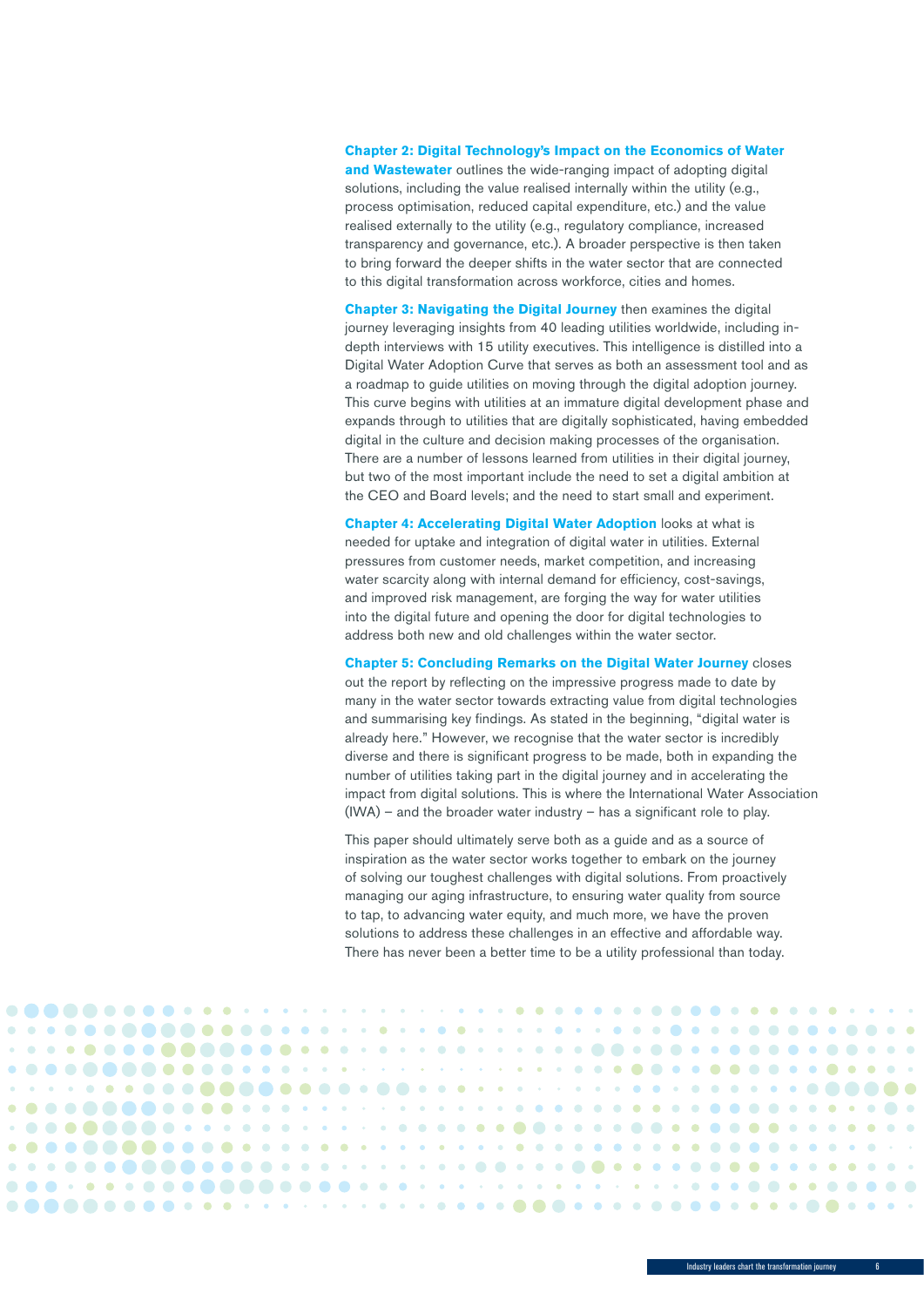## <span id="page-7-0"></span>1 **Defining Digital Water**

Digital Water. Smart Water. Internet of Water. Water 4.0. There are many terms being used to describe the exciting transformation currently taking place in the water sector. Regardless of the specific term used, it is important to define this compelling transformation in the broadest sense possible to truly understand the potential at hand.

## 1.1 The building blocks of digital water

The story of Cape Town, South Africa is one that has been told countless times as a worst case scenario – a countdown to 'Day Zero,' the day a city runs out of water. As Cape Town continues to struggle to address its water shortage, similar challenges are arising across the globe. Sao Paulo, Brazil faces challenges in water supply. Shenzhen, China faces challenges with untreated sewage discharges. Miami, United States, faces challenges with sea-level rise. Jakarta, Indonesia faces challenges with groundwater depletion. This list goes on and on.

In the face of such extreme water challenges, water and wastewater utilities have been compelled to turn to new and innovative solutions: digital technologies. Umgeni Water, a water utility in Durban, South Africa, has used digital technology to better manage its water resources and protect its customers from the same fate as Cape Town residents. Hydrologic models paired with monitoring devices have allowed the Durban water utility to optimise storage levels in dams and reservoirs. Likewise, the Las Vegas Valley Water District has harnessed digital technology to reduce non-revenue water, improving conservation and optimising water supply for customers. In Shenzhen, water quality monitoring sensors and hydraulic modelling systems implemented by Shenzhen Water Group have resulted in vast improvements to surface water quality. Moving forward, as global stressors continue to exacerbate current water challenges, digital solutions will be necessary for addressing the various problems utilities face to ensure adequate, reliable services to customers.

Digital technologies offer unlimited potential to transform the world's water systems, helping utilities become more resilient, innovative, and efficient, and in turn helping them build a stronger and more economically viable foundation for the future. Exploiting the value of data, automation, and artificial intelligence allows water utilities to extend water resources, reduce non-revenue water, expand infrastructure life cycles, provide the basis for financial security, and more.

The water sector's value chain links the environment and water resources to a utility, the utilities to their customers, and the customers back to their environment. From physical infrastructure to water quality to customer service and beyond, digital water can be integrated at every key point across the water cycle.

It is important to note that the value chain for water extends beyond the boundaries of a utility to include water sources (e.g., the watershed and other sources) and users (e.g., the public sector and industries). This is reflected in the *[IWA Action Agenda for Basin-Connected Cities](http://www.iwa-network.org/projects/basin-action-agenda)*, which outlines the rationale and provides a framework to harmonise urban, industrial, agricultural and ecological demands within a watershed.

Deploying these digital solutions across the expanded view of the value chain, and within the steps of the value chain, is easier said than done. Utilities are complex organisations, with multiple departments that each come with their own objectives, organisational layers, networks of physical assets, and siloes of data systems. Figure 1 further establishes the key components of the technology inputs and solutions within a water and wastewater utility organisation.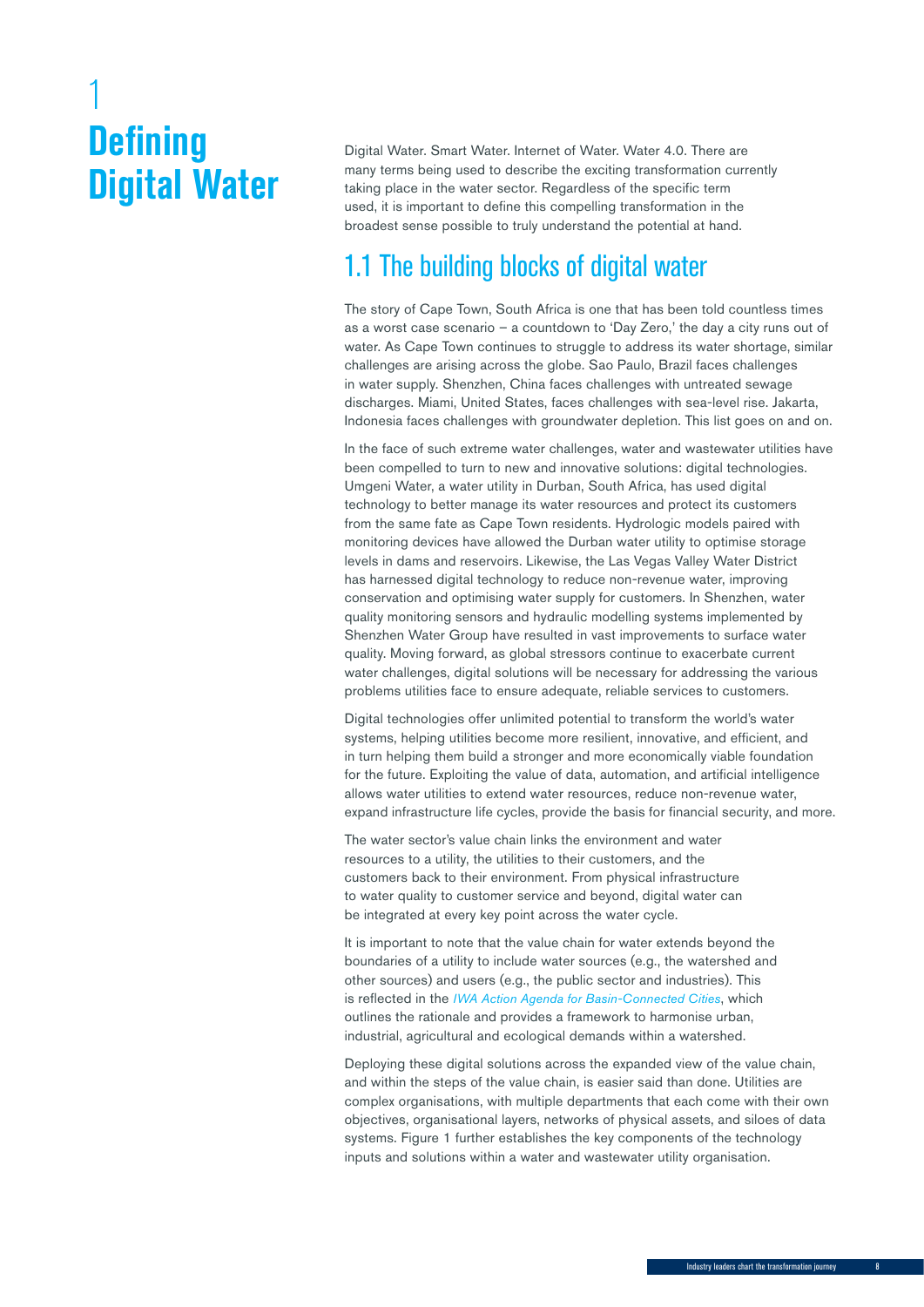dams  $\clubsuit$ turbines  $Q$ sensors  $\frac{1}{\mathbb{A}}$ buoys  $\bigoplus$ pipes mixers \* aeration  $\circledast$ valves  $\mathbb{A}^{(n)}$ 

communication  $\circledR$ 

**Figure 1.** *Technology Inputs and Solutions of a Digital Water and Wastewater Utility* 



and more effective management of work tickets.

#### **Data integration layer**

Flexible cross-enterprise integration layer, modular applications architecture and an integrated presentations layer.

#### **Digital twin**

Data integration, analytics, and visualisation capabilities to help utility managers gain control of the intelligent systems they've deployed.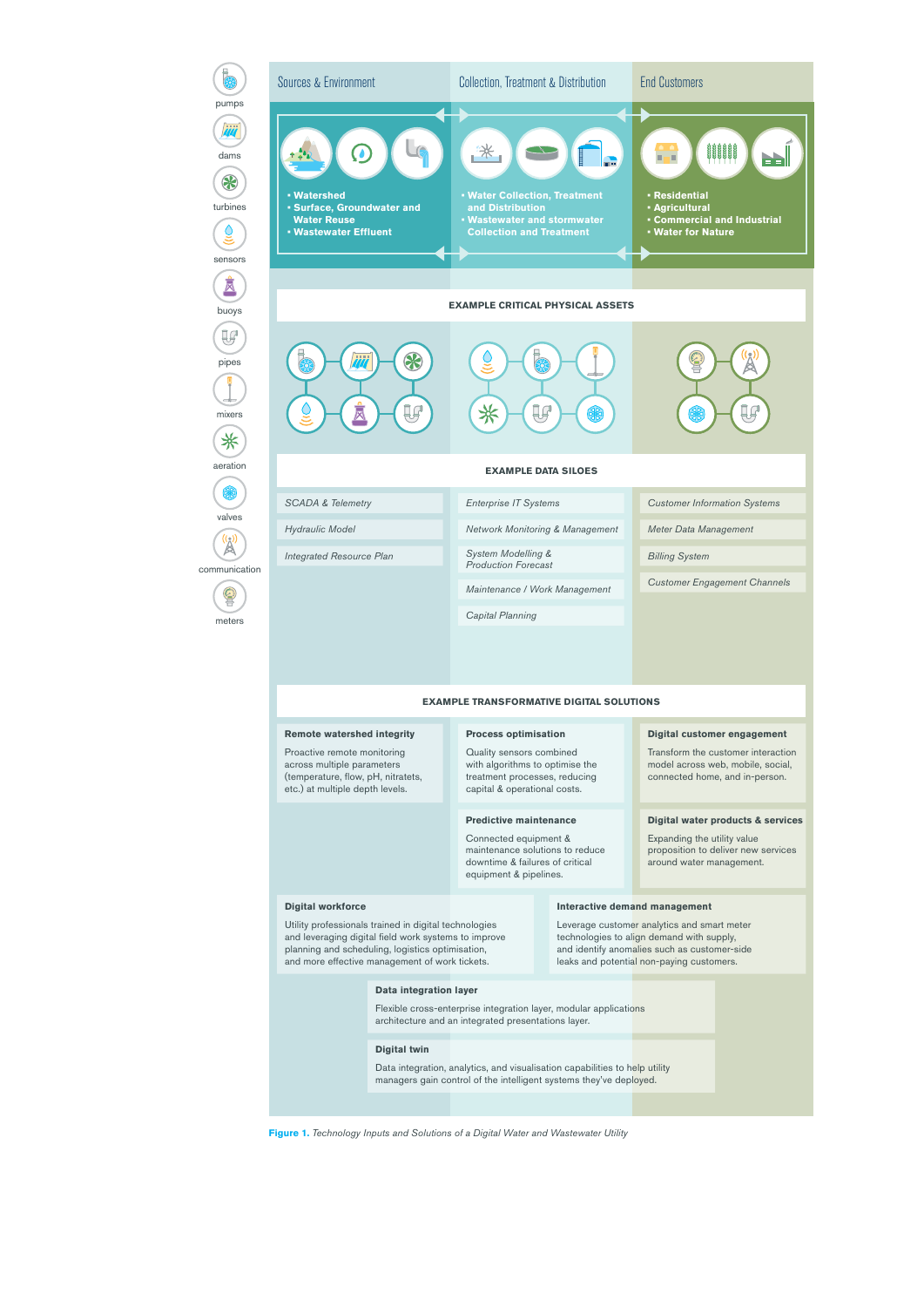<span id="page-9-0"></span>"We aim for Shenzhen to be the first city in China with high-quality direct drinking water from the tap. To do this we must improve the management across our drinking water network by introducing water quality monitoring sensors, and by using IT, IoT, and the integration of data to increase our proactive monitoring of the network."

**Junwei Jin** *Deputy Director (Network Department) of Shenzhen Water Group, China* With increasing complexity in water systems and management, there is growing potential and need to adopt transformative digital solutions. For example, remote sensing and digital twin technologies provide connectivity between a utility and its diversified water supply. Various digital technologies then provide connectivity within a utility's operations. Customer service and customer analytics tools are then positioned to bridge the gap between a utility and its customer and initiatives such as open data platforms and citizen science projects can provide connectivity from the customer back to their water supply. These solutions all leverage the latest in enabling technologies: cloud, mobile, intelligent infrastructure, sensors, communication networks, and analytics and big data.

## 1.2 The enabling technologies of digital water

There are many digital solutions that are part of a utility, and even more technology providers and start-ups which are facilitating their design, installation, and operation. Many of these solutions leverage the latest innovations seen across industries, advanced sensors, data analytics, blockchain integration, and artificial intelligence. Given the accelerating rate of innovation in these foundational technologies, below is a snapshot of the exciting innovations at this moment in time.

#### Sensors, monitoring and forecasting

Sensors, remote sensing, geographic information systems (GIS) technologies, and visualisation tools are becoming key elements to managing water resources at service area, watershed and regional scales. Remote sensing/imaging technologies such as satellites and drones, used separately or together, provide data for mapping water resources, measuring water fluxes and utility asset management. Data from such technologies can better prepare water resource managers and utilities for incidences of heavy storm water flow (e.g., altering operations to prevent sewage overflow), indicate when conservation practices should be enacted during periods of drought, and ensure all treated water is delivered to customers. In addition, satellite data can be used to provide water quality data (e.g., turbidity, algal blooms, etc.) and hydrological forecasts, which, when used in conjunction with in situ measurements, allow utility operators to prepare for and react to water quality issues and other challenges.

New and existing sensors, both fixed and mobile are being used to provide near real-time data on water quality, flows, pressures and water levels, among other parameters. Sensors can be dispersed throughout systems to aid daily operations by optimising resource use (e.g., chemical use for water treatment), detect, diagnose and proactively prevent detrimental events (e.g., pipe bursts, water discoloration events, sewer collapses/blockages, etc.), and provide useful information for preventative maintenance and improved longer term planning for water utilities (e.g., by helping to prioritise repairs and replacements for aging infrastructure). Likewise, sensors can provide evidence for pipe corrosion and alert home owners and utilities when water quality standards are not being met. In addition, smart meters record customer water usage, providing a clear picture of water consumption and conveying data to both consumer and utility, allowing for improved water management.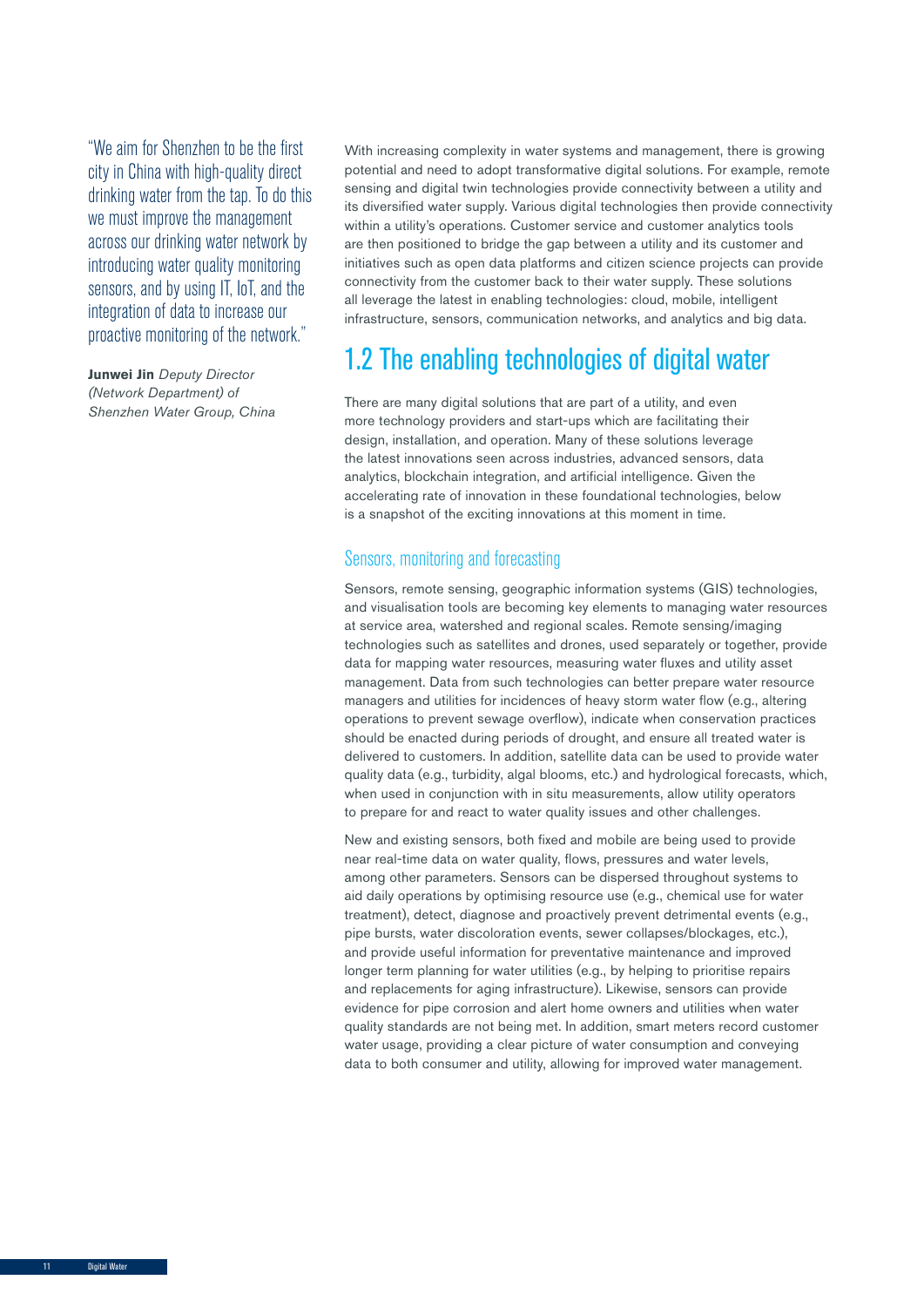#### The power of data processing

Machine learning and artificial intelligence (AI) are used to process the sensing and data from other technologies but also to optimise the workforce and ensure customer needs are met. AI technology can recognise patterns in data and "learn" over time, updating algorithms as new information is presented. When paired with software as a service (SaaS) platforms, sensors, and communication networks, AI allows for the strategic and cost-effective operation of utilities, including better planning and execution of projects, better tracking and understanding of resource-loss in real time, more efficient collection and distribution networks, and maximum revenue capture and customer satisfaction. In this way, machine learning/AI technology help address the key issue of being data rich yet information poor in the water industry. Other AI services include chat bots which can be used to answer customer inquiries on demand, ensuring reliable, 24/7 service and enhancing customer satisfaction.

#### Augmented, virtual, and digital twin reality

Augmented and virtual reality (AR and VR) technologies provide their own, unique contributions to digital water. AR and VR technology has the potential to support decision making in the field by providing holographic representation of pipes, cables and other assets, and offering immersive, scenario-based training for employees. Digital twin technologies merge GIS, sensors, and VR applications to generate working replicas of physical systems that combine physical data (satellite images) with real-time, insitu data (sensors/internet of things) to simulate utility functions. Digital twins provide utilities with an ability to visualise and monitor current conditions as well as ask questions and predict real-world scenarios.

#### Blockchain applications for water

Blockchain applications have the potential for direct, secure transactions between resource providers and consumers, peers, utilities and other players in the water sector. There are already several blockchain projects and trials occurring in the water industry, some of which are in conjunction with energy applications. Examples include: a project to integrate distributed energy and water systems in Fremantle, Australia and an Australian government funded project to develop a blockchain enabled system to monitor water trading and automatically update state registries. In the U.S., a water treatment technology provider announced it was creating a new blockchain protocol to make payments for international water treatment plant developments.

Taken together – remote sensing technologies, advanced in-situ sensors, AI, machine learning, AR/VR, digital twins, and blockchain – are the foundation of what digital water is, and as new, digital technologies are emerging, several market players, organisations and associations are emerging as key stakeholders, representing who digital water is.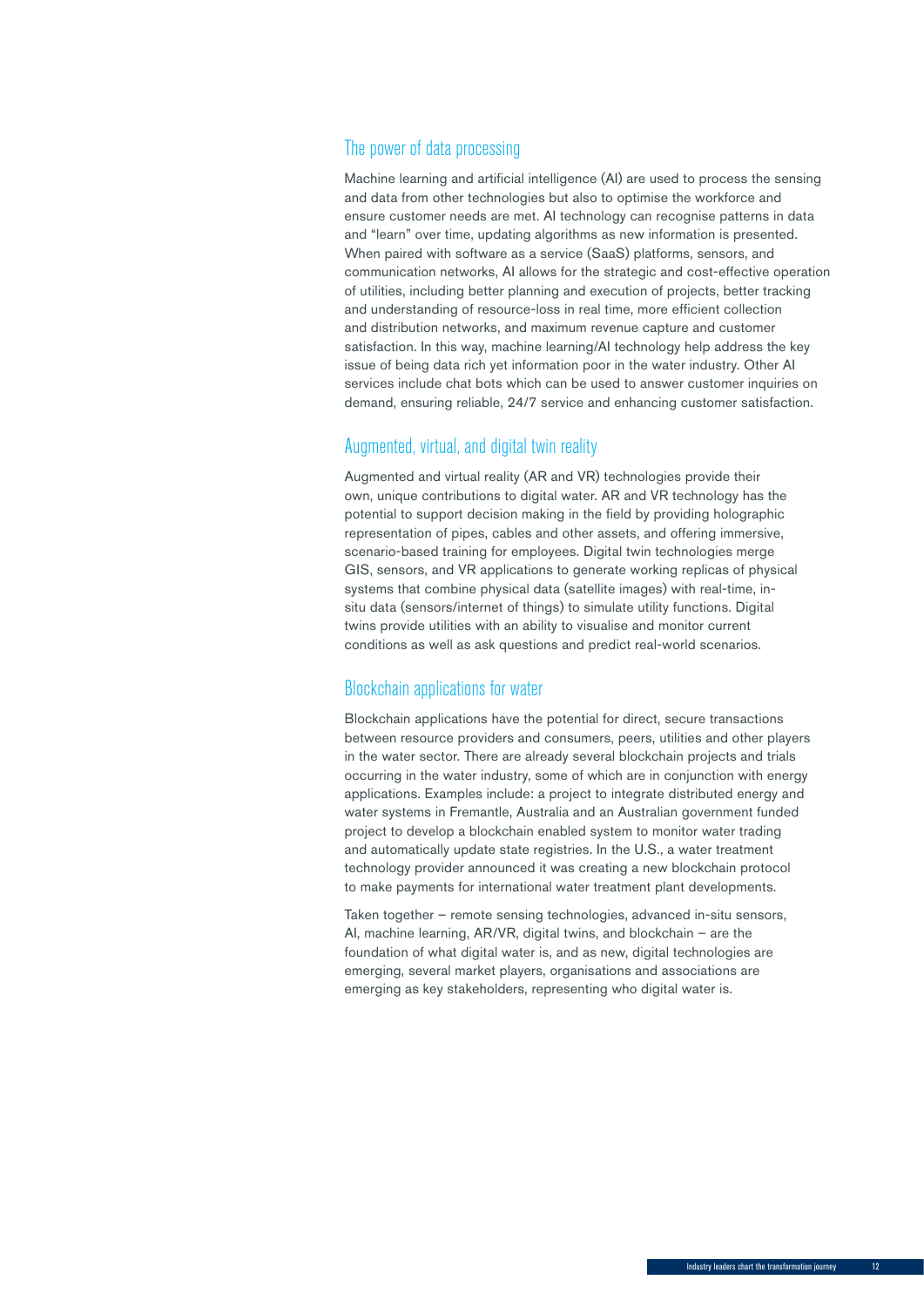#### **Transactional**

Weak or ad-hoc links with organisations that focus on digital solutions driven by scoped projects or needs from within the water utility.

#### **Transitional**

Stronger linear relationships with digital solution providers that are driven by utility leadership or key utility functions such as procurement and IT.



#### Dynamic and Fluid

**IT**

**To...** 

Open engagement ecosystem with digital inputs from across stakeholders both external to the utility and with other utilities.





*Note – the lines are representative and not a complete map of the relationship between stakeholders*

**Figure 2.** *Evolution of the Digital Water Ecosystem*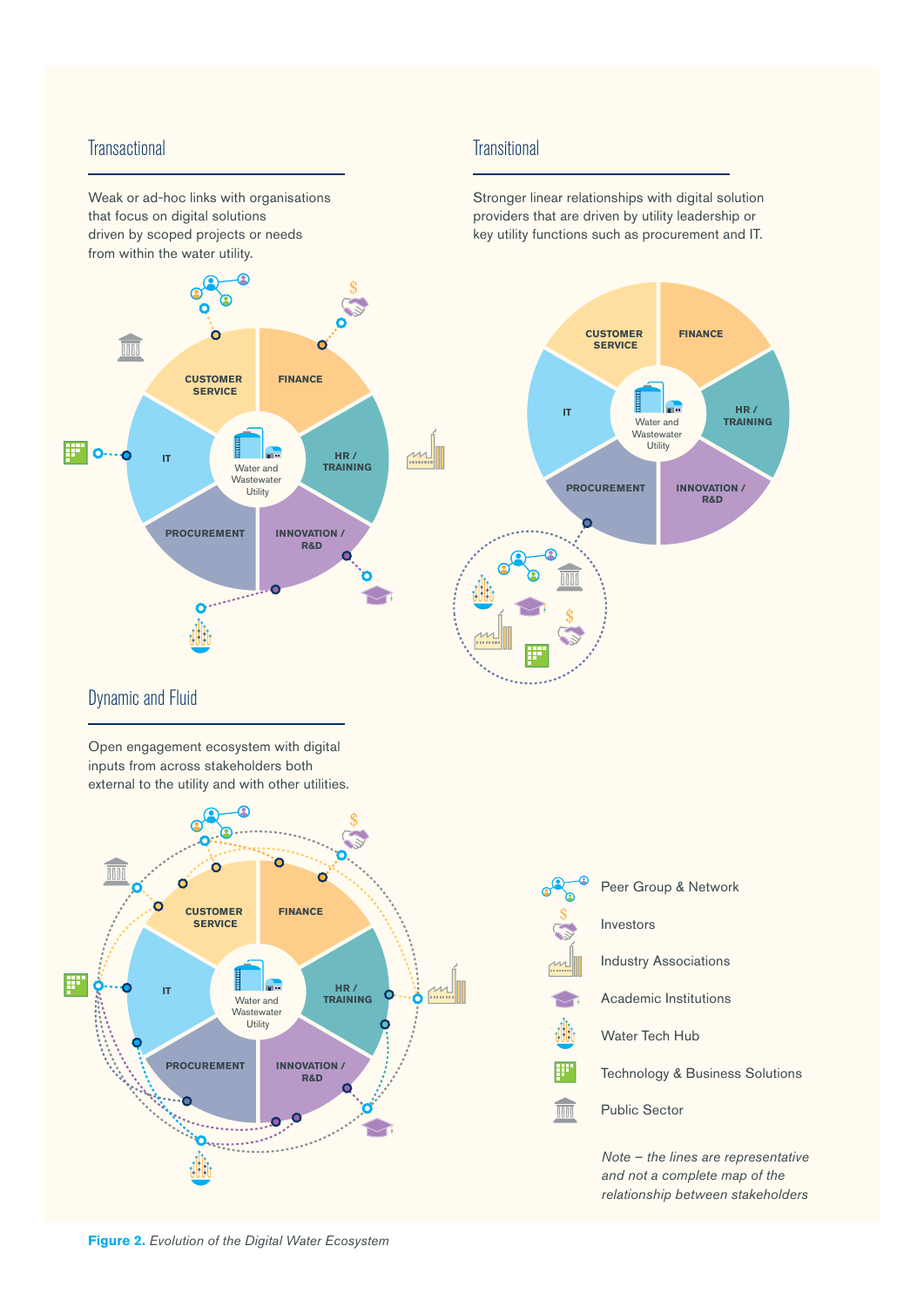<span id="page-12-0"></span>Professional associations such as the IWA are supporting the digital transformation of the water and wastewater sector across their value chain.

The IWA Digital Water Programme specifically intends to provide roadmaps and guidance, aiding utilities' transition to the next generation water systems and a more sustainable, secure water future.

In addition, IWA has a number of Specialist Groups that contribute to enabling and supporting this transformation including: *[Hydroinformatics](https://iwa-connect.org/#/group/hydroinformatics?view=public)*, *[Instrumentation](https://iwa-connect.org/group/instrumentation-control-and-automation?view=public )  [Control and Automation](https://iwa-connect.org/group/instrumentation-control-and-automation?view=public )*, *[Modeling and](https://iwa-connect.org/group/modelling-and-integrated-assessment?view=public)  [Integrated Assessment](https://iwa-connect.org/group/modelling-and-integrated-assessment?view=public)*, and *[Strategic](https://iwa-connect.org/group/strategic-asset-management?view=public)  [Asset Management](https://iwa-connect.org/group/strategic-asset-management?view=public)*, among others.

Specialist Groups provide a platform for information sharing and peer collaboration from which IWA members engage with, learn from, and further expand the ecosystem of digital water.

**To learn more, visit https://iwa-network.org/**

## 1.3 The ecosystem of digital water

Water and wastewater utilities are at the centre of a greater ecosystem of digital water comprising their value chain and associated stakeholders. Each utility is unique in its digital journey and needs, and therefore has its own tailored ecosystem of digital water stakeholders. Generally, each ecosystem includes stakeholders from across the water and wastewater spectrum such as private and public utility peers, governmental bodies, technology solution providers, academic institutions, consultancies, industry associations and technology accelerators. How a utility interacts with its ecosystem varies depending on its digital adoption phase (see section 3.1), but it is evident that as utilities adopt digital solutions, they are evolving from having a limited, linear ecosystem to one that is more complex and interconnected, as outlined in Figure 2.

As shown in Figure 2, the 'Transactional' digital water ecosystem is the most basic model and is characterised by ad-hoc engagement with digital water technology solution providers, industry associations, academics, etc. As utilities begin to embrace digital water solutions, transitional ecosystems are formed by utility leadership (e.g., CEO, Board, etc.) or utility functions (e.g., IT, procurement, etc.). At the next stage of evolution, leading utilities have an established dynamic and fluid ecosystem of digital stakeholders where utilities become catalysts for mobilising these stakeholders to collaborate, pilot, and scale these impactful digital solutions.

No matter the complexity of water or wastewater utilities' ecosystems, there are a handful of stakeholders cited as central to a successful ecosystem. For example, global water infrastructure and technology companies hold a primary role within digital water ecosystems as they are the experts with market-tested solutions. Business solutions providers, SaaS providers, and communications providers comprise just a few examples of other companies a digital utility interacts with. Likewise, utilities are increasingly partnering with start-ups and water technology hubs and accelerators as a means to generate and benefit from innovative platforms and new technologies.

Academic institutions, industry associations, and water technology hubs and accelerators hold a stance as primary stakeholders due to their role in bringing together collaboration on and learning around novel research of methods and technologies as well as providing tools and platforms for adopting such technologies. Also, there is an ecosystem of investors including: angels, venture capital, family offices and socially responsible focused funds that are engaged in identifying and scaling innovative digital water technology solutions.

Not to be forgotten is the role of the public sector in the water and wastewater utility's digital ecosystem. In most countries, local and federal governments provide the ultimate oversight over utilities, generating the standards and regulations that dictate how a utility conducts its operations. Water and wastewater utilities are constantly interacting with the public sector regarding funding and industry requirements.

## 1.4 Navigating the definition of digital water

This broadened view of 'digital water' – covering the organisational structure of a digital water and wastewater utility, the landscape of upstream and downstream end users, and the expansive digital water ecosystem – can at times seem daunting to navigate. However, utilities are not alone. Through engagement in professional and industry associations, and in peer-to-peer dialogue with other water and wastewater utilities, this broadened view turns from a web of complexity to a map of opportunities. In successfully navigating this map, there is the potential to transform the economics of water and wastewater management.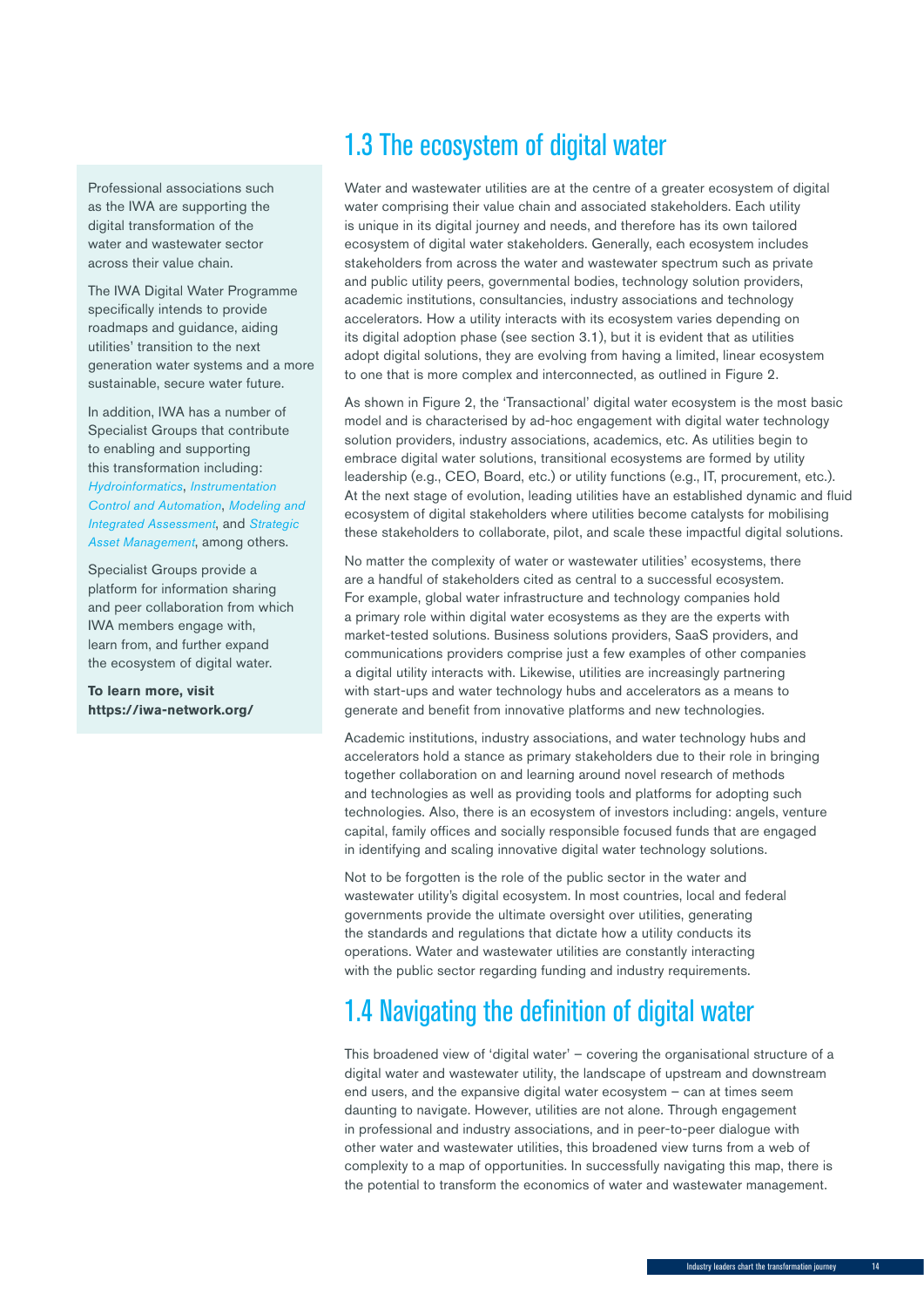

#### **INCREASED AFFORDABILITY**

- Improved long-term affordability of rate structure
- Greater transparency in the use of proceeds from water tariffs
- Reduced likelihood of bill shock, non-payment and cut-offs



#### **CUSTOMER EXPERIENCE**

- Increased customer engagement and responsiveness to customer inquiries
- Reduced disruptions in water service • Reduction in the volume of
- disruptive construction projects



#### **ENVIRONMENTAL PROTECTION**

- Reduced risk of sewage overflows into the environment
- Reduced GHG emissions from utility operations

**REDUCED OPERATIONAL** 

• Optimised operations reduce energy and maintenance costs • Reduction in costs and risks associated with ad-hoc field maintenance

**EXPENDITURE**

• Improved conservation and management of critical water resources

#### **Community Benefits** Community Benefits **Community Benefits**



#### **PROCESS EXCELLENCE**

- Data-driven operations and decision making reduces errors
- Speed in decision making due to efficient data analysis and processing



#### **PREDICTIVE MAINTENANCE**

- Reduced number of emergency call-outs
- Reduced downtime of critical assets



#### **REGULATORY COMPLIANCE**

- Reduced incidences of failure and overflows
- Reduced risk of non-compliance resulting from network water quality issues

#### Financial Benefits **Long-term Resiliency Benefits**



#### **INCREASED RESILIENCE**

- Improved operational flexibility from changing climate and demographics
- Increased safety through rapid customer

**WORKFORCE DEVELOPMENT**

• Reduced safety risk to workforce through fewer emergency call-outs

• Improved cross-department collaboration through systems integration

engagement on public safety concerns



#### **INCREASED CAPITAL EFFICIENCY**

- Improved cash flow as a result of targeted rehabilitation of faulty infrastructure
- Reduced liability and costs from unexpected water main breaks and sewage overflows



#### **INCREASED REVENUE**

- Targeted interventions with faulty meters increases revenue
- Value-added digital services available to bulk water customers





#### **BRAND AND INNOVATION**

- Elevates utility brand and engagement in the water industry
- Enables the utility to more easily pilot and adopt latest technologies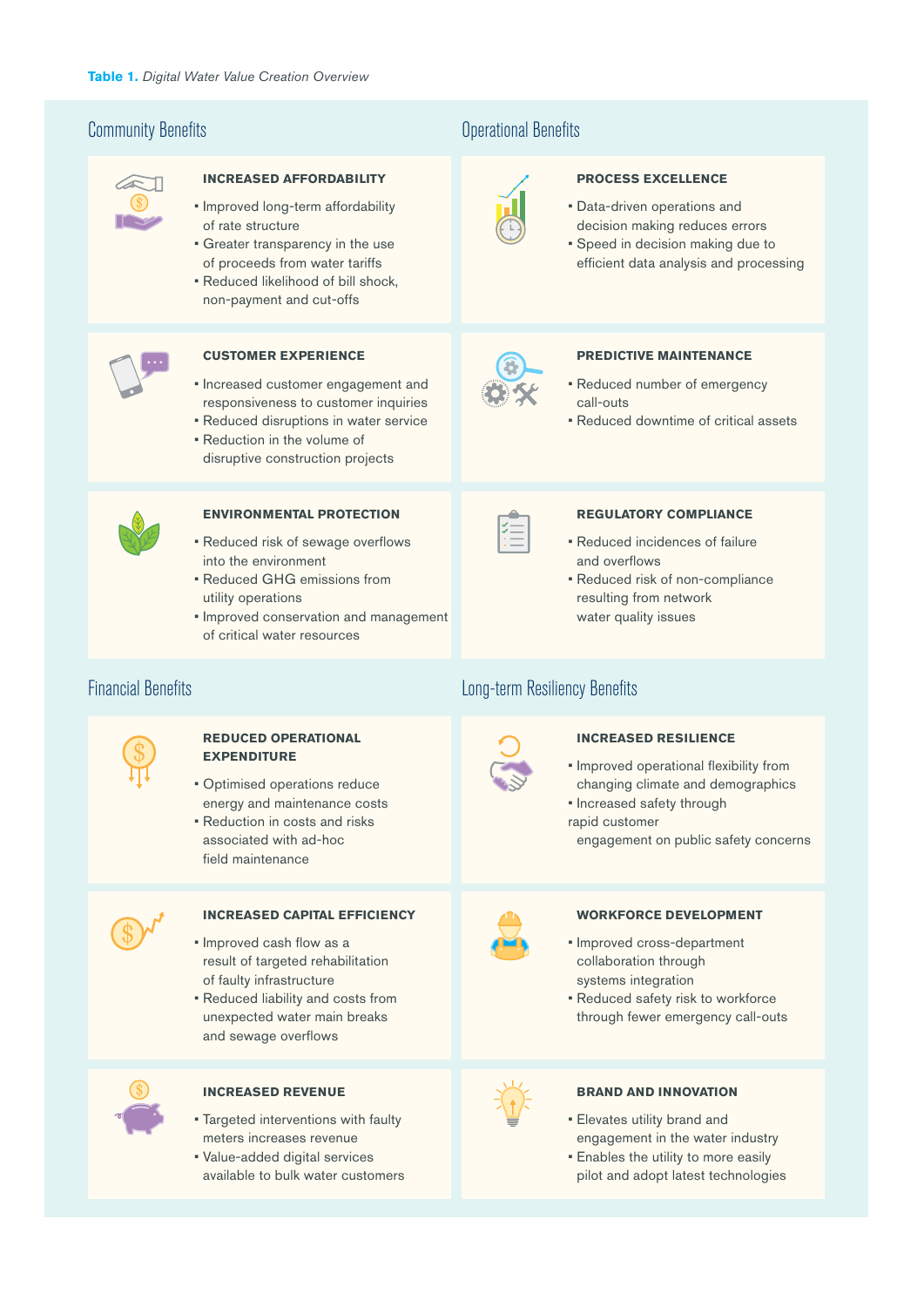## <span id="page-14-0"></span>2 **Digital's Impact on the Economics of Water and Wastewater**

"Incorporating digital technologies in the water sector not only offers value to the customer and utility, but to the country's overall economy as well."

**Dan Naidoo** *Senior Manager: Strategic Support at Umgeni Water, South Africa*

Taiwan has a history of drought and water shortages, an especially severe drought in 2002 triggered the Taipei Water Department to turn to digital solutions. "Since [the turn to digital solutions such as] the use of sensors, smart meters, and pressure control systems has improved water conservation, providing relief to a water-stressed city. As a result, the greater Taipei area has not experienced a water shortage in 17 years," cites Chen Jiin-Shyang, CEO of Taipei Water Department.

The Taipei Water Department is just one example of the numerous compelling business reasons for water and wastewater utilities to adopt digital technologies. Scarcity, security and resiliency have now become critical drivers for water and wastewater utilities to deliver services to the public and private sectors. With this in mind, it is important to focus the limited capital and labour on the quality and reliability of essential services, while simultaneously investing in technologies, human resources, and initiatives to meet future demands. This makes it crucial for utilities to ensure that every dollar is being spent in the most effective way possible – maximising the value each project delivers to the utility, its customers and society.

## 2.1 The value case for digital water

The value created by the use of digital technologies across this expanded view of the water and wastewater utility, as captured in the previous section, is diverse. Often cited sources of value include 'decreased operational expenditure,' 'increased workforce efficiencies,' 'increased customer engagement and satisfaction,' and 'becoming an industry leader.'

As illustrated in Table 1, the potential sources of value created by the adoption of digital solutions are diverse and impactful, across the utility, the community and the environment. Within the utility, the value of digital solutions is not only felt across operations and financials, but also across areas such as the workforce and the utility brand.

Of course, each utility situation is unique, and each digital solution has a unique set of value drivers for the utility in both the nearterm and the long-term. Below are a few examples of digital solutions which deliver impact across these areas of value.

#### Community Benefits

**• Increased affordability:** Optimised capital and operating expenditure (as addressed by the digital solutions listed above) – combined with digital solutions such as customer-centric data analytics and scenario modelling for affordability holds the potential to build a rate structure with long-term affordability, reduced bill shock and non-payment, and reduction in cut-offs to vulnerable customers.

**• Customer experience:** Similar to 'reduced operational expenditure' and 'increased capital efficiency,' nearly all digital solutions – which improve utility operations and financials – have a positive impact on the customer experience. Example digital solutions include a real-time digital twin of the water distribution network to optimise capital expenditure and reduce the volume of disruptive construction projects, and advanced metering infrastructure (AMI) combined with data analytics to provide customer engagement on water consumption.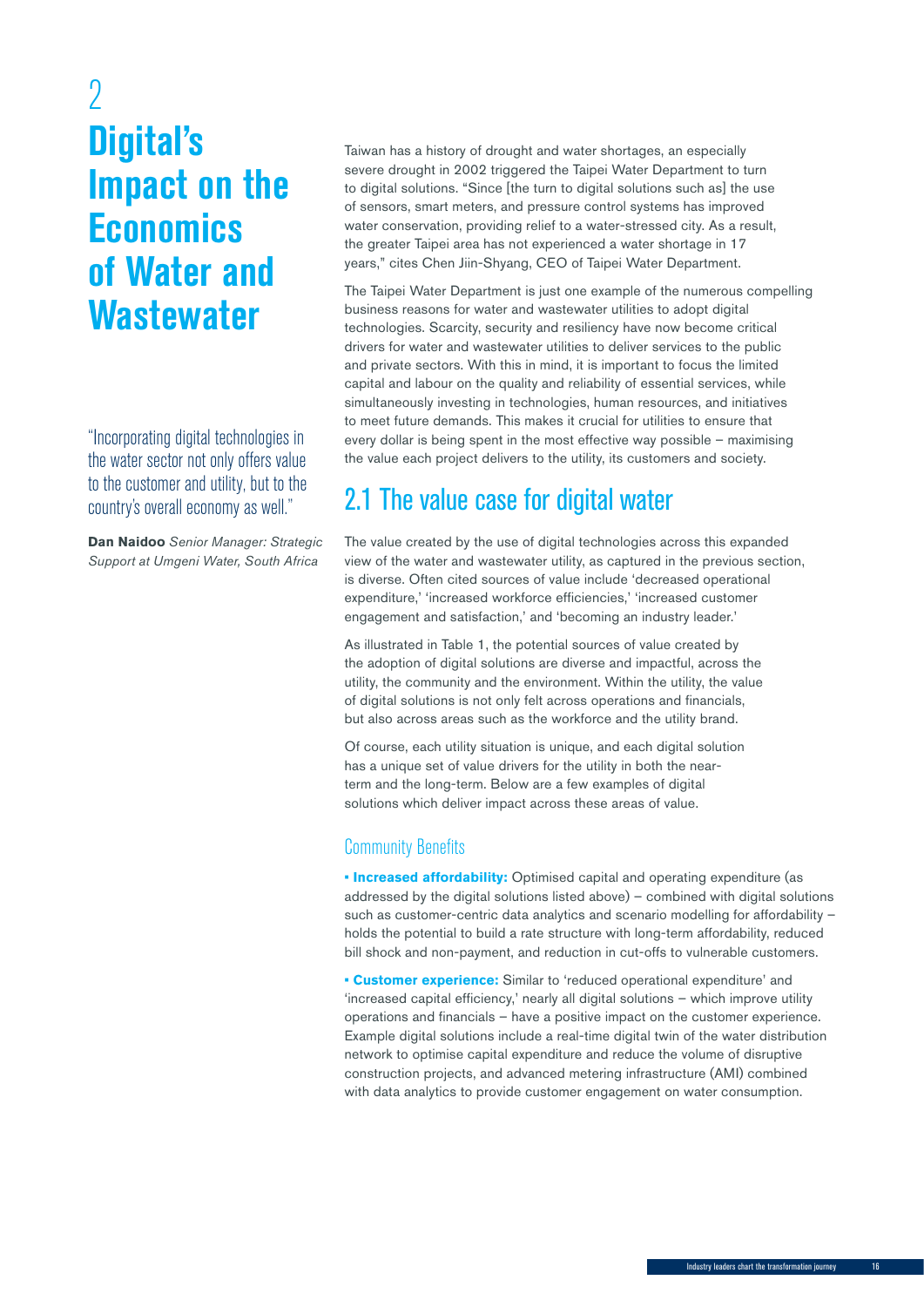"Ghana Water experienced a 14% increase in revenue after digital technologies increased water bill collection efficiency and provided customers with a menu of payment options that included mobile money payments and direct debit through banks."

**Richard Appiah Otoo** *Chief Technology Officer at Ghana Water Company Limited, Ghana*

"Digital technologies modify the workforce required to run a water utility, reducing labour, streamlining operations, and minimising human error. VA Tech WABAG, a multinational water technology provider, shared that projects once needing 10-15 operators now, with digitalisation, require only 3-4 operators, freeing up personnel for other, more demanding tasks (e.g., tasks requiring human interaction, emotion, decision making, and complex skill sets)."

**Gyanendra S. Saxena** *Vice President at VA Tech WABAG, India*

**• Environmental protection:** Efficiencies in operations (as addressed by the digital solutions listed above) – combined with technologies such as a real-time digital twin of the wastewater collection system, intelligent pumping systems, and a network of sensors in the watershed can ensure minimal contamination and maximised conservation of our water sources.

#### Operational Benefits

**• Process excellence:** Digital solutions leveraging sensors, intelligent equipment, edge computing, and AI optimise individual components of the water and wastewater utility operations as well as connected processes across the water and wastewater utility value chain.

**• Predictive maintenance:** Digital solutions such as algorithmic and insitu leak detection, asset management platforms, and AR /VR provide preventative and predictive maintenance capabilities that reduce downtime of critical assets and maximise effectiveness and efficiency of operations.

**• Regulatory compliance:** Digital solutions such as a real-time sourceto-tap digital twin, powered by online monitoring and water quality models, and decision support and scenario modelling helps drive increased regulatory compliance across the water utility value chain.

#### Financial Benefits

**• Reduced operational expenditure:** Nearly all digital solutions have an impact on reducing operational expenditure. Example digital solutions include intelligent equipment that self-optimises for lowest energy use, real-time digital twins of the treatment plant to optimise energy and chemical use, and data analytics and decision intelligence platforms that enable efficiencies in decision making.

**• Increased capital efficiency:** Similar to 'Reduced operational expenditure,' nearly all digital solutions have an impact on increasing capital efficiency. Example digital solutions include algorithmic and insitu leak detection technologies that result in targeted pipe replacement and real-time digital twin of the wastewater collection network to optimise existing assets and avoid capital-intensive construction projects.

**• Increased revenue:** Digital solutions such as Advanced Metering Infrastructure (AMI) and advanced data analytics of the metering network. These solutions can increase meter accuracy, maximise billing potential, meet and exceed customer's needs, and provide the opportunity to sell value-added services.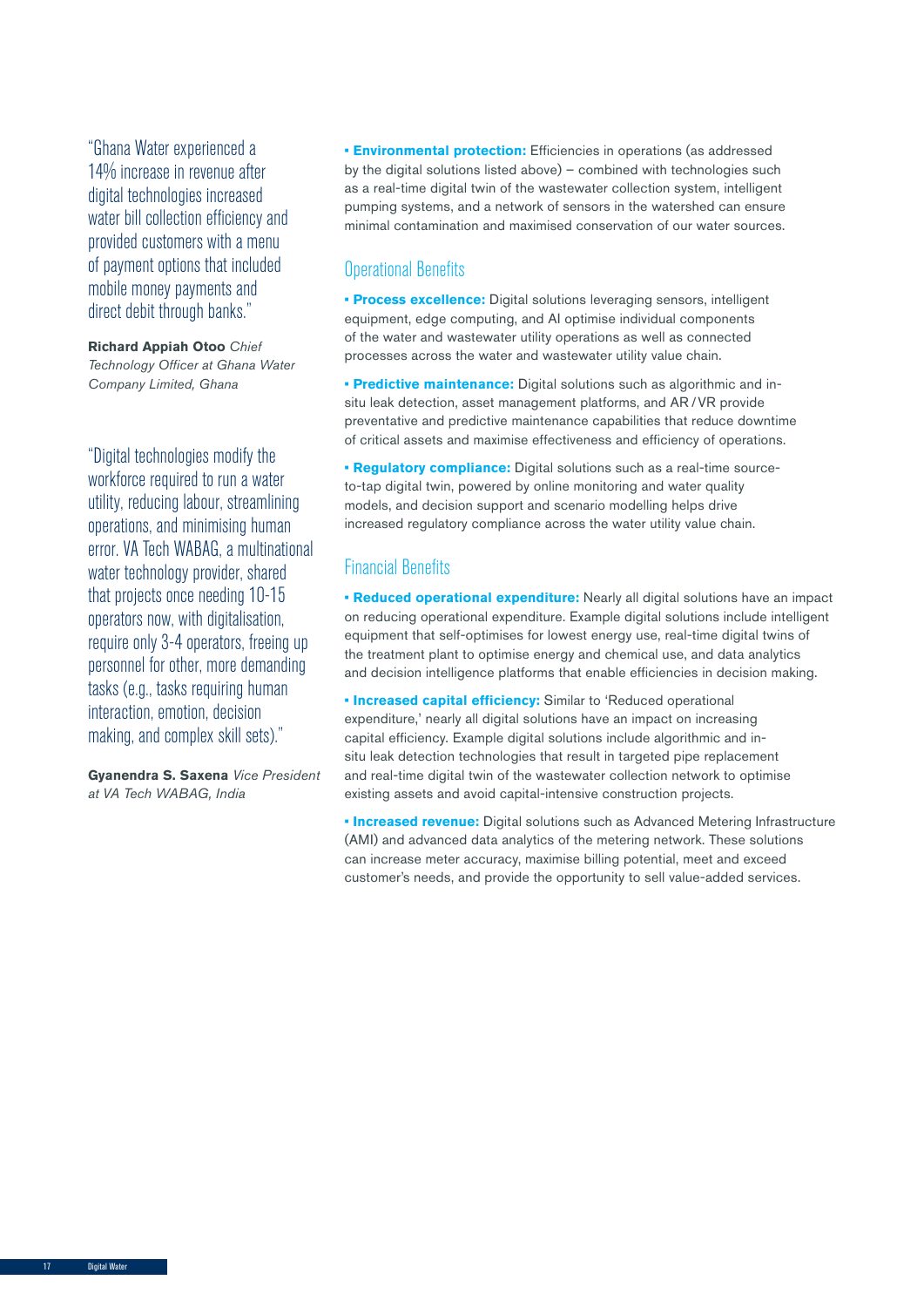<span id="page-16-0"></span>"Digital solutions are relevant and indispensable in the remote monitoring of the water and sanitation network, as well as in equipment management, the control of water losses, and water quality for human consumption. These solutions are fundamental in building trust with the customers, and in maintaining the highest level of commercial service."

**Nuno Campilho** *Deputy Director of SIMAS Oeiras e Amadora, Portugal*

#### Resiliency Benefits

**• Increased resilience:** Digital solutions such as a dense network of sensors, intelligent equipment, real-time source-to-tap digital twin, and data analytics and advanced simulation tools enable a utility to be better prepared to their changing environment. Furthermore, the incorporation of external data sets such as weather and traffic data can improve a utility's ability to adapt operations to changing climate and demographics.

**• Workforce development:** Similar to 'customer experience,' nearly all digital solutions – which improve utility operations and financials – have a positive impact on the utility workforce. Example digital solutions include systems integration across data siloes, which improves cross-department collaboration, data analytics and decision intelligence tools that enable operator piece of mind, and predictive maintenance solutions (as addressed by the digital solutions listed above). The latter, in turn, decreases the need for emergency call-outs.

**• Brand and innovation:** Similarly, nearly all digital solutions have a positive impact on the utility brand and the potential to adopt latest innovations. As adoption of the variety of digital solutions increases, so do the capabilities and culture of utilities, ultimately enabling them to more quickly extract value from future innovations.

As many leading utilities around the world are already realising, the value created by the implementation of digital technologies is undeniable. According to Global Water Intelligence (GWI), potential savings on total expenditure over 5 years (2016-2020) globally for drinking water treatment, distribution, and customer services, metering and billing is about USD 176 billion, while the potential saving in the waste water sector is about USD 143 billion.

## 2.2 The transformative potential of digital water

Digital technologies have the potential to transform the economics of the water and wastewater sector. Through process optimisation; workforce transformation; enhancing customer engagement; aiding regulatory compliance; increasing sustainability, resiliency and watershed connectivity; and ensuring public health, transparency, and proper governance digital technologies are generating direct savings for utilities and creating both internal and external value across utilities' supply chains. As digital technologies create disruption across the water sector, the digitalisation of water and wastewater utilities will accelerate. The shifts driven by such digital transformations, however, will span wider than traditional utility operations, also impacting the nature of workforce operations, the role of utilities as a part of sustainable cities, the potential of green infrastructure, and customer-utility relationships. Furthermore, digital technologies improve day-to-day water management and build longterm resiliency to disasters and climate change. Such improvements lead to increased water security for the industrial, commercial, agricultural, and domestic sectors, thereby having a direct impact on economic security and growth.

These deeper shifts include: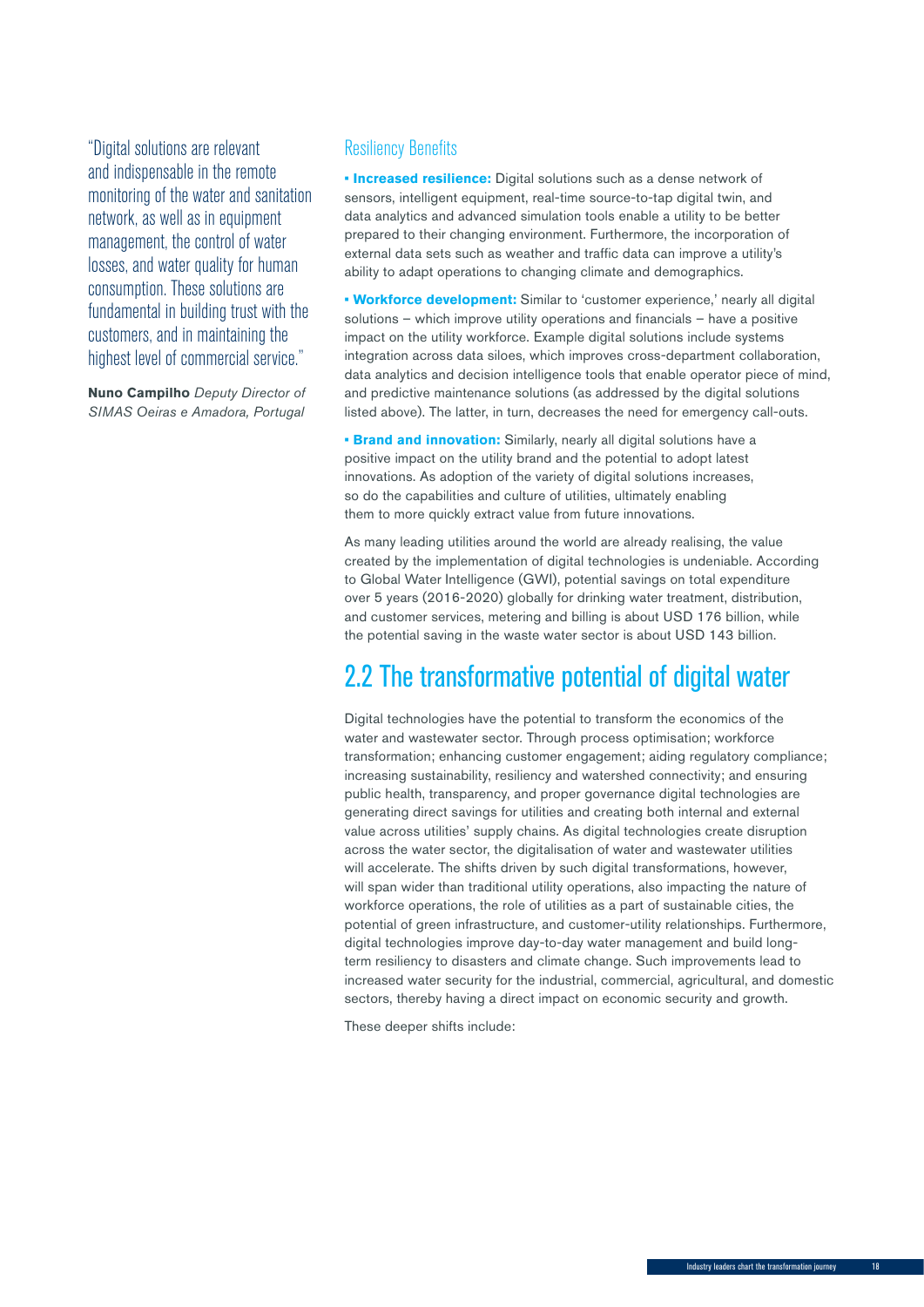#### The 'no-collar' workforce

The emerging 'no-collar' workforce means redesigning jobs and reimagining how work gets done in a hybrid human-and-machine environment. The development of digital technologies now requires the utility workforce to adapt and learn new skills in order to keep up with the pace of evolution within the global economy and systems of commerce. In addition to recruiting new talent proficient in information technology, companies need to train existing employees and attempt to continue to operate and adjust to new systems seamlessly.

Another way to frame the digital workforce is how the 'no-collar' workforce will be incorporated into company operations. In this scenario, robotics and AI will probably not displace most human workers. Instead these tools offer opportunities to automate some repetitive, low-level tasks. Perhaps more importantly, intelligent automation solutions may be able to augment human performance by automating certain parts of a task, thus freeing individuals to focus on more human-necessary aspects, ones that require empathic problem-solving abilities, social skills and emotional intelligence.

VR and AR applications can also benefit the water utility workforce by reducing risk and saving billions in maintenance costs, engineering tests and innovation, and allow users to test or simulate real-world situations without the usual dangers or costs associated with large engineering projects. With VR, asset maintenance professionals can immerse themselves to fully and accurately experience what a situation would be like in real life. VR also allows the identification of design flaws or other potential problems with efficiency, which can then be solved before any problems actually occur.

The demand for workers in the water utility industry is growing at a rapid pace due to the many applications of digital technologies. The role of businesses and of workers has changed and will continue to evolve with water resource management. Human capital is necessary in both physically developing water infrastructure networks as well as installing digital technologies. The ability for workers to interact with VR, AR and AI technologies is crucial and will create a multitude of possibilities for the sector to expand and become more sustainable for future generations.

#### Resilient and sustainable cities

Water utilities and cities are looking for ways to become more resilient to the impacts of increasingly frequent and severe floods and droughts. Losses due to disasters from natural and man-made hazards are mounting and on average cost governments over USD 300 billion globally each year. Some companies are rising to meet these challenges by providing services through monitoring flooding likelihoods and impacts in real time, helping to avert the human and economic costs of flooding, as well as assist in the aftermath. Smart storm water systems are increasingly becoming available that leverage existing infrastructure. Furthermore, meeting conservation requirements in times of drought is becoming easier thanks to accurate groundwater resource modelling, for example, along with improved conservation habits.

Digital technologies will play a role in planning and redesigning cities to be more resilient. Remote sensing technologies for flood prediction and comprehensive design tools for hydraulic modelling are now available to manage storm water runoff and flooding from extreme weather events. Urban water systems – often vulnerable to extreme weather events, resulting in significant impacts to clean water distribution, wastewater treatment and storm water management – are also adapting microgrid strategies from the power sector. Water microgrids or 'micronets' provide redundancy, fortify against vulnerabilities and can secure the resource supply chain.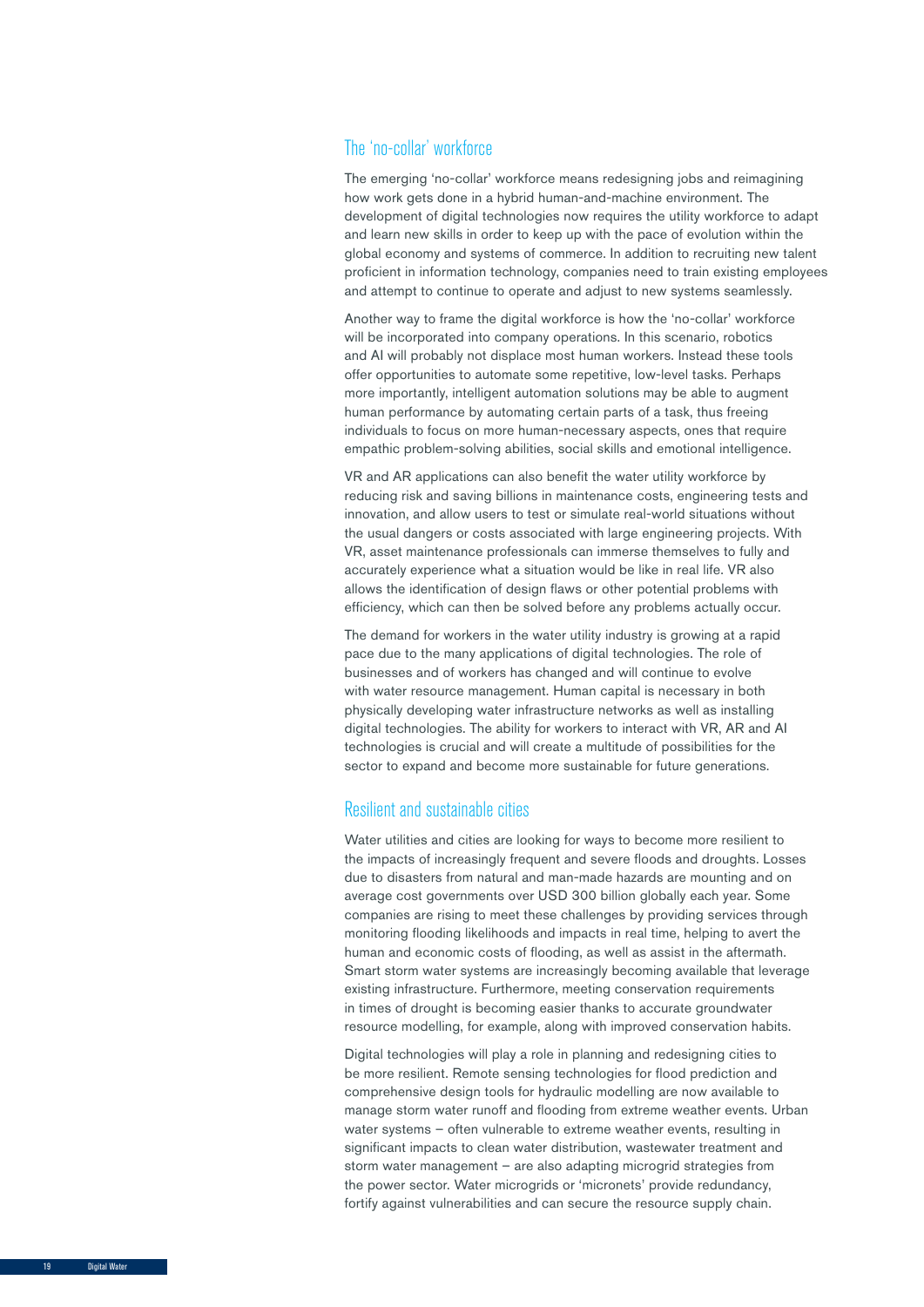#### Digital and green infrastructure

Digital technology can provide a means to provide real-time monitoring on green infrastructure performance. Cities and utilities that invest in green infrastructure may need a way to capture performance of investments at scale. For example, the City of Chicago, Illinois, wanted to better understand the performance of their bioswales (landscape elements, e.g., ditches, designed to concentrate or remove debris and pollution out of surface runoff water) and porous asphalt during storms. A team was assembled with the goal of better understanding the performance of the city's green infrastructure investments. Monitoring devices were installed on four green storm water management solutions: a bioswale; porous asphalt; a permeable paver and infiltration planter duo; and a permeable paver and tree-pit filter pairing. Over an 18 month period, cloud-based storm water management analysis and control software were used to gather live data on several green infrastructure storm water solutions. During this time, the monitoring system not only provided information to researchers and the city, but was also relaying data on the test areas' performance to the public.

Another example is from Ormond Beach, Florida, where real-time data analysis kept flooding at bay by automating water levels in storage ponds. Before Hurricane Irma hit Florida in 2017, Ormond Beach installed sensors on five lakes that are prone to flooding. When the sensors and software used detected an incoming downpour, the system automatically drained down the storage volume in preparation. The weather-respondent valves on the lakes' drainage system kicked in before the rain hit and helped prevent flooding during the storm.

#### The smart home and consumer

Digital solutions will also change the relationship water providers have with customers as society increasingly embraces digital technologies in all aspects of their lives (e.g., mobility, communication and entertainment) and it is reasonable to conclude service providers such as water utilities will now be part of the mix.

With new efforts toward sustainability and water conservation efforts, water utility companies are beginning to establish innovative strategies to help engage consumers and restructure the way people think about water use. Research and case studies have shown that consumers are more likely to change their water usage when new strategies are easy to install and access and when water-saving efforts do not considerably change their daily living habits.

The concept of a 'smart home' opens up a wealth of new opportunities for water sustainability. The growing range of technological home applications combines increased awareness with convenience to reach sustainability. For example, a study by Singapore's national water agency PUB found that a person could save up to five litres of water a day using smart shower devices. In another example, the Mackay Regional Council in Queensland has introduced automatic water meter readings to empower customers to better manage their water consumption and save money. The digital meters also alert customers and local authorities to leaks. Having the technology can allow local authorities to repair the issues within a much shorter timeframe, reducing water wastage.

Companies that take advantage of these developments in customer service are benefiting. With new digital technologies such as AI chatbots, customers can ask questions and get answers whenever they want, opening vast possibilities for consumer engagement, providing customer alerts, and also water consumption and conservation information. Utilities that embrace these technologies are improving their customer service and meeting the high demands of consumers.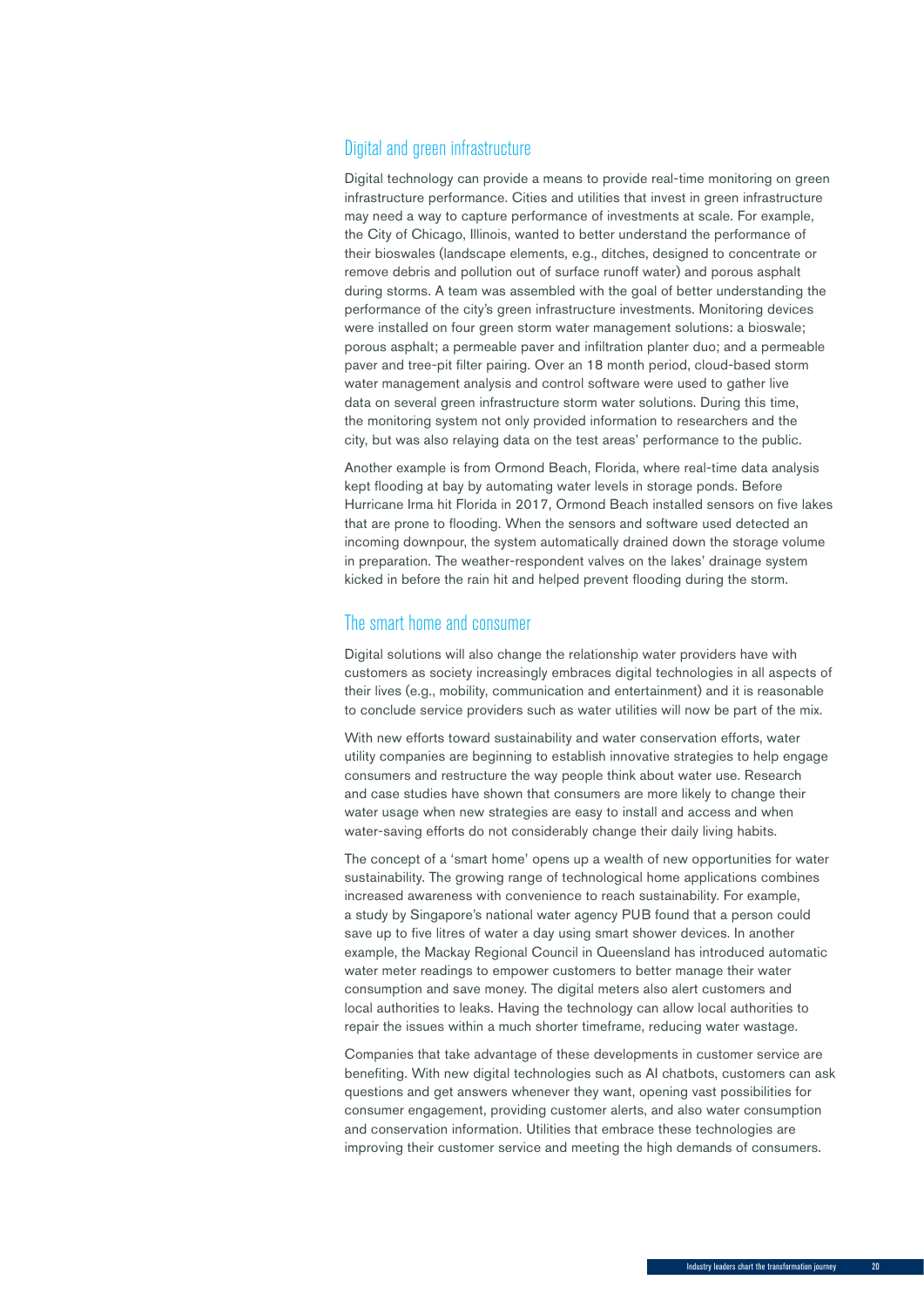## <span id="page-19-0"></span>2.3 Beyond the utility

Digital technologies have exponential growth in capabilities and performance and exponential decline in costs. As a result of these attributes, digital technologies are rapidly scaling in developed and emerging economies. The adoption of exponential technologies allows countries to leapfrog past last century solutions to off-grid, decentralised, and distributed water and wastewater infrastructure. Likewise, the trend of increasing adoption of smart devices and online transactions is accelerating and becoming something that is more and more expected by customers and other stakeholders. These digital transformations within related industry sectors will not only impact the uptake of digital technology by water and wastewater utilities, but will further enable the digital disruption of the water sector.

Digital transformations are already occurring across the market in the ways customers interact with goods and service providers. Customers are increasingly demanding user-friendly, 24/7, multifunctional service; easy access to information; and immediate transaction abilities. Flexibility and ondemand capabilities are increasingly both expected and assumed. With the ability to manage their finances (e.g., online banking), shop (e.g., Amazon), order food (e.g., DoorDash), monitor their homes (e.g., Nest), and schedule transportation (e.g., Uber) already in the palm of their hands, it is only a matter of time before customers realise they have the power to demand the same level of convenience via digital technologies from other sectors. As more industries join the transition to digital, a foundation and culture already embedded in digital technologies holds the potential to better prepare utilities for the future.

Individual industries and companies, however, are not the sole instigators in the shift to digitalisation. Emerging smart city initiatives are creating demand for digitalisation across industries. As cities aim to optimise infrastructure, industries and services through increased connectivity and better engagement of governments, citizens and businesses, digital solutions will need to be at the forefront of meeting new challenges. In that context, the very nature of a water utility can be used as a springboard to a 'Smart City.' Water and sanitation are among the most essential services a city provides and are at the foundation of economic stability. In developed countries, water utilities touch virtually every citizen, home and business, meaning cities can exploit a digital water utility's communication network, customer base and immediate value propositions to demonstrate and communicate the overall benefits and successes of the city being an interconnected enterprise. As urban evolution is pushing cities toward becoming intelligent, connected, ecosystems of sensor-based infrastructure, utilities that have already embedded digital technologies into their operations will be better equipped to fulfil new requirements and hold an active role as a part of smart city initiatives.

|  |  |  |  |  |  |  |  |  |  |  |  |  |  |  |  |  |  |  |  |  | $\cdots\  \, \cdots\  \, \cdots\  \, \cdots\  \, \cdots\  \, \cdots\  \, \cdots\  \, \cdots\  \, \cdots\  \, \cdots\  \, \cdots\  \, \cdots\  \, \cdots\  \, \cdots\  \, \cdots\  \, \cdots\  \, \cdots\  \, \cdots\  \, \cdots\  \, \cdots\  \, \cdots\  \, \cdots\  \, \cdots\  \, \cdots\  \, \cdots\  \, \cdots\  \, \cdots\  \, \cdots\  \, \cdots\  \, \cdots\  \, \cdots\  \, \cdots$ |  |  |
|--|--|--|--|--|--|--|--|--|--|--|--|--|--|--|--|--|--|--|--|--|----------------------------------------------------------------------------------------------------------------------------------------------------------------------------------------------------------------------------------------------------------------------------------------------------------------------------------------------------------------------------------------------|--|--|
|  |  |  |  |  |  |  |  |  |  |  |  |  |  |  |  |  |  |  |  |  |                                                                                                                                                                                                                                                                                                                                                                                              |  |  |
|  |  |  |  |  |  |  |  |  |  |  |  |  |  |  |  |  |  |  |  |  |                                                                                                                                                                                                                                                                                                                                                                                              |  |  |
|  |  |  |  |  |  |  |  |  |  |  |  |  |  |  |  |  |  |  |  |  |                                                                                                                                                                                                                                                                                                                                                                                              |  |  |
|  |  |  |  |  |  |  |  |  |  |  |  |  |  |  |  |  |  |  |  |  |                                                                                                                                                                                                                                                                                                                                                                                              |  |  |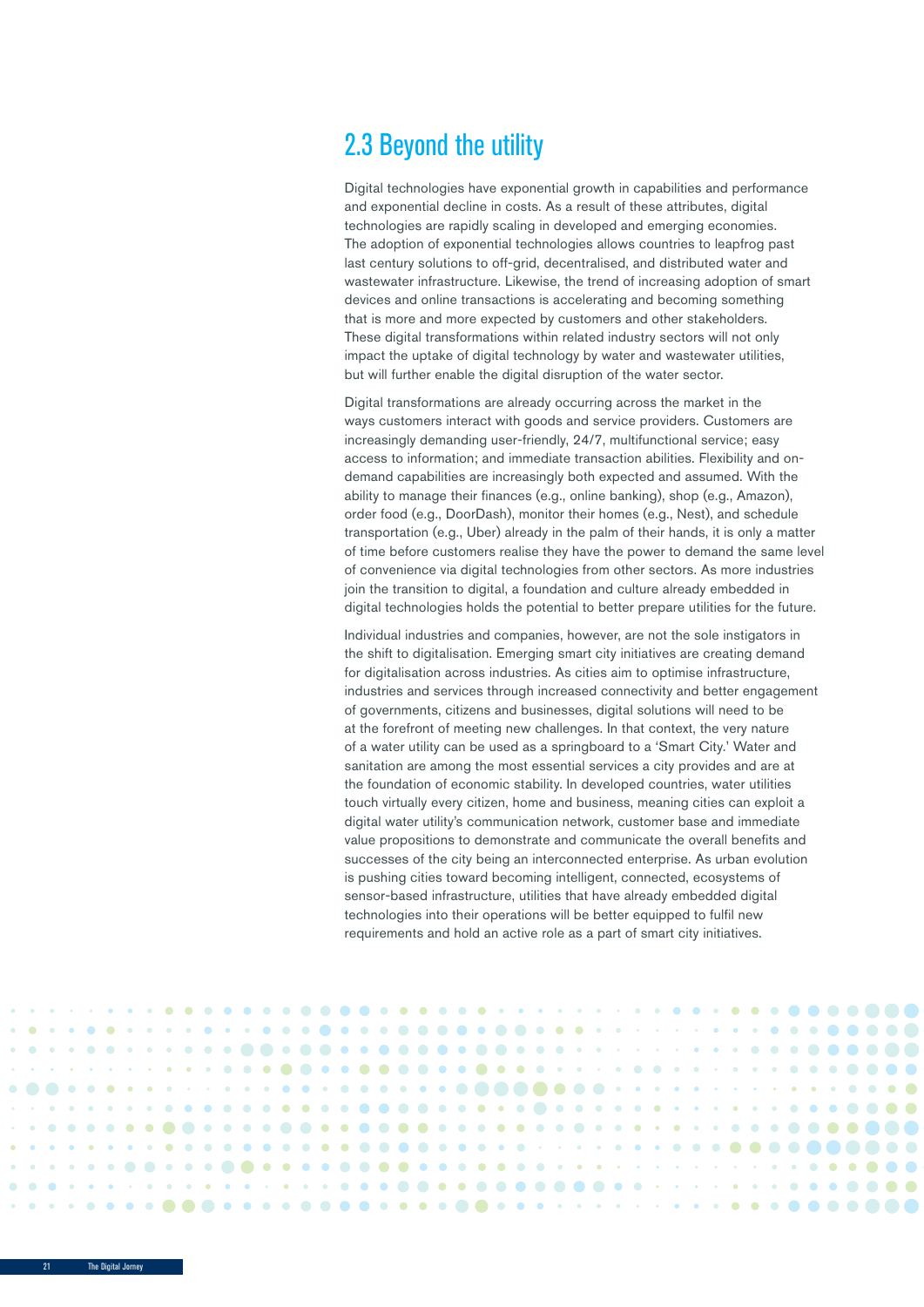New and emerging markets also provide incentives for water utilities to adopt digital technologies. As countries expand and improve upon water services in Asia and the Pacific, regions where the presence of microelectronic and pharmaceutical industries mean digital automation is already highly adopted, digital technologies are likely to be expected and demanded as the water sector expands. Likewise, as the world aims to meet Sustainable Development Goal (SDG) 6 by 2030, new markets in Asia, Africa, Latin America and the Middle East will create a niche for technology to meet rising demand in dense, urban areas and water-scarce regions. In North America and Western Europe, where extensive infrastructure systems already exist, markets for digital technologies are emerging to address the issues associated with aging infrastructure. Overall, a study by GWI predicts global demand for control and monitoring solutions will rise to USD 30.1 billion by 2021, a market that utilities with pre-existing digital platforms will be better prepared to embrace.

Richard Appiah Otoo, Chief Technology Officer of Ghana Water, said it best when describing his utility's transition to digital water, "The world is moving in the direction of technology and Ghana Water cannot afford to be left behind." Ghana Water is one of several utilities worldwide that has recognised the value of adopting digital technologies to prepare for future markets and meet consumer demands. Utilities, like Ghana Water, who start their digital journey now will be better prepared to extract even further value from digital water in the future.

Digital technologies alone will not only create new value for water and wastewater utilities but they will be an enabling force for the adoption of other technologies such as new water source collection (e.g., air moisture capture, water reuse/ recycling, etc.) and decentralised water treatment systems (e.g., building and community scale) and actively shift communities from exclusively centralised systems to hybrid solutions that incorporate the advantages of more traditional systems and innovative methodologies powered by digital technologies.

To further highlight the potential of incorporating digital technologies into the water sector, reference can be made to the energy sector's adoption of microgrids and smart-sensing to reduce vulnerability of large-scale plants to climate effects, decrease operational complexity, and provide resiliency, reliability, flexibility and redundancy to the sector. These benefits can also be seen through establishing micronets (water microgrids – decentralised water and sanitation systems). By downscaling plants and treatment facilities to serve smaller regions, monitoring and maintenance becomes easier and less costly, and the installation of new digital technologies is more realistic.

The ultimate reason for heightened interest in scaling digital water technology solutions is the urgent need to ensure access to water for economic development, business growth, and social and ecosystem well-being in the face of increased demand for water and the impacts of climate change. The role of the water utility sector in addressing these needs has never been more critical.

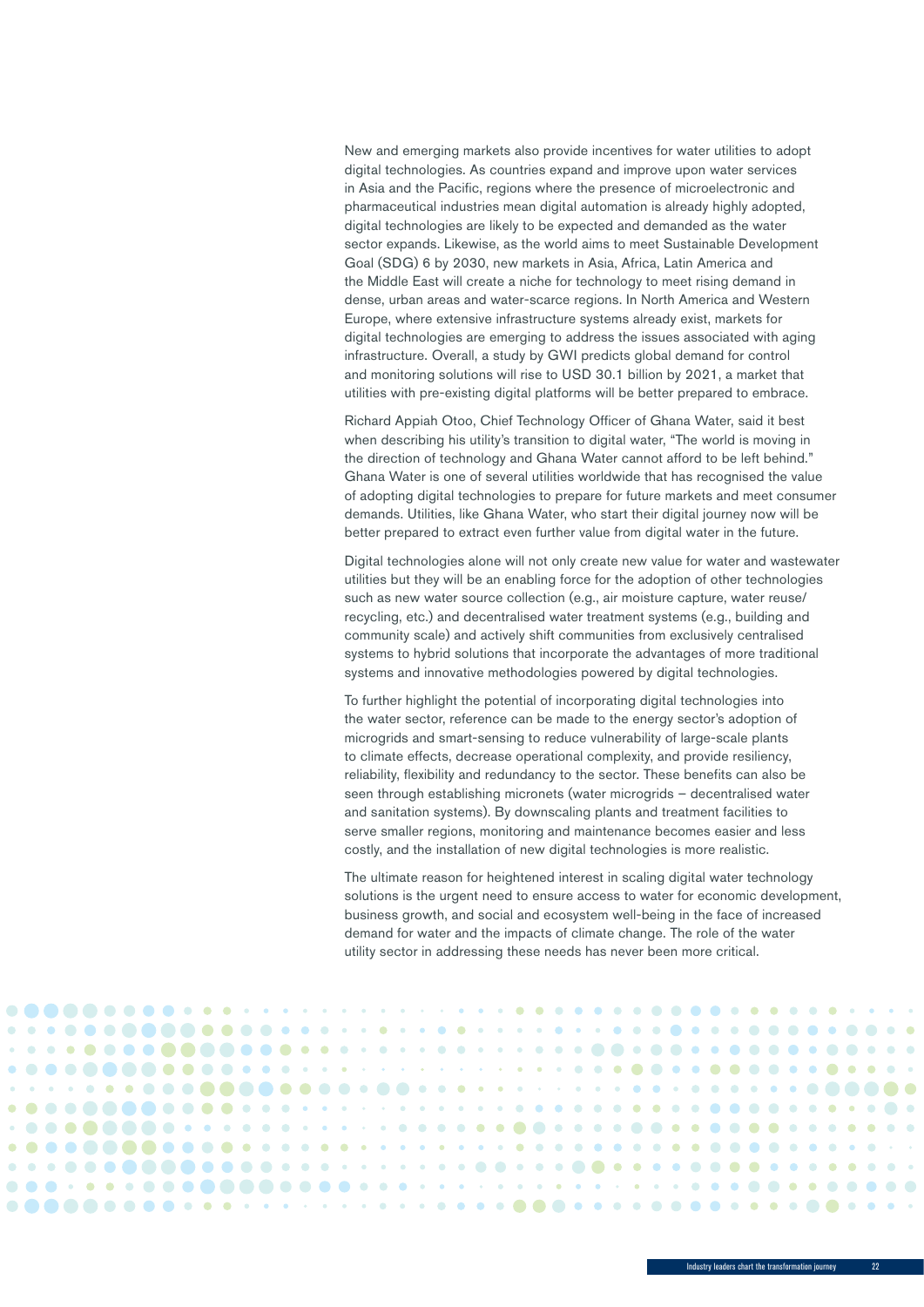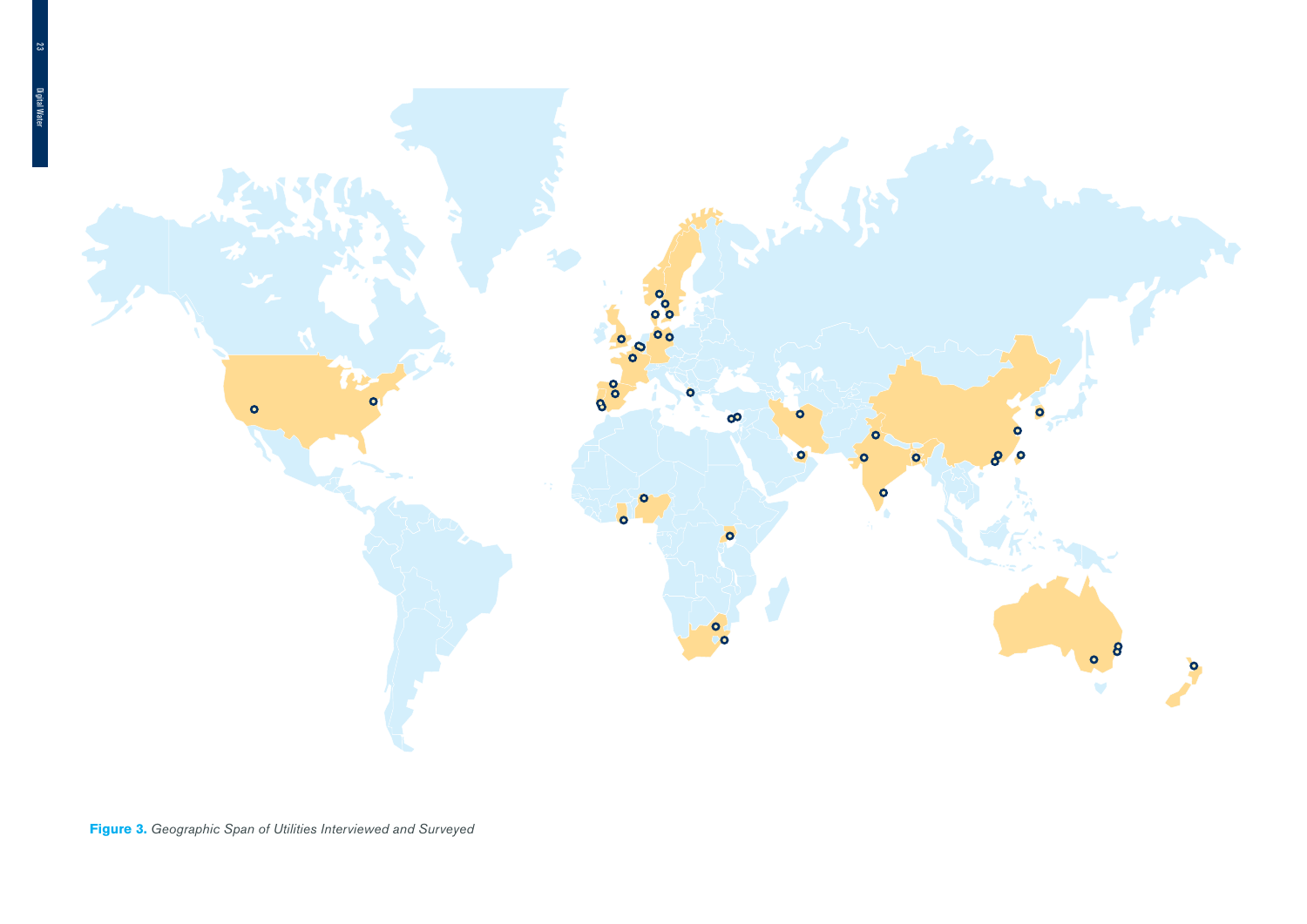## <span id="page-22-0"></span>3 **Navigating the Digital Journey**

"Countries and utilities who grasp the opportunities of new digital technologies will be able to accelerate progress, and narrow or even leapfrog any gaps in respect to provision of sustainable water and sanitation for all."

**Silver Mugisha** *Managing Director of National Water and Sewerage Corporation, Uganda* As utilities implement new digital solutions and update their business models to embrace the digital era, they find themselves at varying levels of digital maturity. There are various types of digital adoption including adoption of analytics to create value out of existing data; adoption of hardware and software to create systems (simulations) based solutions; and building of communications and IT infrastructure, and human capital development to create a "pull" for smart systems.

## 3.1 The digital water adoption curve

Utilities are at different levels of maturity in adopting these categories of digital solutions and approaches. To understand the state of digital maturity in the water sector, we elicited insights from 40 leading utilities worldwide, speaking to 15 utility executives through in-depth interviews and the remainder through a detailed survey process. Figure 3 shows the global spread of utilities whose input informed our research and aided the development of this report. Please see the acknowledgements for specific utility contributions.

The Digital Water Adoption Curve on the next page in Figure 4, adapted from Gartner 2017, is a synthesised view of how utilities are adopting digital technologies. Generated to be a working tool for utilities now and in the future, the Digital Water Adoption Curve provides a means for utilities to assess where they are in their digital maturation and to have a general roadmap on where to head next.

The curve begins with utilities at an immature digital development phase. It then expands through utilities that have become digitally aware or that have incorporated digital technologies within and between their processes and moves on to utilities with an agile, innovative business structure that have fully embraced digital technologies.

The maturation of a water or wastewater utility along the curve is shown as a utility progresses from having little to no digital infrastructure to having opportunistic, systematic, and transformational digital systems and strategies. In the interviews and surveys of leading utilities, executives were asked to reflect on their organisation and assess their own phase of digital maturity. Responses spanned across the entire Digital Water Adoption Curve spectrum, with some utilities having more conservative beginnings and others already largely embracing the full expanse of digital technologies. With an average adoption level of 'Opportunistic,' it appears that many of the utilities surveyed and interviewed have started their digital water transformation journey.

Those utilities in early development stages are focusing efforts on implementing software platforms (National Water and Sewerage Corporation), new sensors and smart meters (Shenzhen Water Group-China). Likewise, increasing automation for remote control (Berliner Wasserbetriebe-Germany), combining networks (Umgeni Water-South Africa) and enhancing internal infrastructure remain top priorities. Utilities further along in their digital maturation have already incorporated technologies like VR and big data into automated processes and decision making, helping to run smart solutions (Macao Water-China). Others have expanded beyond their organisation to provide services and support to external utilities (AGS Water-Portugal).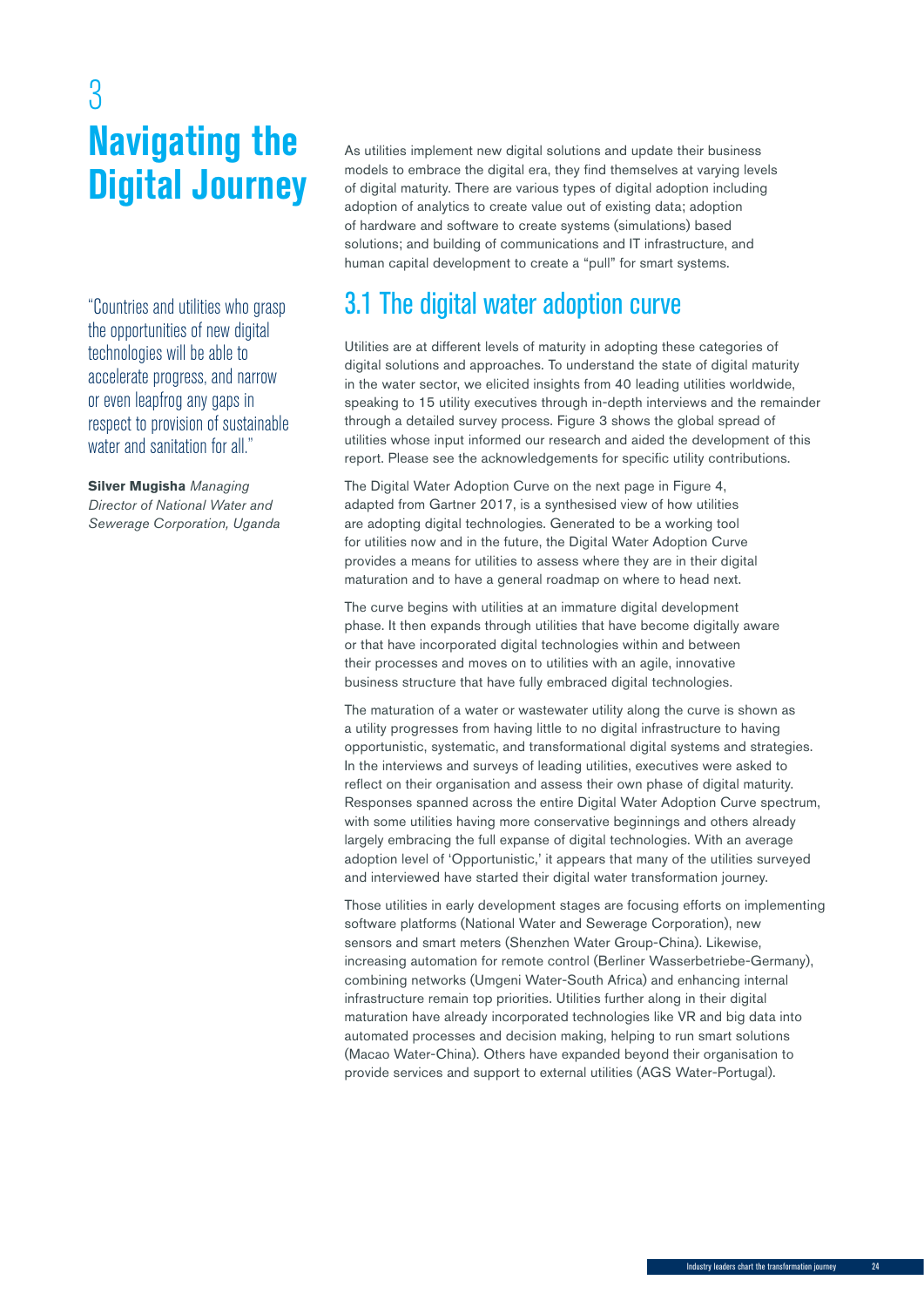

**Figure 4.** *The Digital Water Adoption Curve*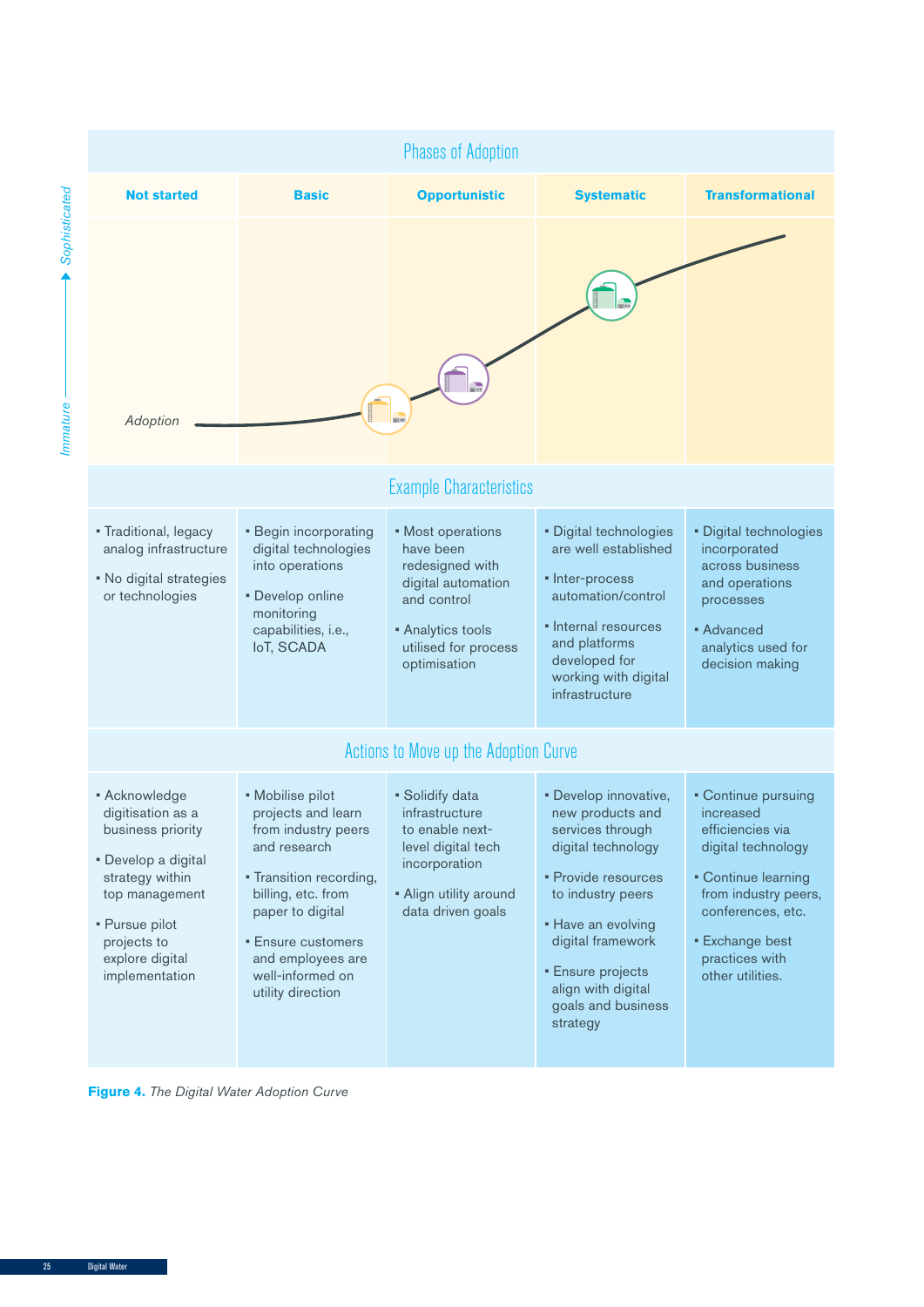## <span id="page-24-0"></span>**UTILITY EXAMPLE 1:**

- Has deployed online sensors across some parts of its network to monitor water quality
- Is developing a predictive catchment model for supply areas
- Commenced pilot testing stage for the implementation of other digital projects

#### **UTILITY EXAMPLE 2:**

- Has implemented SCADA systems, automated processes, and deployed technologies for remote monitoring
- Use GIS, hydraulic networking models, and Virtual Intelligence to inform decision making
- Using cloud services, digitised billing, merged databases, developed a customer service app, and enhanced inter-office communication



- Have become an internally digitised company with well established digital technologies
- Collect actionable data using digital technologies and use virtual intelligence and data analytics tools to make decisions
- Have developed services and tools to support both their group and external utilities
- Use digital technologies to manage work orders, conduct real-time monitoring, detect and respond to events, optimise processes, generate reports, etc.

Nevertheless, all utilities have room to grow and as future conditions (climate, population, demand, etc.) change and technologies continue to evolve, there will be unending opportunities for the adoption of new and improved digital infrastructure. Utility leaders interviewed shared their efforts and advice on how best to further advance along the Digital Water Adoption Curve, revealing necessary steps for embedding digital technologies within utility operations, providing insights on the source of ambition for digitalisation, and sharing critical lessons learned that helped to initiate and further propel them along their digital journey.

## 3.2 Lessons from utility peers

The digital water transformation is here. Nonetheless, moving away from traditional methods and infrastructure requires effort and commitment. Based on the input from those interviewed and surveyed, six overarching utility actions have been identified to accelerate the utility journey across the Digital Water Adoption Curve:

**Set the ambition at the CEO and Board level:** Having the support and leadership of the utility's executive team and board is a critical accelerator to the implementation of digital technologies. Executive barriers will be some of the hardest to overcome, yet, since the digital transformation of utilities will require organisation-wide changes in operations and strategy, board authorisation is key for a utility to embark on their digital water journey. At the Las Vegas Valley Water District, where board leadership has already adopted company-wide goals for innovation and digital solutions, David Johnson explains that, "As a public utility, getting our board to adopt [digital] goals and make them a priority opened up the pathway for us to be able to allocate funding toward projects." He continued by sharing the observation that barriers throughout their digital water journey have been significantly reduced due to strong board level leadership. Consensus was reached across utility executives that top management must understand the risks and benefits of digital technologies, as well as both support and take the lead in driving the adoption of big data and digital infrastructure for projects to be successful.

**Build a holistic digital roadmap:** As a utility embraces change and begins its digital water journey, it is helpful to have both a strong roadmap for digitalisation and a clear business strategy. Communication and awareness of the direction the company is going are essential. Consensus must be built within the utility on how the digital journey will unfold and maintaining the customer and business outcomes as focal points throughout the digitalisation process is fundamental. Silver Mugisha, Managing Director of National Water and Sewerage Corporation, explained that their "biggest success has been on how we have managed to integrate technological innovation throughout our business processes, especially in an attempt to create an everlasting customer experience". Further, to prepare a utility for success, be sure the roadmap includes educating consumers, politicians, shareholders, management and employees not only on the cost-benefit of digital technologies, but on a utility's intentions for change throughout the digital transformation process. According to Biju George, from DC Water, "The digital strategy has to become a corporate strategy. It's not an option to sit there and let it happen, you have to plan for it. You have to train your employees towards that, you have to relook at every process. You have to design your systems to give you a sufficient amount of data, representing the right diversity (less correlation) you need to make efficient decisions."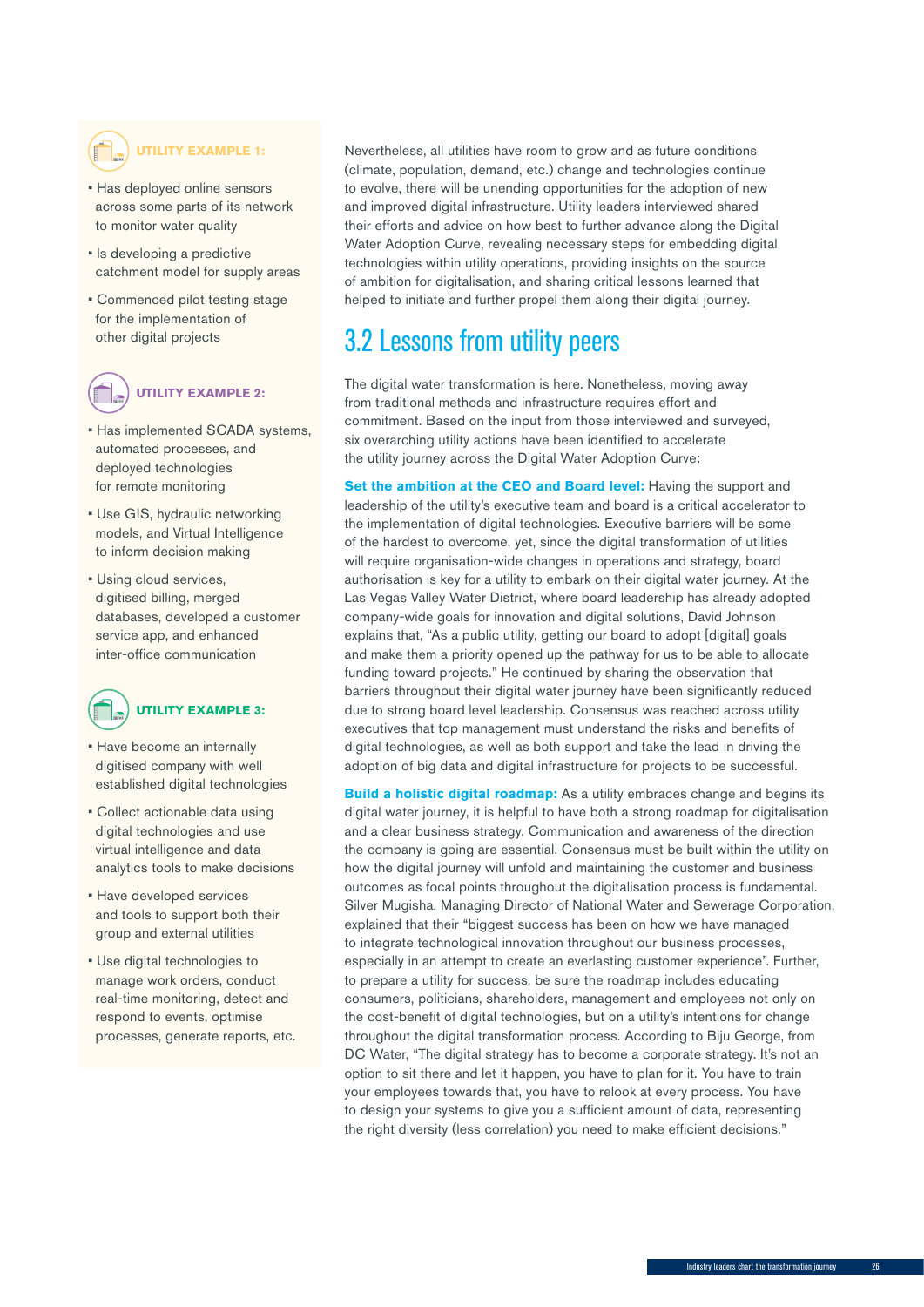#### **Digital strategy at the core of the business**

We frequently heard from water utility leaders that success in adopting a digital water strategy was tied to alignment with the business strategy. For example, Dan Naidoo (Umengi Water) stated that the catalyst for digitalisation was needing "to move from centralised systems to decentralised systems to service an expanding customer base" and having "a strategy to embed the digital strategy into the business strategy" was critical for accelerating the adoption of digital technologies. Several other leaders also cited a focus on alignment with their business strategy as a catalyst for adoption of a digital transformation of their utilities: for Gyanendra S. Saxena (VA Tech WABAG) the focus on "business and market driven strategies" was essential in driving adoption of a digital strategy, João Feliciano (AGS) stated that "the catalyst to adopt a digital water strategy was the creation of two to three longterm strategic visions that were committed to data and information strategy" and Meriem Riadi (SUEZ Group) recommended to "define the digital roadmap in a collaborative way with key business stakeholders to identify the top 2-3 digital projects and opportunities delivering the highest business impact."

**Build an innovation culture:** New technologies and digital solutions are being innovated across the water and wastewater utility value chain. To begin identifying, evaluating and exploring these technologies, there needs to be an organisational curiosity for new technologies. Operators, IT staff, Finance, Technicians, Executives, and others have to be the scouts for initial sourcing.

Digital solutions are continuously evolving and so too must water and wastewater utilities. Exploring and adopting these digital solutions enables a culture of innovation, and once the latest digital solutions are mastered, the utility will be ready to begin the next level of business transformation, thereby creating a cycle of continued digital maturation. Claire Falzone, CEO of Nova Veolia-France, emphasised a need to become more customercentric as well as being prepared to continuously adapt and evolve – using new technologies – to current and future water challenges.

**Leverage pilots for an agile mindset:** Pilot projects offer a means to explore new technologies and have a more holistic understanding of their physical and financial effects on operations before committing to large-scale implementation. As Dr. Hamanth Kasan, General Manager of Scientific Services at Rand Water-South Africa notes, case studies, pilot projects and a track record of successes shown by initial testing during pilot projects will help build momentum for moving utilities up the Digital Water Adoption Curve.

**Develop architecture for optimising data use:** The data collected through digital solutions is only useful if you can structure and extract value from it. Developing a data warehouse, where operational data sets become available to finance, engineering and IT specialists who can use the data to optimise business processes, is a key step in effectively digitalising utility infrastructure. Meriem Riadi, Chief Digital Officer of SUEZ Group, says, "Advancement requires aligning [the] utility around data – converting data to intelligence and business use cases – and, more importantly, developing a culture of data (e.g., an understanding of data, its value and the multiple ways it can be used)."

**Collaborate with utility peers:** It is important to realise that, as you encounter challenges and explore new digital solutions, you are not alone. Whether you are a large or small utility, established or just emerging, or are located in a developed versus developing country, someone else has faced the same challenges within their digital journey as you. Fortunately, there is openness and a willingness to share information within the water sector and utilities should actively seek out these insights. After all, global utilities share the same goal: to provide safe, reliable water and wastewater services to everyone. Dave Johnson of the Las Vegas Valley Water District cited the support from and their work with water tech hubs/accelerators and their ecosystem of stakeholders coupled with the ability to learn from the power sector (Nevada Power) as important in their digital water technology transformation.

In summary, the new era of digital water utilities is here and already evolving. Developing strong business cases and road maps for the digital journey will aid in gaining the trust and support of customers, shareholders, utility staff and politicians. Be open to learning from other utilities and the surrounding ecosystem, embrace innovation, and share information when possible. As Claire Falzone of Nova Veolia-France encouraged, "If you have any doubt, just try it. Try small at first. This is just the beginning of the digital water journey and if you don't adopt digital technologies, someone else will."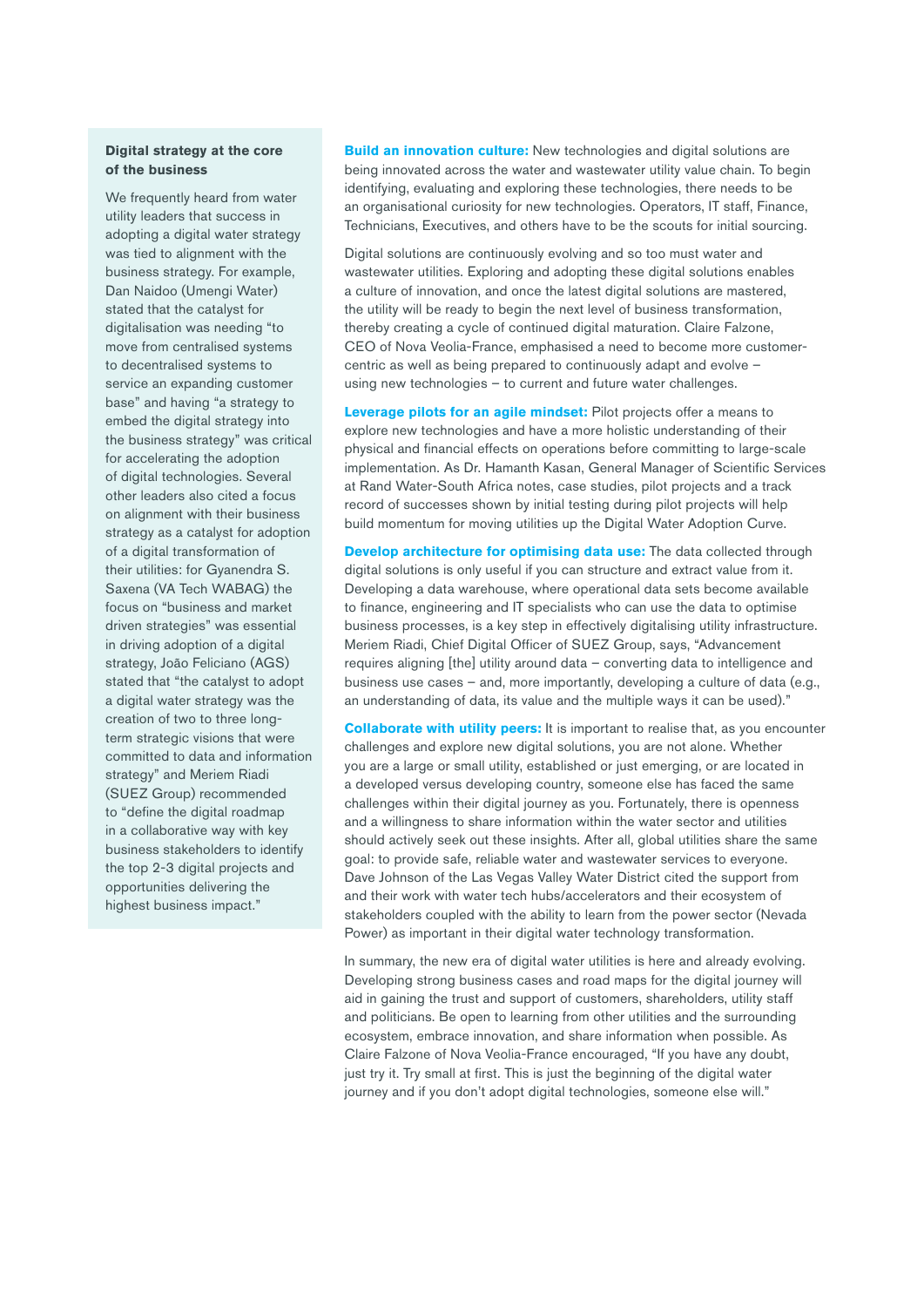<span id="page-26-0"></span>"The dynamic customer and stakeholder expectations, sector transformations and the innovative culture that has been inculcated among the staff facilitated the development of the projects. In addition, the Learning and Innovation pillar which is part of the NWSC 5-year strategic direction has led to the enormous transitions from the analogue way of doing things to innovation of digital water solutions for excellent service delivery."

**Silver Mugisha** *Managing Director of National Water and Sewerage Corporation, Uganda*

## 3.3 Building digital into your organisational culture

Digital technologies cannot be sought as simply surface-level solutions. To operate effectively, they must be incorporated into the very backbone of water and wastewater utilities. From physical infrastructure and business services to data management and customer relations, digital technologies can and should become interwoven with all levels of a utility's operations. The journey must begin somewhere, however, and our conversations with utility executives have identified three primary mechanisms by which digital tech can be built into 'organisational DNA'.

First, engaged leadership from within a utility's executive team is fundamental both to developing a foundation of digital technology and advancing an organisation along the Digital Water Adoption Curve. Executives as well as the oversight board must discuss the direction they envision for the utility and how digital technologies could fit within and enhance that vision. Identifying priorities, outlining strategies, developing roadmaps, and allocating funding specifically to digitalisation are critical steps any executive team must take for their utility to transition into the digital era. In tandem, board level approval of such goals, visions and budgets is necessary. Executives and boards alike must then hold each other accountable, ensuring goals are met, resources are allocated effectively, and the utility's mission is upheld.

Second, developing or expanding upon existing roles such as that of Chief Digital Officer (CDO) can ensure digital technologies remain a priority within top management and aid in enabling and accelerating the digital adoption process. The development of a CDO position at the SUEZ Group allowed a leading individual, Meriem Riadi, to create a digital team, develop roadmaps, study the trajectory of digital technology in the water sector, accelerate the delivery of digital projects, and work on innovation more efficiently with partners, adding overall value to the company and increasing the success of digital projects.

Digital projects, however, can still be instigated and gain traction regardless of an individual's role on the executive team or of leadership within top management. In Biju George's case, a single, motivated individual with a curiosity toward and drive for innovation can be just as influential from an operational or middle management standpoint. Before starting his current position at DC Water, Biju worked at several roles, from engineer to management, in Cincinnati's Sewer and Water departments. A fascination with digital technologies led Biju to explore innovative, emerging solutions, ultimately leading Cincinnati Metropolitan Sewer Department and Water Works to become an early adopter of intelligence communications services, software programs that provide actionable information to the utility.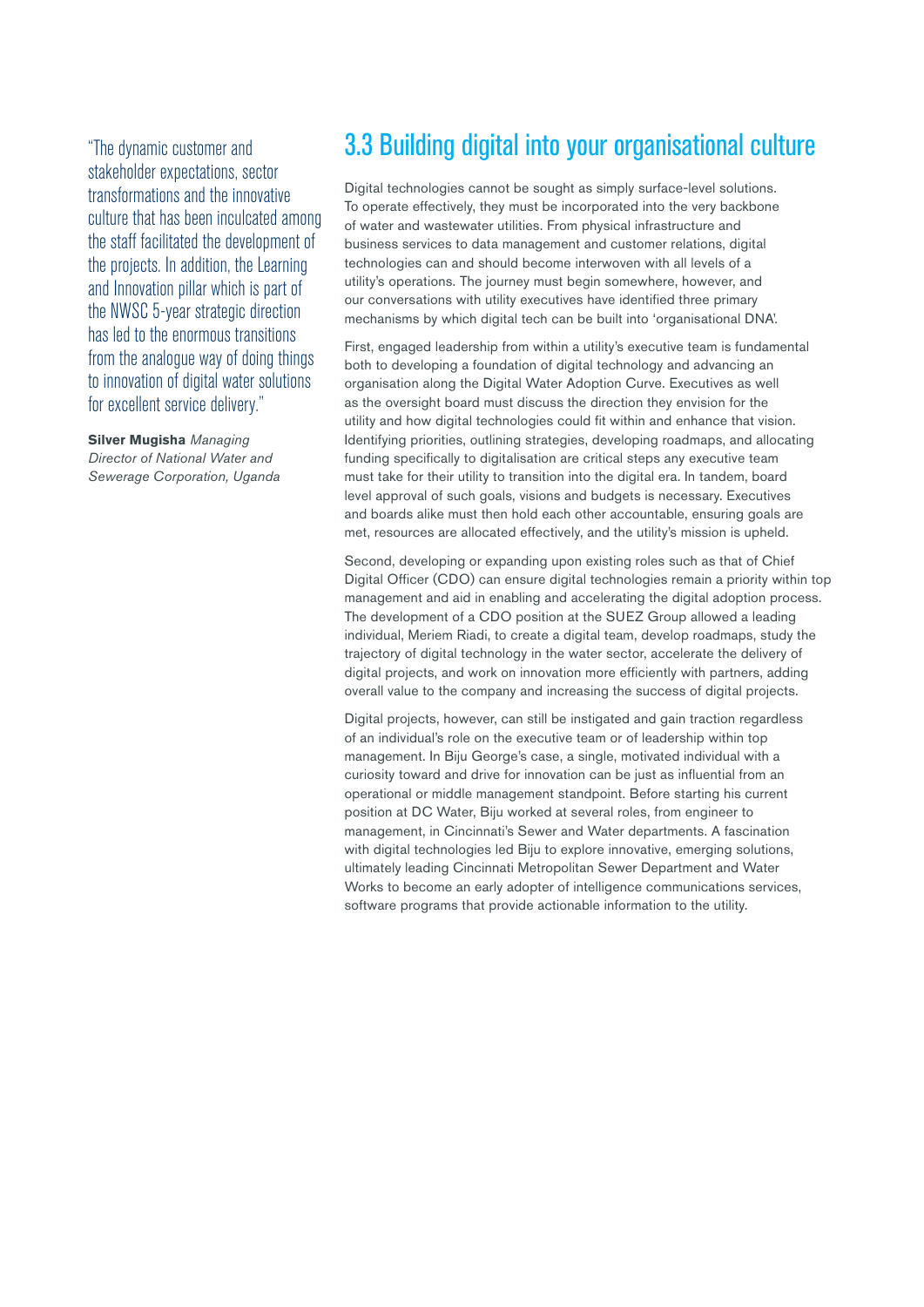"In the water and wastewater business you are compliance driven, public safety driven and public health driven. So you want to be absolutely sure what you're doing is tested, for one, and will work."

**Biju George** *Executive Vice President at DC Water, USA* Biju took the initiative to expose employees to digital innovation, transforming their views on the adoption of new technologies. Likewise, he initiated a sewer digitalisation project and collaborated with vendors to develop products to fit his utility's needs. Meanwhile, Biju created a Watershed Operations division at the Metropolitan Sewer Department and recruited the organisation's CIO to run it – recognising that a technology expert would be best able to learn, engineer and deploy emerging digital technologies. As an executive at DC Water, Biju has continued exploring and instigating the adoption of digital projects. With a track record of success long before his executive influence, however, Biju provides an example of how stamina and a vision for innovation from any individual willing to take on the challenge can propel a utility along their digital journey and embed digital technologies from within.

Third, digital projects can be woven throughout utility infrastructure from within in a bottom-up approach. At Umgeni Water, Dan Naidoo shares that the technical team was driven to pursue digital technologies largely by a need for operational efficiency, optimisation and increased resiliency. Over time, as the use of digital systems and tools spread throughout the utility and returns on investment (ROI) were realised, the ROIs of previous digital projects became the catalyst for further digital investments. In addition, the expansion of digital infrastructure led to the merging of networks across departments as data was collected and shared within the utility. Mr. Naidoo noted that, although projects initially were operationally, efficiency and financially driven, they have since grown within the organisation to reach the CEO/board level and digital transformation has now been embedded into the utility's business strategy at an executive level.

It is important that utilities use caution and thoroughly explore digital technologies (e.g., pilot projects) to understand their uses and effects on operations before implementing at a large scale. Water and wastewater utilities have a responsibility to their customers and digital technologies can have a direct impact on public health and economic stability in their communities. Nonetheless, stakeholders interviewed indicated that the transition to digital technologies in the water sector is both inevitable and necessary. As future utilities begin their digital journey, in-depth interviews with utility executives show that digital projects can be instigated and embedded into a utility's backbone from any level within the organisation. Only when digital technologies are an integral part of water and wastewater utility's DNA, will we be able to solve water and meet the rising challenges and increasing demand of the next century.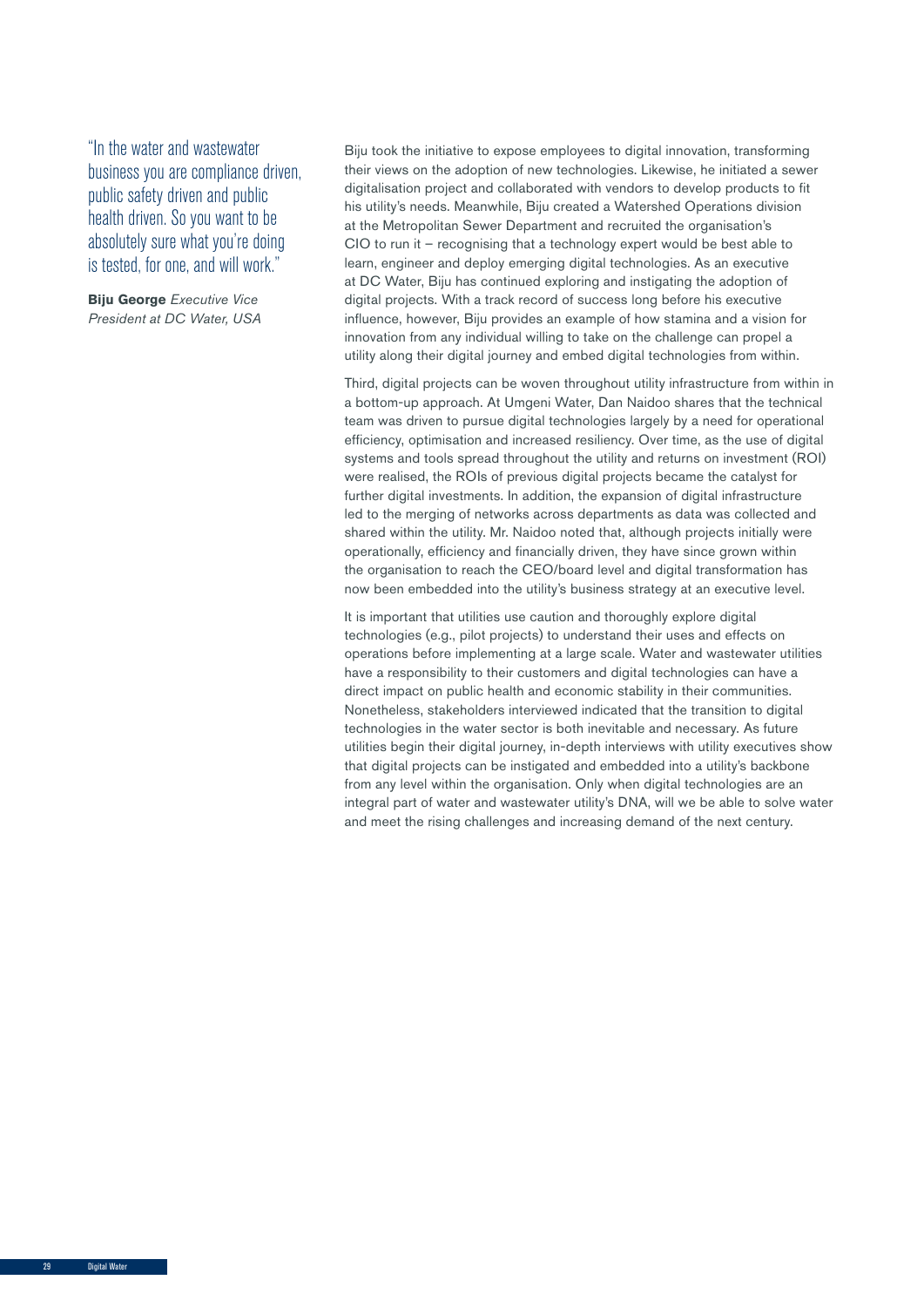## <span id="page-28-0"></span>4 **Accelerating Digital Water Adoption**

"Throughout history we have witnessed a few technologies, which has transformed the water sector, and the waves of innovation in the digital transformation is no different."

**Biju George** *Executive Vice President at DC Water, USA* Every day, billions of individuals go without access to affordable water and wastewater services, millions of litres of clean water leak into the ground, and thousands of litres of raw sewage are released into the environment. These statistics – combined with the significant value potential from adopting digital solutions – means that every minute counts in accelerating the adoption of these technologies. While the adoption of digital solutions will seldom be a smooth journey, there are key enablers that must be leveraged to the fullest extent by the water sector.

## 4.1 Key barriers for digital technology adoption

The digital water journey is one containing many hurdles and barriers that at best, slow the implementation of a digital solution, and at worst, prohibits even the piloting of a potentially transformative solution. To speed progress and fully realise the opportunity, there are regulatory, technology and organisational challenges that must be addressed by the water sector.

#### Systems integration and interoperability

As seen in Chapter 1, water and wastewater utilities are complex organisations with numerous data siloes. In addition, most utilities have legacy systems containing operations critical information, as well as valuable historical context on the changing urban watershed. Across these data siloes and electro-mechanical rotating equipment – often from various suppliers with various communication protocols – there is a growing challenge of systems integration and interoperability. There are solutions to bridge this systems integration, but open architecture and standardisation holds the potential to accelerate adoption of digital solutions.

#### Human resources impact

The success of digital solutions is often not a function of the technology, but rather of the people and the processes that leverage this solution. Adopting digital technologies can bring up human resources concerns related to skill gaps, workforce transition and change management. As noted in Chapter 2 though, digital solutions can also create value for the workforce by increasing workforce development opportunities and cross-department collaboration. For example, Hamanth Kasan (Rand Water) stated that "culture is important" and that utilities must "overcome fear of data and transparency." As young engineers enter the workforce, the willingness to explore digital technologies is growing. Another way to change culture and overcome the fear of transparency can come from CEO and board level commitment and a clear strategy. A similar challenge and opportunity are utility operational silos. Richard Appiah Otoo (Ghana Water) said that "silo mentality was a problem" that had to be overcome in order to adopt digital solutions. Technology solution providers need to frame all digital solutions with the workforce in mind, and the broader water sector could benefit from additional research on the best practices in workforce development during the digital water journey.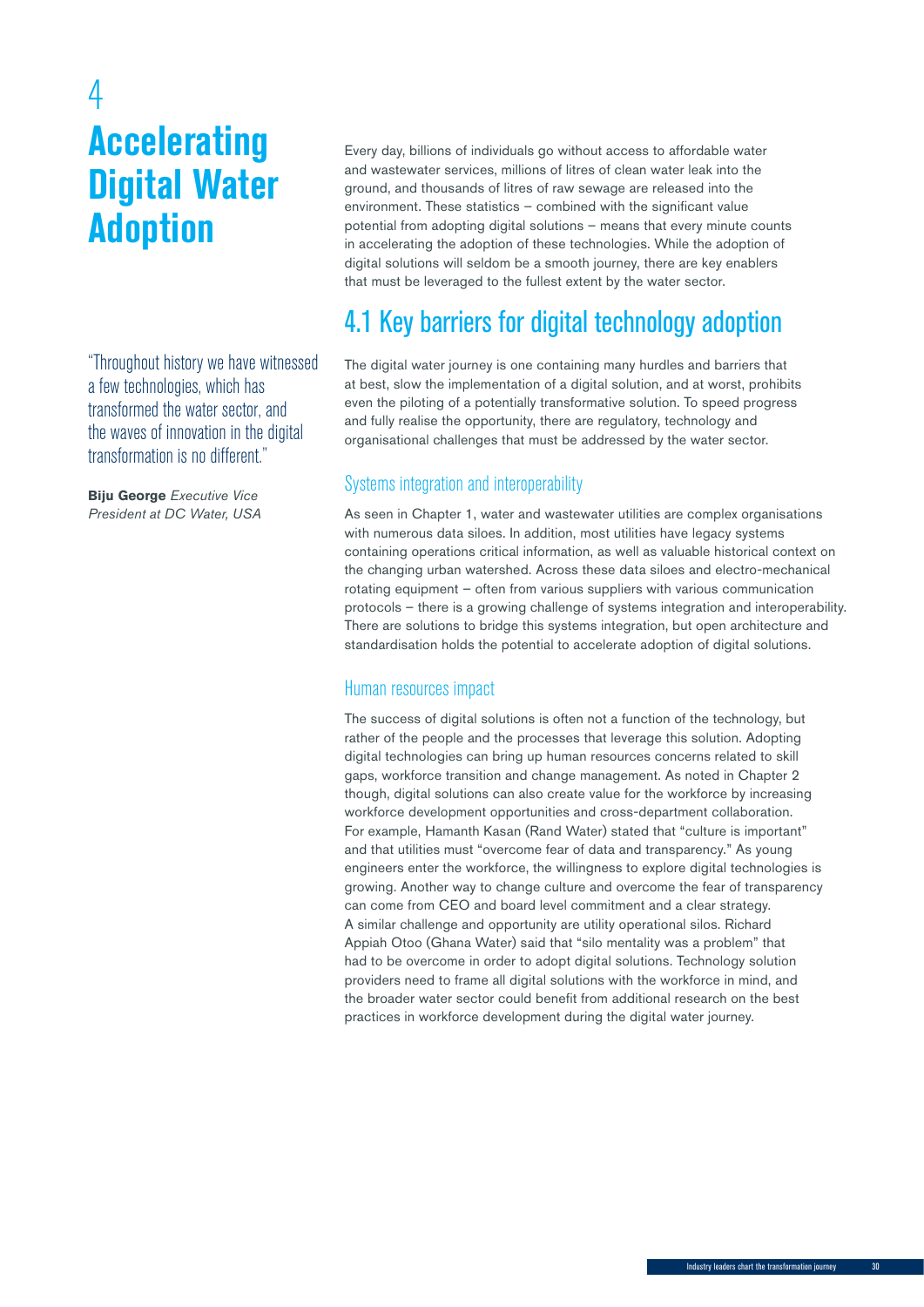#### Financing solutions without a clear value proposition

As seen in Chapter 2, digital solutions can deliver impact across a diverse set of value drivers, some of which are well-defined (e.g., reduced operational expenditure) and others that are less well-defined (e.g., increased resilience). With limited budgets, it can often be a tough decision between using budget towards a typical maintenance activity and deploying a digital solution that can drive long-term efficiencies in total asset management. Technology solution providers need to provide a clear definition of the total value created by digital solutions, and the water industry needs to provide additional case studies and proof points for how to account for the less well-defined sources of value. Additionally, new business models that better align the timing of value creation with capital expenditure on a digital solution are needed. There is always a danger of wanting to do everything at once – 'build Rome in one day' explained Silver Mugisha of National Water and Sewerage Corporation. They had to agree on the priority systems and process that would have the greatest impact on their business by digitising them.

#### **Cybersecurity**

Cyber-security and customer data protection are critical considerations when deploying digital solutions. To date, this barrier is being addressed by new technology solutions (e.g., cyber-security systems) and by anonymising customer data to maintain privacy. However, continual advancements in technologies, standards and processes are needed to maintain security with our critical water resources.

While these barriers may at times seem insurmountable, talk to any utility executive and you'll find numerous examples where these challenges have been overcome. Take the Berliner Wasserbetriebe as an example. Despite concerns on data, workforce and legacy systems, sewer maintenance at Berliner Wasserbetriebe is already semi-automatic and targeted towards digitally identified condition failures. Robots deployed in Berlin's sewer systems photograph infrastructure, which is then digitally recorded, analysed and sent to operators for maintenance approval – improving the speed and efficiency of addressing maintenance needs. This is just one example of many where perseverance, creative problem solving and executive leadership have been leveraged to overcome barriers in deploying digital solutions.

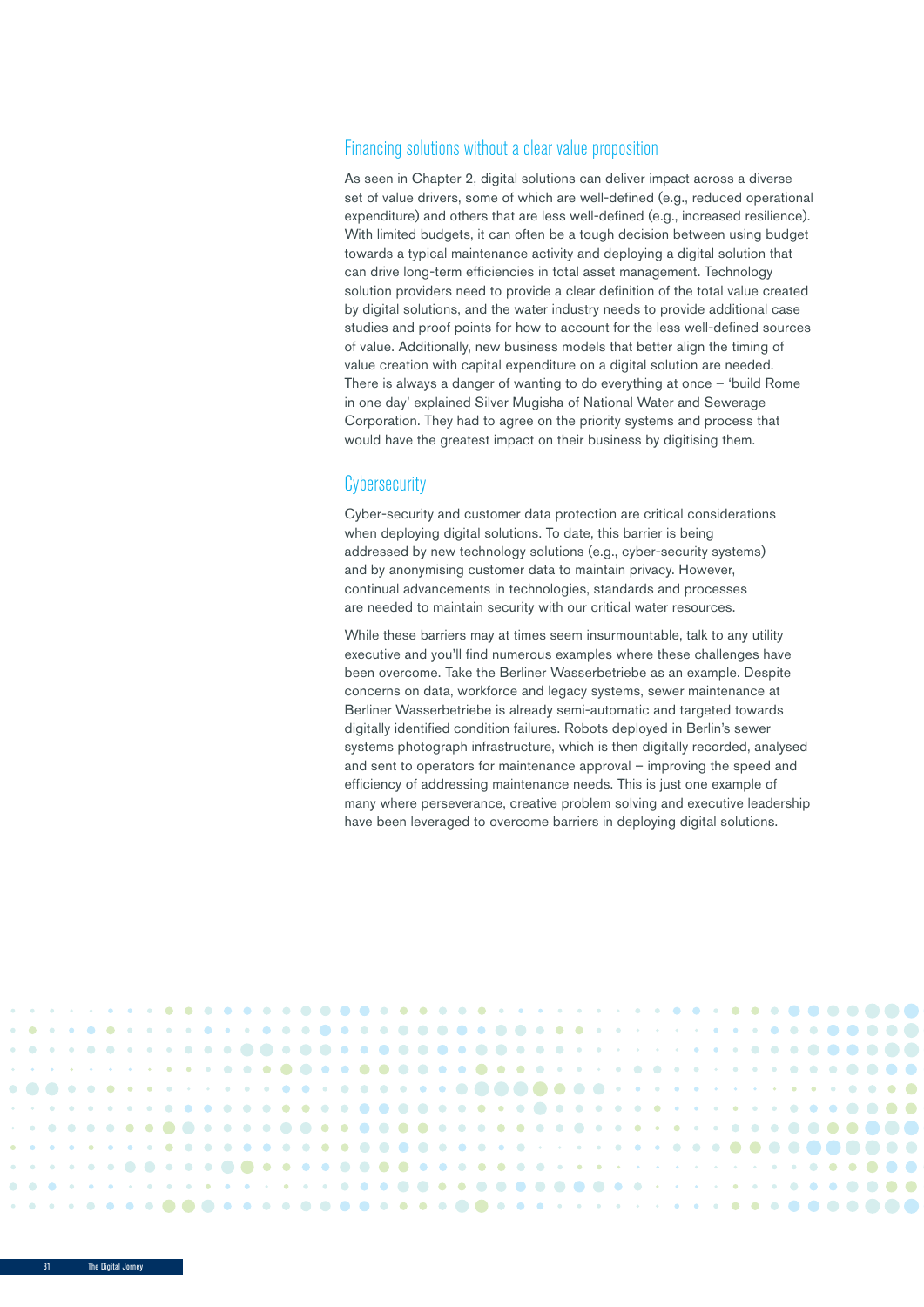<span id="page-30-0"></span>"One of our main drivers for success has been 'speed'. We have started prototyping work, for example the SCRUM method, where we work together with the operators and start-ups to co-create solutions for digitalisation in water sector. The goal is to optimise the development process, while not really having a defined description of how it should be designed. While this has been a challenge, it has already led to some innovative 'assistance tools'. However, the process requires changes in typical public tender processes to truly enable digital adoption."

**Regina Gnirss** *Head of Research and Development at Berliner Wasserbetriebe, Germany*

## 4.2 Accelerating forces for digital adoption

As seen in the previous chapter, many utilities are still finding ways to extract value from digital solutions. This is the result of key enablers, which each utility is leveraging based on their situation and location, to override these barriers.

#### Water regulations and public policy to encourage digital adoption

New water regulations and public policies are emerging around the world in response to the new normal of prolonged drought (e.g., climate change) and resultant water shortages. For example, the California Sustainable Groundwater Management Act, which mandates the development of long-term water use strategies, is driving the development and adoption of cost effective digital technologies to measure real time water use. Local farmers, cities and water utilities alike must reduce water usage in compliance with new requirements under these laws. Such legal changes will force utilities in water scarce regions to turn to innovative technologies and business models to conserve water while continuing to meet demand. As another example, in the UK, the Water Services Regulation Authority (OFWAT) now mandates water companies to have at least five ways for customers to contact their utility, three of which must be digital. A similar OFWAT program rewards water companies whose customers report high levels of satisfaction and penalise those considered to be under-performing, thereby incentivising process automation and the use of digital technologies to improve water and wastewater services.

#### Data structuring solutions for legacy systems

Water utilities are now dealing with large volumes of data that are both structured and unstructured coming from disparate sources. Most utilities report that accessing data from legacy systems still presents a challenge. The key to maximising the use of big data is accessing the right data when it is needed by the applications. We see an increase in the use of application programming interfaces (APIs), which provide a way for retrieving data programmatically by any software application. Various software applications across the utilities can then use APIs to access the needed data from existing legacy systems, sensors and other applications regardless of data location, utility department or functionality needed. The same data sets can be used and reused for multiple purposes, thereby increasing the value of digital solutions.

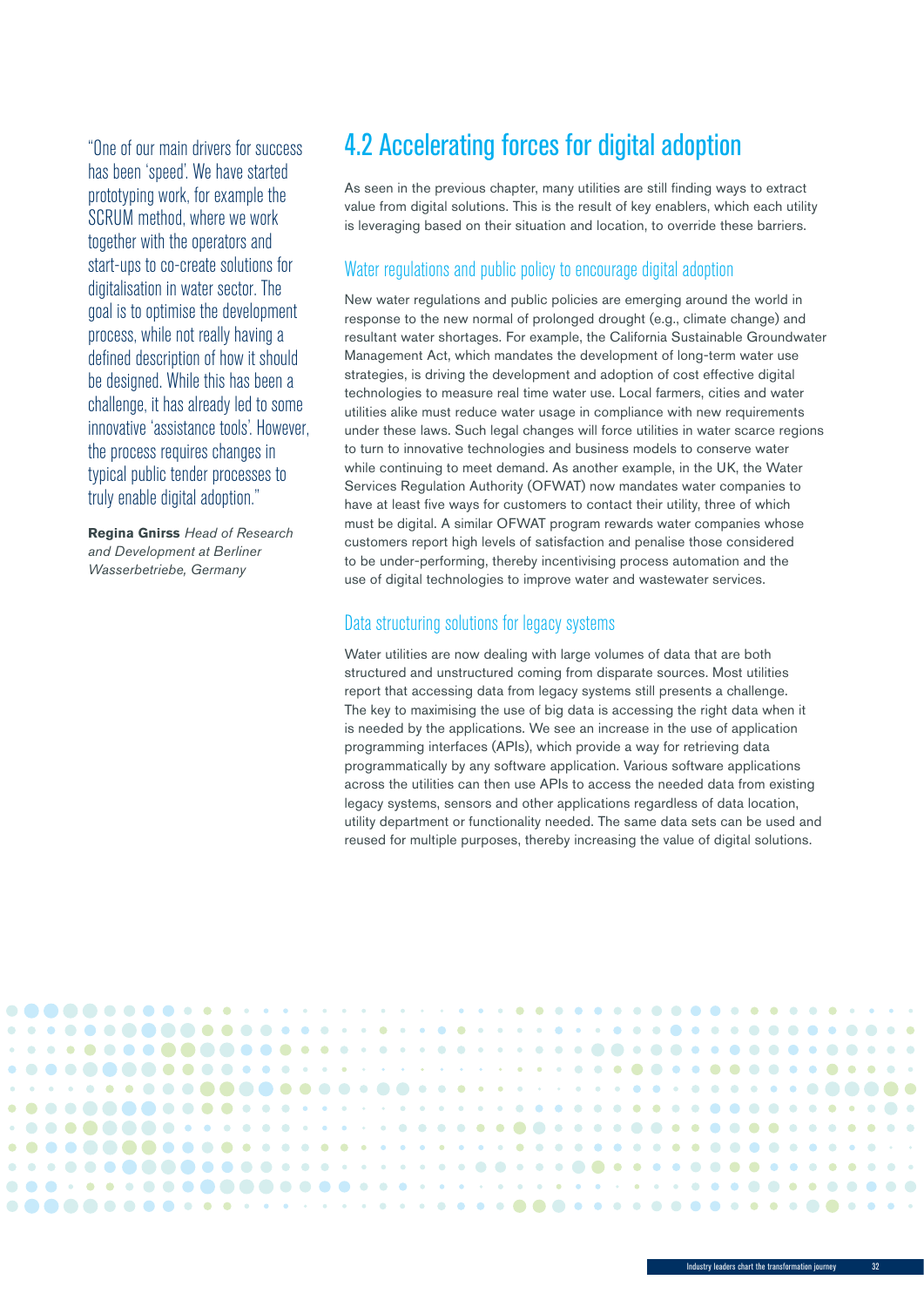#### Demographical shift towards digital

Perhaps the most powerful enabler will be the digital customer and workforce. Generational changes will force the adoption of digital technologies – because customers and utility professionals will expect and demand that core services such as power and water embed digital innovations into their products and services. Couple this generational force with the emergence of the no-collar workforce, and the move to a digital water utility appears increasingly inevitable.

#### Situational triggers for the digital journey

Changes in a utility's situation – often triggered by an external event, such as a demographic shift, a significant flood or increased water scarcity – have been commonly cited as a catalyst for triggering the adoption of a digital solution. For example, growing demand in water users combined with labour shortages drove Shenzhen Water Group's digital agenda whereas expansion from metropolitan areas to more remote regions in South Africa fuelled Umgeni Water's desire for process optimisation. For many, the need to improve customer engagement triggered the start of a digital journey, while others were driven by industry competition and the fear of being left behind in a digital era.

Across the water and wastewater utility sector, there is a growing message of urgency to address water challenges and ensure adequate access to water and wastewater services worldwide. There's an imperative to maintain flexibility and develop an ability to adapt to growing populations, urbanisation and climate change. This in itself is becoming the catalyst for change and, moving forward, utility leaders, regulators, associations, etc. will be called on to take the necessary actions to guarantee reliable, sustainable water and wastewater services for their respective populations.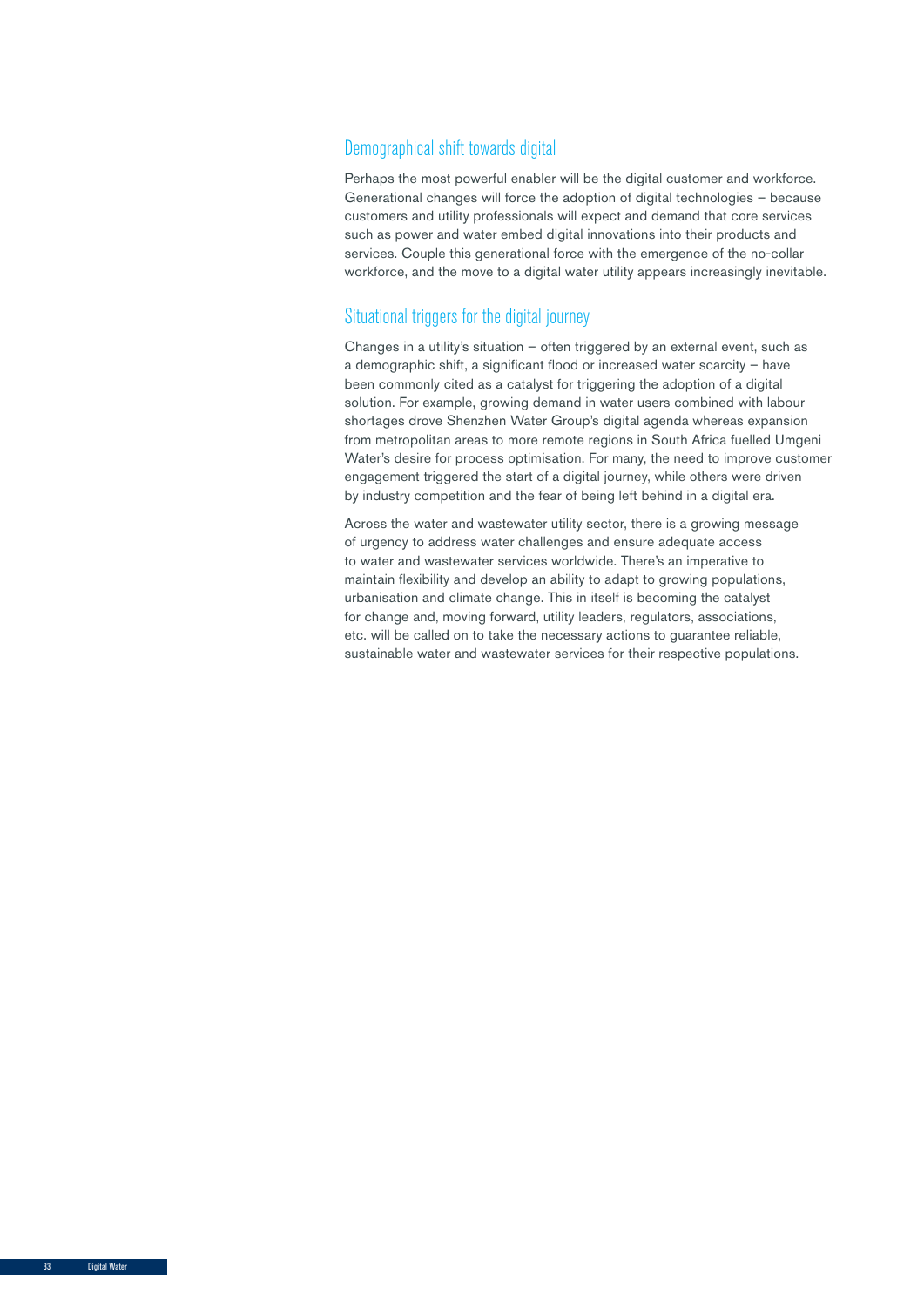## <span id="page-32-0"></span>5 **Concluding Remarks on the Digital Water Journey**

"If you have any doubt, just try it. Try small at first. This is just the beginning of the digital water journey and if you don't adopt digital technologies, someone else will."

#### **Claire Falzone-Allard**

*CEO of NovaVeolia, France*

There is no question that the digital age has arrived. Digital technologies are now embedded in our daily lives transforming sectors such as communications, transportation, entertainment, education, manufacturing and healthcare.

The transformation is inevitable as water and wastewater utilities are now facing new risks from increasing demand, water scarcity, water quality and water security, exacerbated by aging and underfunded infrastructure, out of date public policies and climate change. The adoption of digital technologies will become increasingly necessary to provide improved, more reliable, secure, efficient, and cost-effective water and wastewater services.

While these risks can appear daunting for utilities, digital water technologies hold the promise of enabling water and wastewater utilities to make a much more profound contribution to sustained economic development, business growth and social well-being. It will now be feasible to create water abundance by deploying exponential technologies, of which digital solutions are key. This in turn will ensure SDG 6 can be achieved – securing water and wastewater services for all – and it will advance all other SDGs, which are water dependent.

Yet this digital transformation is not self-fulfilling. Digital water technology adoption requires the engagement and commitment of utility staff and customers as well as incumbents, start-ups and entrants from other sectors across the value chain. These diverse stakeholder groups are now converging in the water sector to scale digital solutions and catalyse the adoption of water solutions.

Digital technologies also bring new challenges such as cyber-security. As a result, for innovative digital technology entrepreneurs to succeed, they must focus on integrating security into solutions, with systematic management of risks to mitigate operational network disruption risks and softer business network risks (theft or loss of data and damage to internal business systems).

The water sector faces a stark choice: resist the rise of digital solutions and struggle to adapt to water challenges, or fully embrace the digital revolution in collaboration with innovators to unlock a new era of water abundance.

## 5.1 The roadmap forward

Digital technologies are considered exponential. Exponential technologies (e.g., additive manufacturing, alternative energy systems and biotechnology) spur dramatic growth in capabilities and declining costs. However, the adoption of exponential technologies is challenged by linear thinking and experience, as well as how to prioritise and direct funding that can provide long-term solutions. As a result, what we observe with the digital transformation of water is a wide range of levels of adoption from early stage to advanced.

As water and wastewater utilities continue to mature into the digital era, there is a need for a smoother transition to digital technologies to ensure adequate services throughout the utility's digital journey. To aid in this transition, we tapped into the knowledge and experience of utility experts and executives, gathering novel research by conducting interviews and surveys with top water and wastewater utilities around the world. Through their insights and lessons, we were able to develop a roadmap for water and wastewater utilities as they begin and advance along their digital journey, as measured and guided by the Digital Water Adoption Curve. The Digital Water Adoption Curve is meant to be used as a tool for utilities both now and in the future. Other insights from this report provide additional support on how to begin and progress along this curve.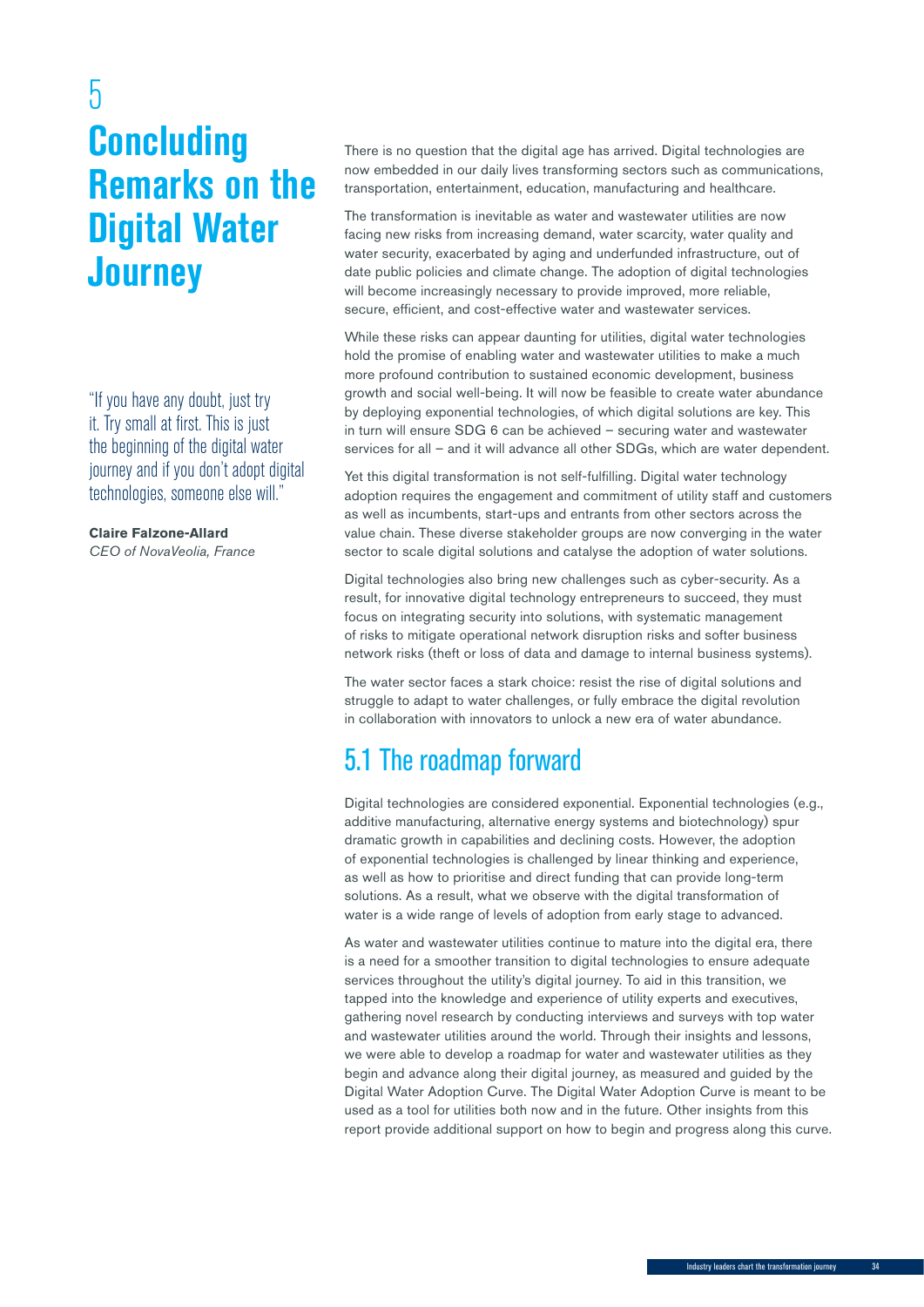#### Key Findings

Based on our research, experience, and input from those interviewed and surveyed, eight overarching actions have been identified to accelerate the utility journey across the Digital Water Adoption Curve:

1. Set the ambition at the CEO and Board level: Utility leaders agreed that having the support and leadership of the utility's executive team and board is a critical accelerator to the implementation of digital technologies.

**2. Build a holistic digital roadmap and a clear business strategy:**  Utilities must create internal consensus on how the digital journey will unfold, maintain the customer and business outcomes as focal points throughout the digitalisation process, and educate key stakeholders (consumers, politicians, shareholders, management and employees).

**3. Build an innovation culture:** Utility operators, IT staff, finance, technicians, executives, and others have to be the scouts for identifying new technologies. However, to drive adoption, utilities must focus on fostering an organisationwide curiosity and competency for embracing digital innovation.

**4. Leverage pilots for an agile mindset:** Pilot projects offer a means to explore new technologies, build momentum, and create a more holistic understanding of their physical and financial effects on operations before committing to large-scale implementation.

**5. Develop architecture for optimising data use:** Developing a data warehouse, where operational data sets become available to functions such as finance, engineering and IT specialists who can use the data to optimise business processes, is critical to creating value from data and effectively digitalising utility infrastructure and connectivity.

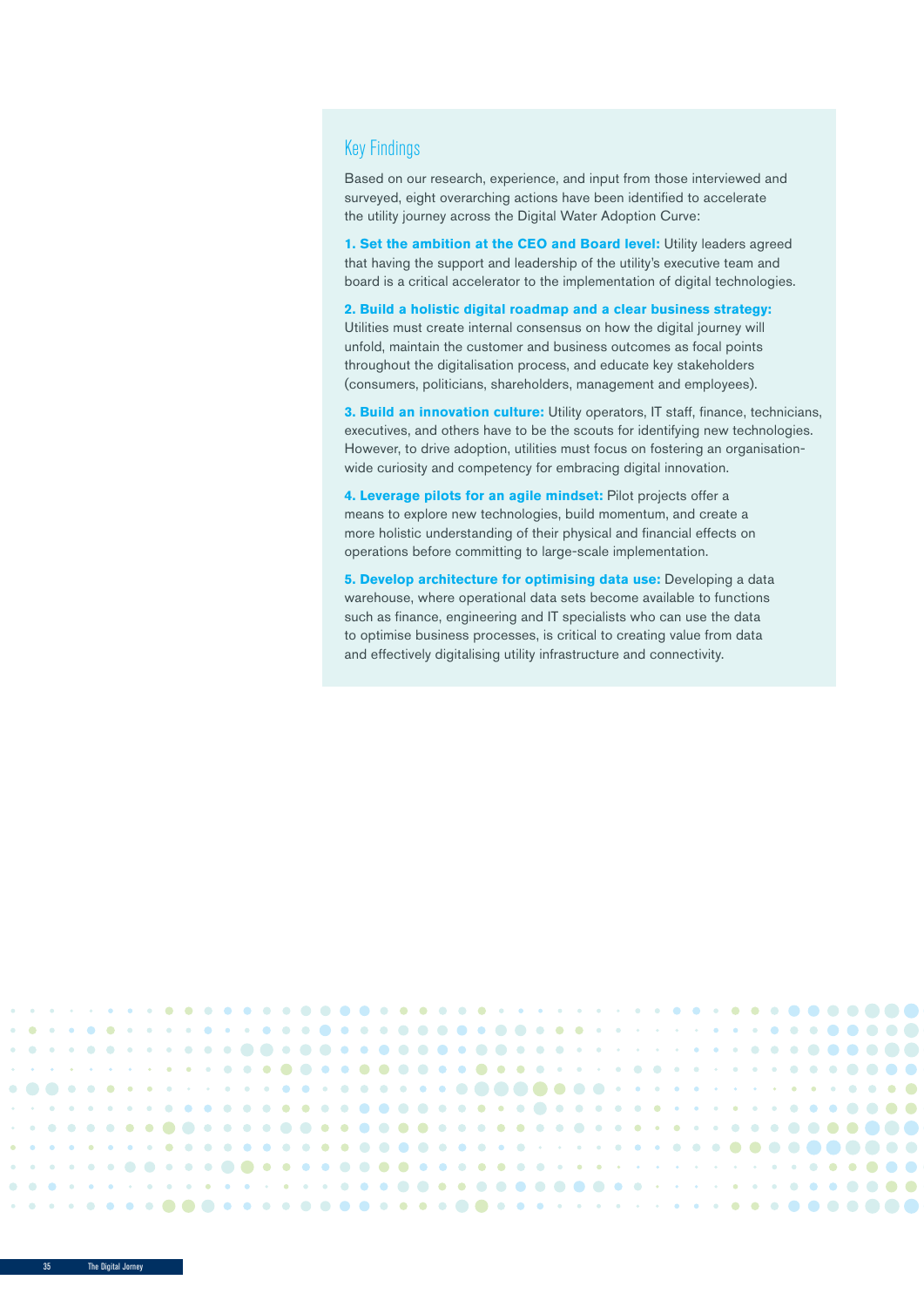**6. Cultivate your digital ecosystem:** Utilities should leverage insights on digital migration from peers, industry associations, academics and technology hubs/accelerators, who are further ahead of them on the Digital Water Adoption Curve. Fortunately, there is openness and a willingness to share information within the water sector and utilities should actively seek out these insights.

**7. Embrace the digital water value case:** The digital water value drivers within the utility, surrounding community, and in the long-term, are diverse and transformational, resulting in a compelling case for accelerated adoption. The community, operational, financial, and resiliency benefits created by digital technologies generate exponential value for utilities.

#### **8. The water sector needs to unite around solving key barriers:**

Key barriers such as interoperability, regulations, culture, and cybersecurity must be addressed by the industry as a whole.

Any platform for the adoption of digital technologies by utilities must begin with a thorough understanding of those technologies, the recognition of specific challenges faced by the utility, and a commitment to executing a strategy to address those challenges with new and innovative technologies and practices. It is important to remember, however, that the technologies will change and that the technologies themselves are not the solution. Rather, their implementation and the various ways in which they create value for a utility will be the solution to some of water and wastewater utilities' greatest challenges (e.g., non-revenue water, storm water and sewage overflow, etc.).

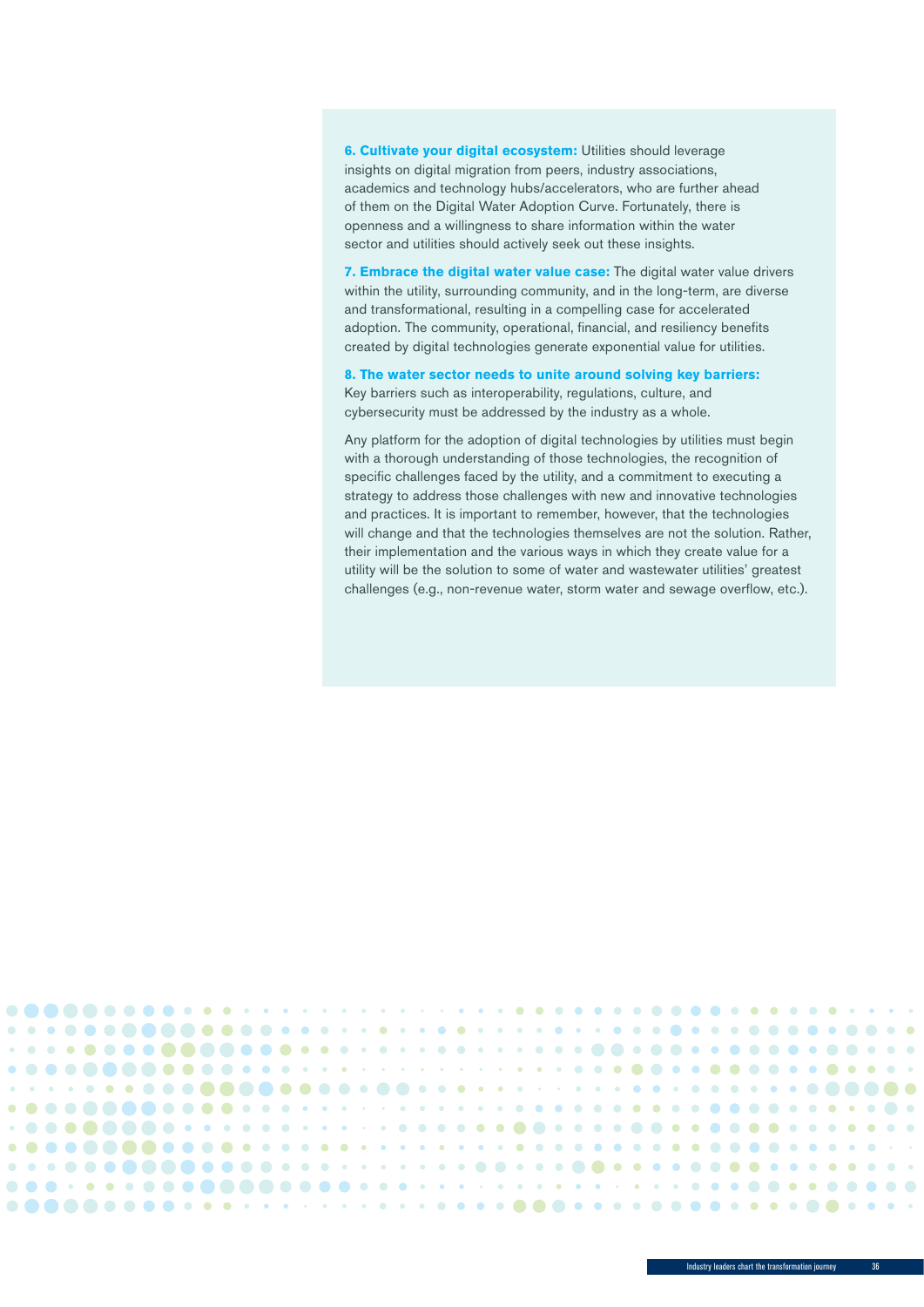<span id="page-35-0"></span>As the water sector embraces digitalisation, utilities must ensure the outcomes of digital projects remain focused on benefits to their business and services provided to their customers. This can be achieved by developing a digital strategy and roadmap, embedding it within the utility's business strategy, and ensuring it is well communicated and adhered to. Gaining the support of top management (e.g., CEO, board, etc.) early on is critical in the development of digital projects as is developing or strengthening an IT/digital technology team. Likewise, utilities must build a strong foundation in fundamental technologies with adequate data centres/ platforms for working with the bulk data digital technologies produce.

From there, utilities will be better prepared to expand upon digital infrastructure as new projects develop, new challenges arise, and new technologies emerge. Following these and other guidelines described earlier in the report is highly recommended as water and wastewater utilities join their industry peers in the digital era.

## 5.2 International Water Association's role in the digital journey

IWA can influence and facilitate change as it is a place for water professionals from across the spectrum to make these changes happen, including conducting in-depth research and creating thought leadership in creative partnerships, like teaming with global water technology provider Xylem Inc. to produce this report. In a complex dynamic changing world, the Association can build bridges between silos, linking outcomes across sectors, and raising awareness and urgency in the political arena. It is with this mindset and combined with leadingedge scientific breakthroughs, technological developments and creative mindsets that we can challenge the complexities of the water sector now and in the future.

The IWA's 5-year strategic plan recognises the need for innovation in the global water sector to address the challenges associated with global change pressures. IWA realises that transformation cannot take place on its own in a vacuum. The ideas for solutions to these challenges will be fomented and rigorously debated among the IWA's institutions and membership in an open, yet controlled space.

This paper kicks-off the knowledge sharing and generation in the IWA Digital Water Programme. The Programme acts as a catalyst for innovation, knowledge and best practice; and provides a platform to share experiences and promote leadership in transitioning to digital water solutions. By sharing experience on the drivers and pathways to digital transformation in the water industry, the programme is consolidating lessons and guidance for water utilities to start or continue to build their journey towards digitalisation. The ecosystem of IWA members across the water value chain including utilities, regulators, technology companies, software companies, researchers and academia will be at the forefront of embracing emerging technologies to solve urgent and costly issues around water service provision (operation, liability, customer services, etc.).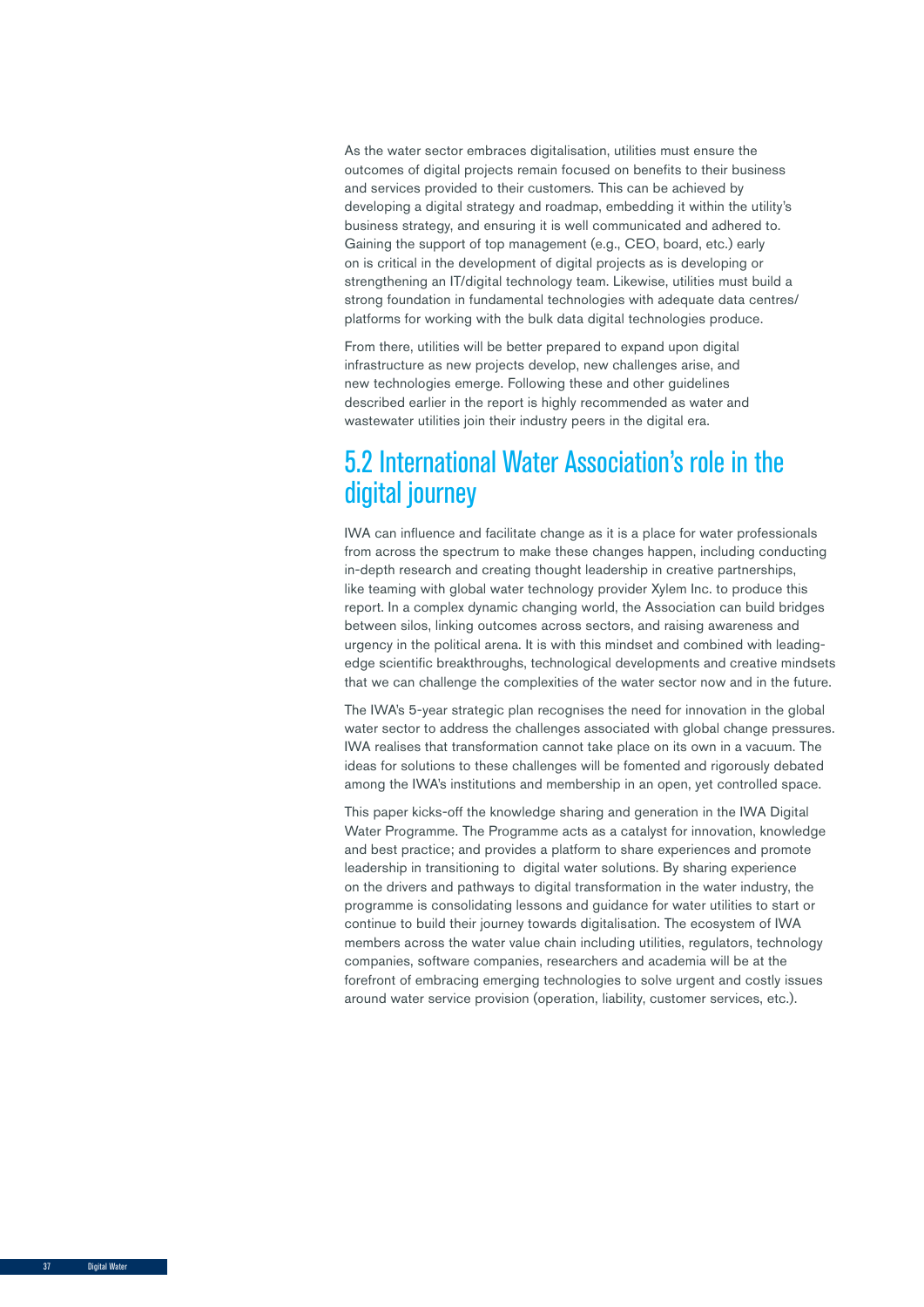<span id="page-36-0"></span>Through the Digital Water Programme, the IWA will leverage its worldwide member expertise to guide a new generation of water and wastewater utilities on their digital journey towards the uptake of digital technologies and their integration into water services.

## 5.3 The water industry's role in the digital journey

The ecosystem of stakeholders involved with and impacted by water and wastewater utilities is growing and evolving, spanning across industries, academic institutions, technology providers, and myriad other public and private sector players. No stakeholder will be left untouched by the digital transformation of the water and wastewater sector, and all will share the responsibility to step up to the challenges of the sector and secure our water resources for future generations. Most importantly, it will remain the responsibility of water and wastewater utilities alike to ensure affordable access to reliable, quality services to their customers, no matter the challenges the utility may face.

Water and wastewater utilities maintain the responsibility of providing services critical for human health and the wellbeing of society to communities around the world, services that encompass basic human rights – the rights to water and sanitation. Upholding those human rights will require utilities to embrace a leadership role and forge ahead into a more connected, digital future. Utilities must explore new possibilities and solutions, and branch away from traditional, legacy infrastructure in order to continue providing adequate services for meeting the demands of society. With this report offering both instructions and advice, it is no longer a question of how to become a digital utility, rather, who will be the first to join their utility peers in rising to the challenges and opportunities of the 21st century and beyond. For all the power harnessed by digital technology, no water innovation holds more latent potential than the open human mind.

**Water and wastewater utilities must embrace digital solutions.** 

**There is really no alternative.**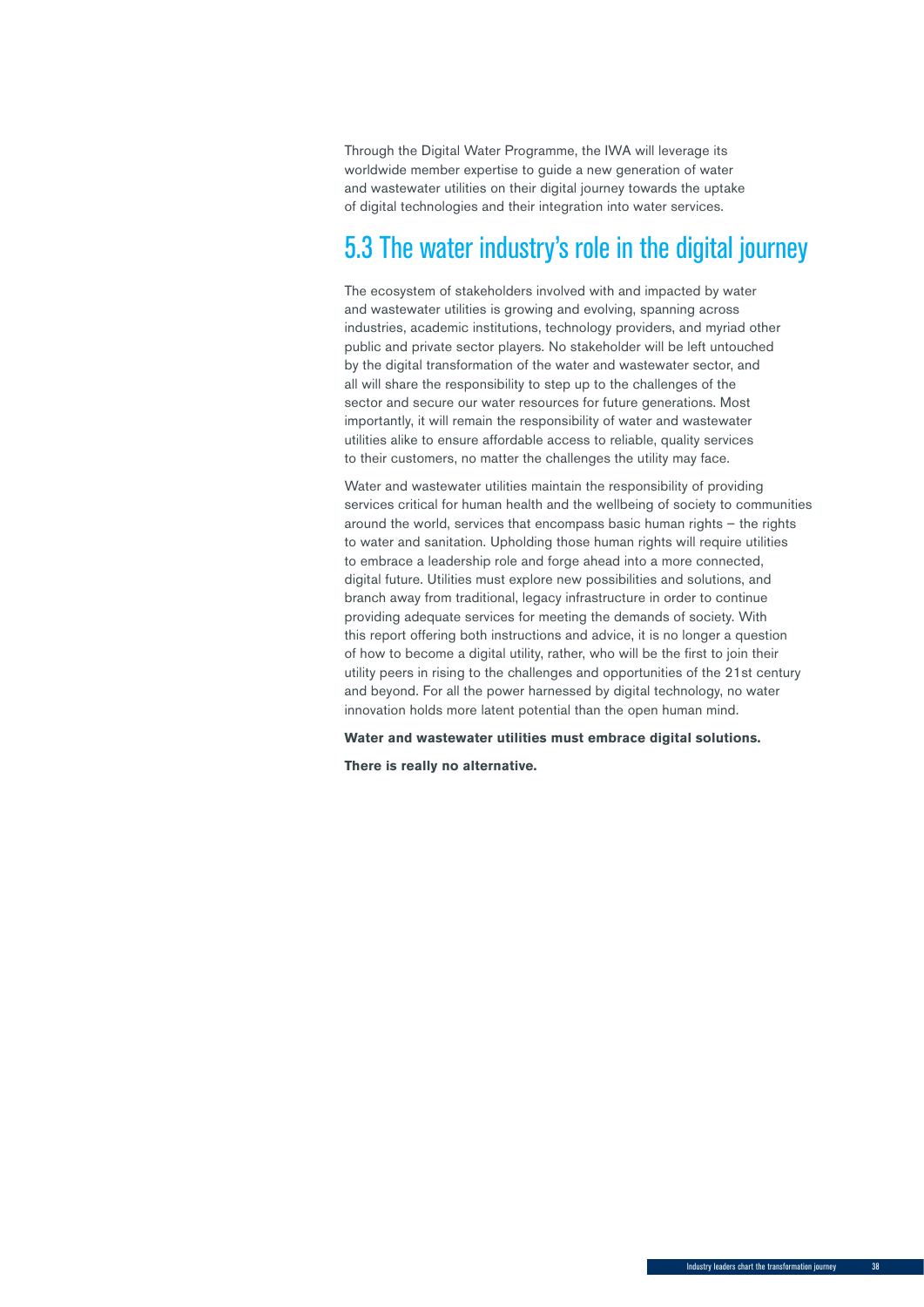### Acknowledgements

At a time when guidance is most required to navigate the countless challenges of a dynamic, highly deregulated and competitive water sector, the "Digital Water: Industry leaders chart the transformation journey" is a welcomed paper examining the enabling environment for utilities adopting digital solutions. The paper is an appreciation for the need to broadly assess and reflect on the digital journey of utilities that looks at the adoption of a single digital solution to establishing a culture that embraces digital as the new generation of business-as-normal.

We first would like to thank Xylem Inc. for their support in making this paper possible, for graciously providing their proprietary research and insights found in a number of the graphics, and for continuing to be a driver in the digital transformation of the water sector.

We thank William Sarni and Cassidy White at the Water Foundry, and Randolf Webb at Xylem Inc. for taking on the bulk of the written labour, Dragan Savic at KWR Watercycle Research Institute and Kalanithy Vairavamoorthy, Katharine Cross, Raul Glotzbach, Marta Jimenez, Rui Veras and Diana Guio at the International Water Association for the guidance and review of the paper.

We would like to give special thanks to the following guest authors for the valuable input provided on short notice (in alphabetical order and by chapter): Eva Martinez Diaz, Graham Symmonds, Oliver Grievson and Zoran Kapelan on the building blocks of digital water; Jay Iyengar on the ecosystem of digital water; Cheryl Davis on the deeper shifts from digital water; and last but not least Albert Cho, Djeevan M. Schiferli and George Bauer on the technology to accelerate digital adoption.

We would like to thank representatives from a variety of utilities who agreed to be interviewed to help shape this paper (in alphabetical order): Biju George (DC Water), Chen Jiin-Shyang (Taipei Water Department), Claire Falzone (Veolia), Dan Naidoo (Umgeni Water), David Johnson (Las Vegas Valley Water District/ Southern Nevada Water Authority), Gyanendra S. Saxena (VA Tech Wabag), Hamanth Kasaan (Rand Water), Jacky Lei (Macao Water Corporate (of the SUEZ Group), João Feliciano (Administração e Gestão de Sistemas de Salubridade), Junwei Jin (Shenzhen Water Group), Kyong Ho Mun (K Water), Meriem Riadi (SUEZ Group), Regina Gnirss (Berliner Wasserbetriebe), Richard Appiah Otoo (Ghana Water Company Limited), Silver Mugisha and Mahmood Lutaaya (National Water and Sewerage Corporation) for their readiness to provide their unique digital experiences. We would also like to thank the many other utilities for their input to the survey gathering quantifiable information, which has helped deepen the global perspective on digital transformation in the paper.

We would like to thank Vivian Langmaack for taking on the challenge of shaping the paper as it is visually.

And to all who have not explicitly been mentioned but have contributed to the paper in some way, we thank you.

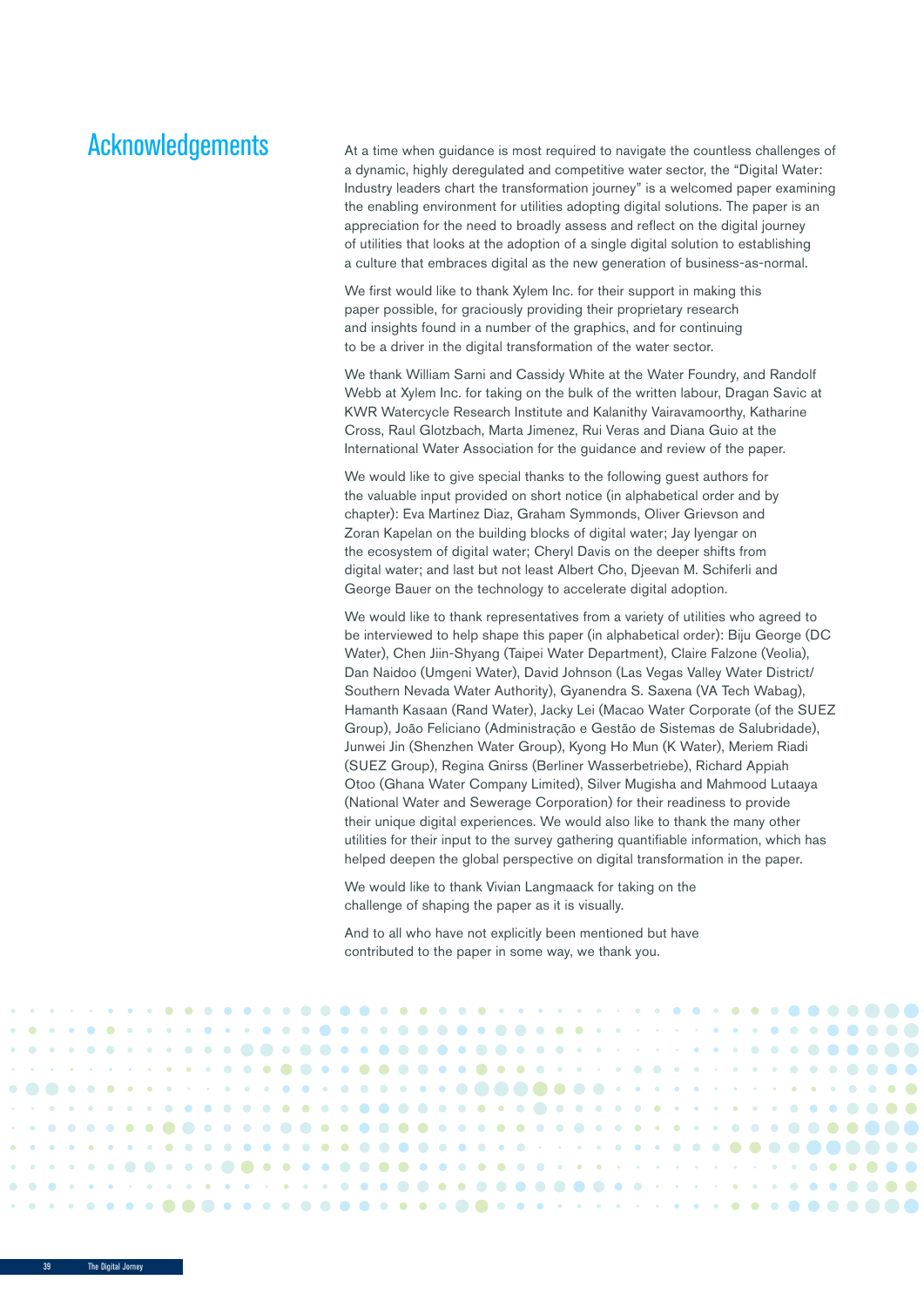## References

| ences | "68% of the World Population Projected to Live in Urban Areas by 2050, Says<br>UN." (2018). United Nations.<br>https://www.un.org/development/desa/en/news/population/2018-revision-<br>of-world-urbanization-prospects.html (accessed 29 April 2019).                              |
|-------|-------------------------------------------------------------------------------------------------------------------------------------------------------------------------------------------------------------------------------------------------------------------------------------|
|       | Affleck, M., Allen, G., Bozalongo, C. B., Brown, H., Gasson, C., Gasson,<br>J., González-Manchón, C., Hudecova, M., McFie, A., Shuttleworth,<br>H., Tan, M., Underwood, B., Uzelac, J., Virgili, F., and Walker, C.<br>(2016). Water's Digital Future. Oxford: Media Analytics Ltd. |
|       | Augmented and Virtual Reality in Operations. (2018). Capgemini<br>Research Institute. https://www.capgemini.com/wp-content/<br>uploads/2018/09/AR-VR-in-Operations1.pdf.                                                                                                            |
|       | "Augmented Reality for Utilities Surges Ahead: Toronto Water Pilots Holographic<br>GIS." (2018). vG/S. https://www.vgis.io/2018/01/24/augmented-reality-utilities-<br>surges-ahead-toronto-water-pilots-holographic-gis/ (accessed 29 April 2019).                                  |
|       | Bailey, J., Harris, E., Keedwell, E., Djordjevic, S., and Kapelan, Z. (2016).<br>Developing decision tree models to create a predictive blockage likelihood model<br>for real-world wastewater networks. Procedia Engineering, 154: 1209-16.                                        |
|       | Biswas, Biplab. (2017). "Is Blockchain a Reality of an Innovation Wish List in<br>Utilities?" Capgemini. https://www.capgemini.com/2017/11/is-blockchain-<br>a-reality-or-an-innovation-wish-list-in-utilities/# (accessed 29 April 2019).                                          |
|       | "Digital to the Rescue: Making Water Management Smarter in<br>City Networks." (2017). https://www.veolia.com/anz/rethinking-<br>sustainability/rethinking-sustainability-blog/digital-rescue-<br>making-water-management (accessed 29 April 2019).                                  |
|       | "Digital Water Programme." (2019). International Water Association. http://www.<br>iwa-network.org/projects/digital-water-programme/ (accessed 29 April 2019).                                                                                                                      |
|       | "Digitalisation Can Solve Water and Climate Crisis." (2018,<br>April 23). The Nation. http://www.nationmultimedia.com/<br>detail/opinion/30343725 (accessed 29 April 2019).                                                                                                         |
|       | Eggers, W. D., and Skowron, J. (2018, March). "Forces of Change:<br>Smart Cities." Deloitte Insights. https://www2.deloitte.com/insights/<br>us/en/focus/smart-city/overview.html (accessed 2019 April 2019).                                                                       |
|       |                                                                                                                                                                                                                                                                                     |

Falco, G. J., and Webb, R. (2015). Water microgrids: The future of water infrastructure resilience. *Procedia Engineering*, 118: 50–57.

Fields, N. (2015, April). "Non-Revenue Water Loss: the Invisible Global Problem." *University of Denver Water Law Review2*. http://duwaterlawreview.com/nonrevenue-water-loss-the-invisible-global-problem/ (accessed 29 April 2019).

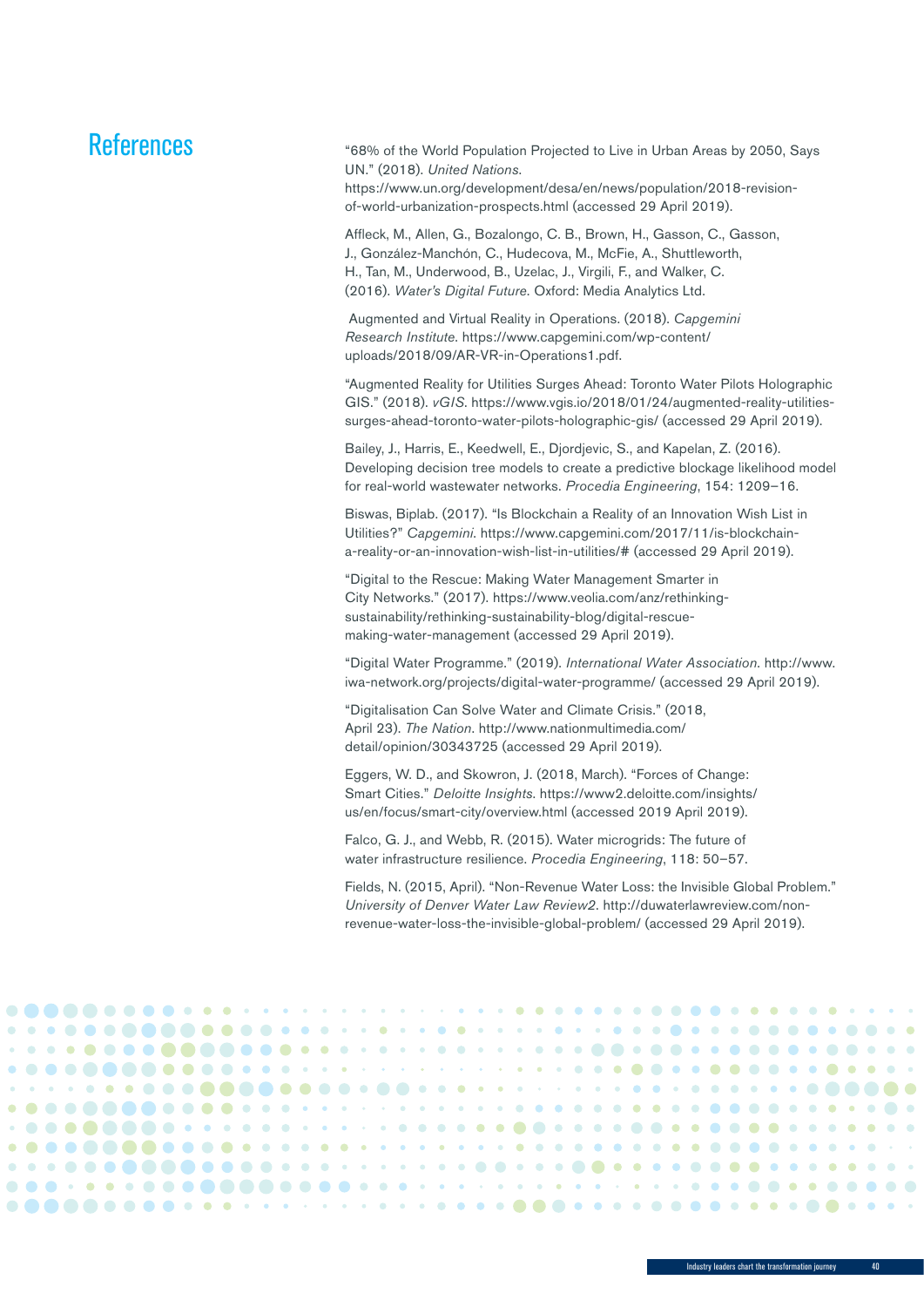Gan, N. (2014). "Offshore Water Quality in Shenzhen Worst of Guangdong's Costal Cities." *South China Morning Post*. https://www. scmp.com/news/china/article/1633536/offshore-water-quality-shenzhenworst-guangdongs-coastal-cities (accessed 29 April 2019).

"Gartner Survey Shows Organizations Are Slow to Advance in Data and Analytics." (2018). *Gartner*. https://www.gartner.com/ en/newsroom/press-releases/2018-02-05-gartner-survey-showsorganizations-are-slow-to-advance-in-data-and-analytics.

"Global Smart Water Leakage Management Solutions Market Report 2018-2025." (2018, October 24). *PR Newswire*. https://www.prnewswire. com/news-releases/global-smart-water-leakage-management-solutionsmarket-report-2018-2025-300737280.html (accessed 29 April 2019).

Goodman, R. (2018). "Innovative Ways of Working: Digital Twins in the U.K. Water Industry." *Hexagon*. https://www.hexagonsafetyinfrastructure. com/blog/2018/09/24/innovative-ways-working-digital-twinsin-the-uk-water-industry (accessed 29 April 2019).

Grievson, O. (2017). "Smart Wastewater Networks, From Micro to Macro." *Water Online*. https://www.wateronline.com/doc/smart-wastewaternetworks-from-micro-to-macro-0001 (accessed 29 April 2019).

Hagel, J., Brown, J. S., and Samoylova, T. (2013). *From Exponential Technologies to Exponential Innovation*. https://www2.deloitte.com/insights/us/en/industry/ technology/from-exponential-technologies-to-exponential-innovation.html.

Hill, T. (2018). "How Artificial Intelligence Is Reshaping the Water Sector." *Water Finance and Management*. https://waterfm.com/artificialintelligence-reshaping-water-sector/ (accessed 29 April 2019).

"Identify Sources of Water Loss." (n.d.). https://eng.mst.dk/naturewater/water-at-home/water-loss/ (accessed 29 April 2019).

Impact Report. 2017. Niamey. https://www.scribd.com/ document/358684949/CityTaps-Social-Impact-Report.

Kane, Gerald C., Anh Nguyen Phillips, Jonathan R. Copulsky, and Farth R. Andrus. (2019). *The Duct Tape Guide to Digital Strategy: Adapted from the Technology Fallacy*. https://www2.deloitte.com/ content/dam/insights/us/articles/5047-the-duct-tape-guide-todigital-strategy/DI\_Duct-tape-guide-to-digital-strategy.pdf.

Kelly, E. (2015). "Introduction: Business Ecosystems Come of Age." *Deloitte Insights*. https://www2.deloitte.com/insights/us/ en/focus/business-trends/2015/business-ecosystems-comeof-age-business-trends.html (accessed 29 April 2019).

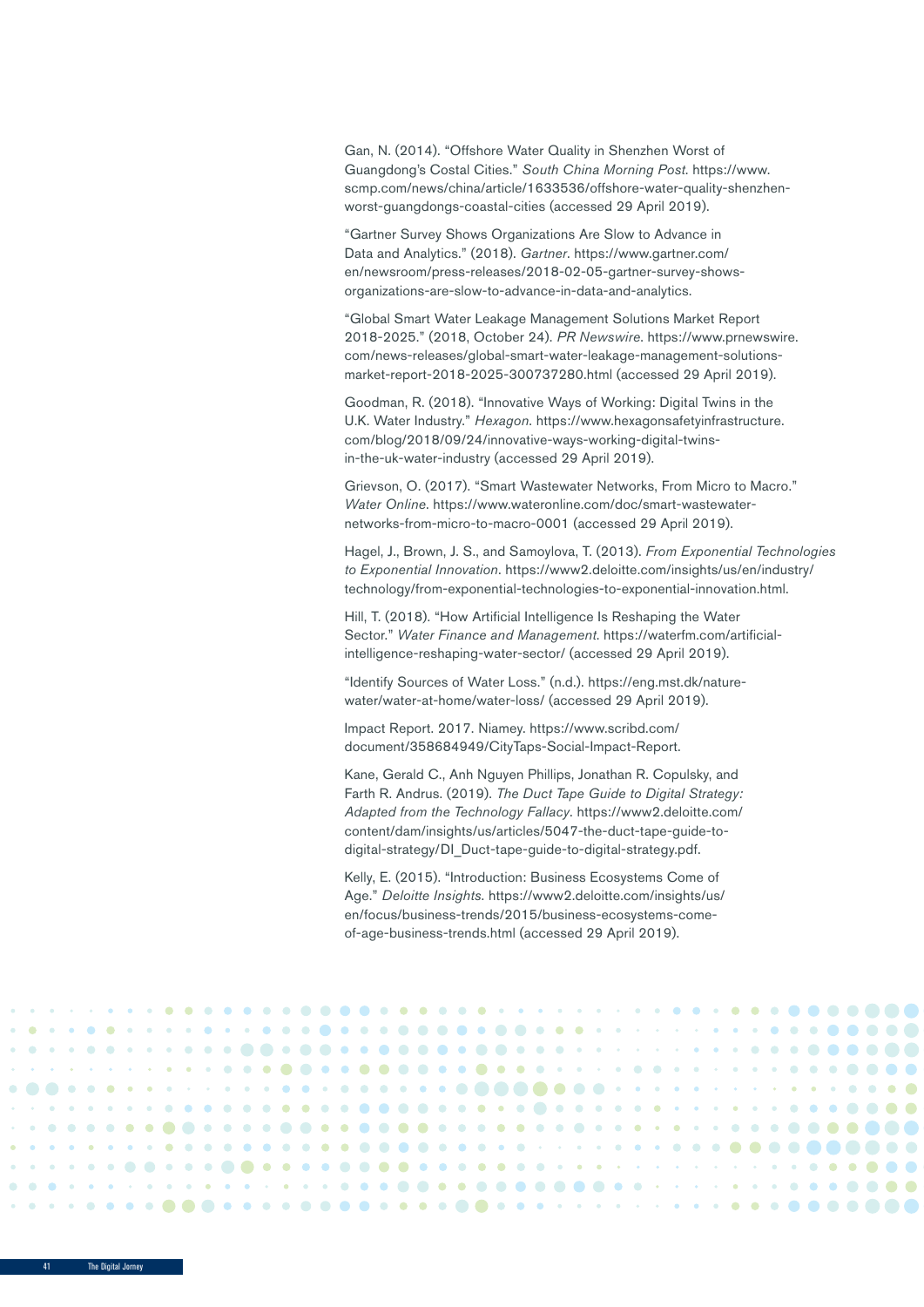Khoury, M., Gibson, M., Savic, D., Chen, A. S., Vamvakeridou-Lyroudia, L., Langford, H., and Wigley, S. (2018). A serious game designed to explore and understand the complexities of flood mitigation options in urban-rural catchments. *Water*, 10(12): 1885.

Mariana, J., and Kaji, J. (2016). "From Dirt to Data: The Second Green Revolution and the Internet of Things." *Deloitte Insights*. https://www2. deloitte.com/insights/us/en/deloitte-review/issue-18/second-greenrevolution-and-internet-of-things.html (accessed 29 April 2019).

Meyers, G., Kapelan, Z., and Keedwell, E. (2017). Short-term forecasting of turbidity in trunk main networks. *Water Research*, 124: 67–76.

Myrans, J., Kapelan, Z., and Everson, R. (2018). Automated detection of faults in sewers using CCTV image sequences. *Automation in Construction*, 95: 64–71.

Naujok, N., Fleming, H. L., and Srivatsav, N. (2018). "Digital Technology and Sustainability: Positive Mutual Reinforcement." *Strategy + Business*. https://www.strategy-business.com/article/Digital-Technology-and-Sustainability-Positive-Mutual-Reinforcement?gko=37b5b (accessed 29 April 2019).

Nemo, L. (2018). "Digital Stormwater Management puts Valuable Information in the Cloud." https://stormwater.wef.org/2018/09/digital-storm-watermanagement-puts-valuable-information-in-the-cloud/ (accessed 29 April 2019).

Nonnecke, B., Bruch, M., and Crittenden, C.( 2016). *IoT & Sustainability: Practice, Policy and Promise*.

*OECD Environmental Outlook to 2050: The Consequences of Inaction*. (2012). https://www.oecd.org/g20/topics/energy-environment-greengrowth/oecdenvironmentaloutlookto2050theconsequencesofinaction. htm (accessed 29 April 2019).

Pasti, Francesco. (2018). *State of the Industry Report on Mobile Money*. London. https://www.gsma.com/r/wp-content/uploads/2019/02/2018- State-of-the-Industry-Report-on-Mobile-Money-1.pdf.

*PR19 Customer Measure of Experience: (C-Mex): Policy decisions for the C-Mex shadow year 2019-2020*. (2019). Birmingham. https://www.ofwat. gov.uk/wp-content/uploads/2019/03/PR19-cmex-shadow-year.pdf.

"Reduction of Non-Revenue Water Around the World." (2015). http://www.iwa-network.org/reduction-of-non-revenuewater-around-the-world/ (accessed 29 April 2019).

Sarni, W. (2015). "Deflecting the Scarcity Trajectory: Innovation at the Water, Energy, and Food Nexus." *Deloitte Review* (17): 130–47. https:// www2.deloitte.com/content/dam/insights/us/articles/water-energyfood-nexus/DUP1205\_DR17\_DeflectingtheScarcityTrajectory.pdf.



Industry leaders chart the transformation journey 42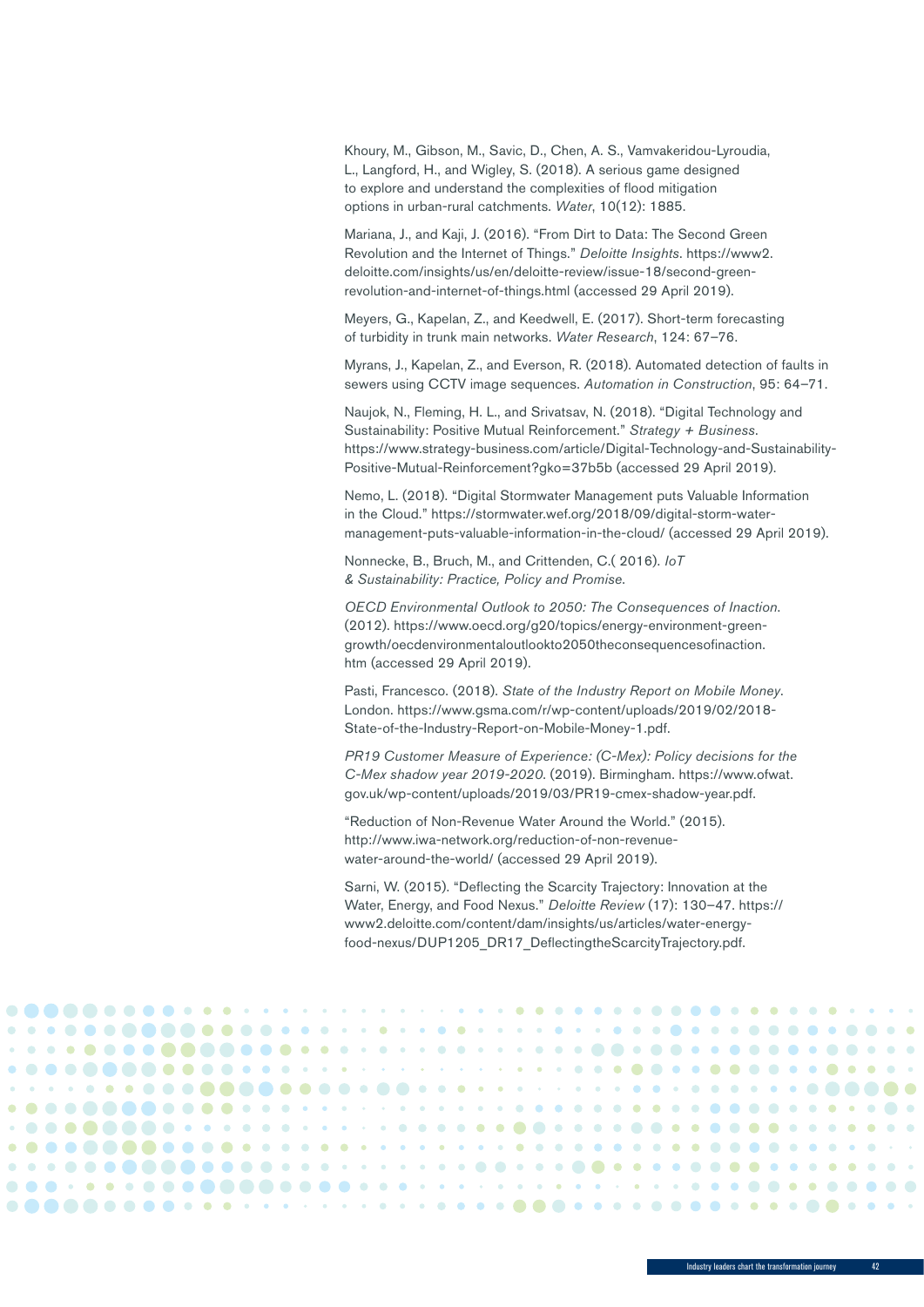Sarni, W., and Sperling, J. (2019). "A Call to Cities: Run Out of Water or Create Resilience and Abundance?" *Intech Open*. https://www.intechopen. com/online-first/sustainable-and-resilient-water-and-energy-futures-fromnew-ethics-and-choices-to-urban-nexus-strate (accessed 29 April 2019).

Savic, D. A., Morely, M. S., and Khoury, M. (2016). Serious gaming for water systems planning and management. *Water*, 8(10): 456.

Scott, K. (2017, October 6). "This Company Wants to Stop Floods Before they Happen." *CNN Business*. https://money.cnn.com/2017/10/06/technology/optianti-flooding-system-hurricane/index.html https://www.unisdr.org/archive/53332.

"Space-O." (2017). *Space-O*. https://www. space-o.eu/ (accessed 29 April 2019).

The Future of Food and Agriculture: Trends and Challenges. (2017). Rome. http://www.fao.org/3/a-i6583e.pdf.

*UN Disaster Resilience Scorecard to Target Cities*. (2017). Cancun. https://www.unisdr.org/archive/53332 (accessed 29 April 2019).

Wavish, R. (2018). "What Can Blockchain Do for the Water Industry?" *MHC*. http://www.marchmenthill.com/qsi-online/2018-03-28/ can-blockchain-water-industry/ (May 3, 2019).

Weisbord, E. (2018). "Blockchain: The Final Drop in the Wave of Digital Water Disruption – Part 2." *International Water Association*. https://iwa-network.org/blockchain-the-final-drop-in-the-waveof-digital-water-disruption-part-2/ (May 3, 2019).

Xie, H., and Wang, X. (2018). Applications of remote sensing / GIS in water resources and flooding risk managements." *Water*, 10(5): 220.

#### Author contacts:

#### **Will Sarni**

will@waterfoundry.com https://www.waterfoundry.com/

#### **Randolf Webb**

Randolf.Webb@xyleminc.com https://www.xylem.com

#### **Katharine Cross**

katharine.cross@iwahq.org https://iwa-network.org/